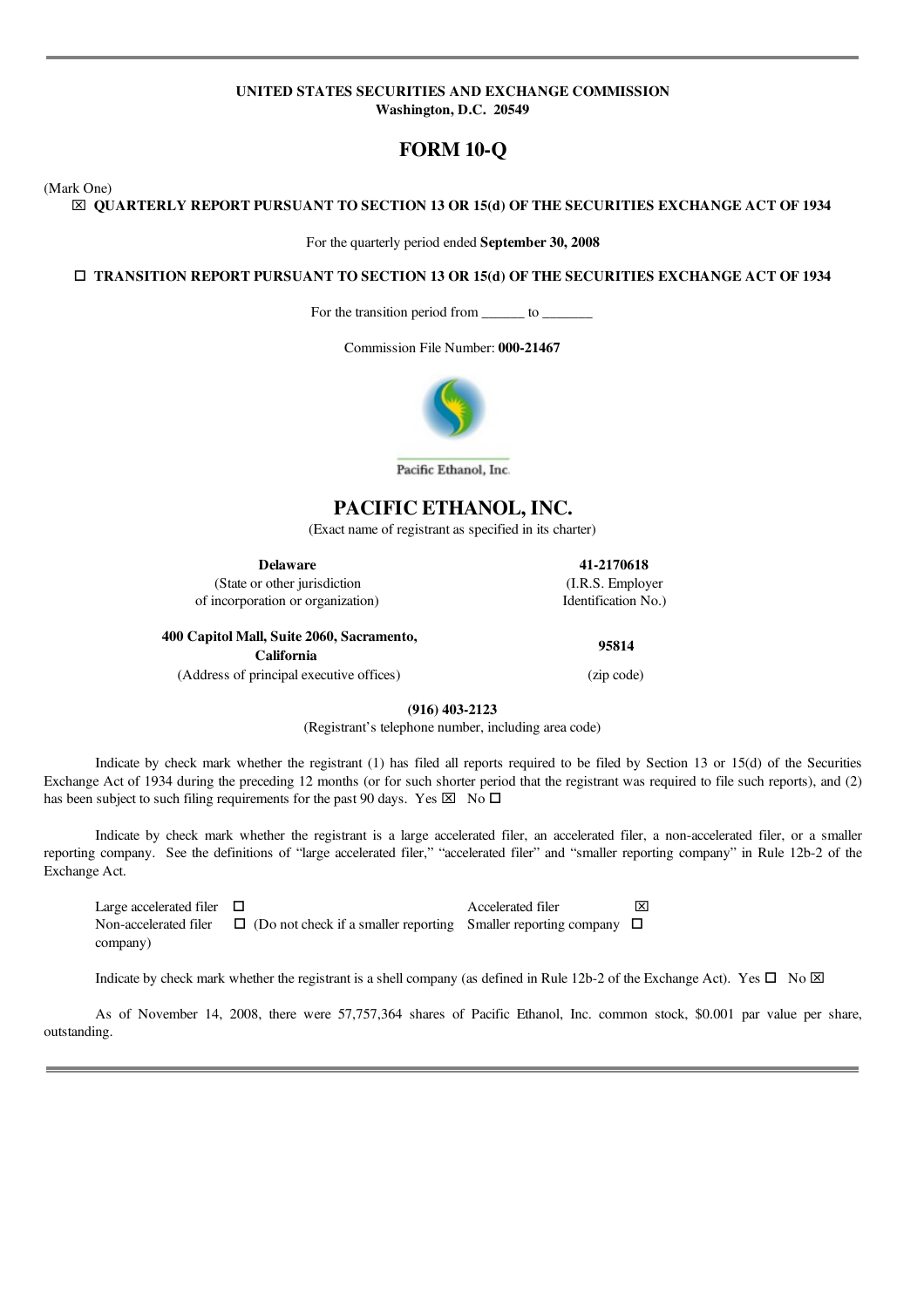## PART I FINANCIAL INFORMATION

| Item 1.  | Financial Statements.                                                                                                                 | Page           |
|----------|---------------------------------------------------------------------------------------------------------------------------------------|----------------|
|          | Consolidated Balance Sheets as of September 30, 2008 (unaudited) and December 31, 2007                                                | $F-1$          |
|          | Consolidated Statements of Operations for the Three and Nine Months<br>Ended September 30, 2008 and 2007 (unaudited)                  | $F-3$          |
|          | Consolidated Statements of Comprehensive Income (Loss) for the Three and Nine Months<br>Ended September 30, 2008 and 2007 (unaudited) | $F-4$          |
|          | Consolidated Statements of Cash Flows for the Nine Months<br>Ended September 30, 2008 and 2007 (unaudited)                            | $F-5$          |
|          | Notes to Consolidated Financial Statements (unaudited)                                                                                | $F-7$          |
| Item 2.  | Management's Discussion and Analysis of Financial Condition and Results of Operations                                                 | $\overline{c}$ |
| Item 3.  | Quantitative and Qualitative Disclosures About Market Risk                                                                            | 15             |
| Item 4.  | Controls and Procedures                                                                                                               | 17             |
| Item 4T. | Controls and Procedures                                                                                                               | 18             |
|          | <b>PART II</b><br><b>OTHER INFORMATION</b>                                                                                            |                |

| Item 1.    | <b>Legal Proceedings</b>                                    | 18 |
|------------|-------------------------------------------------------------|----|
| Item 1A.   | <b>Risk Factors</b>                                         | 19 |
| Item 2.    | Unregistered Sales of Equity Securities and Use of Proceeds | 20 |
| Item 3.    | Defaults Upon Senior Securities                             | 20 |
| Item 4.    | Submission of Matters to a Vote of Security Holders         | 20 |
| Item 5.    | Other Information                                           | 20 |
| Item 6.    | Exhibits                                                    | 21 |
| Signatures |                                                             | 22 |
|            | Exhibits Filed with this Report                             |    |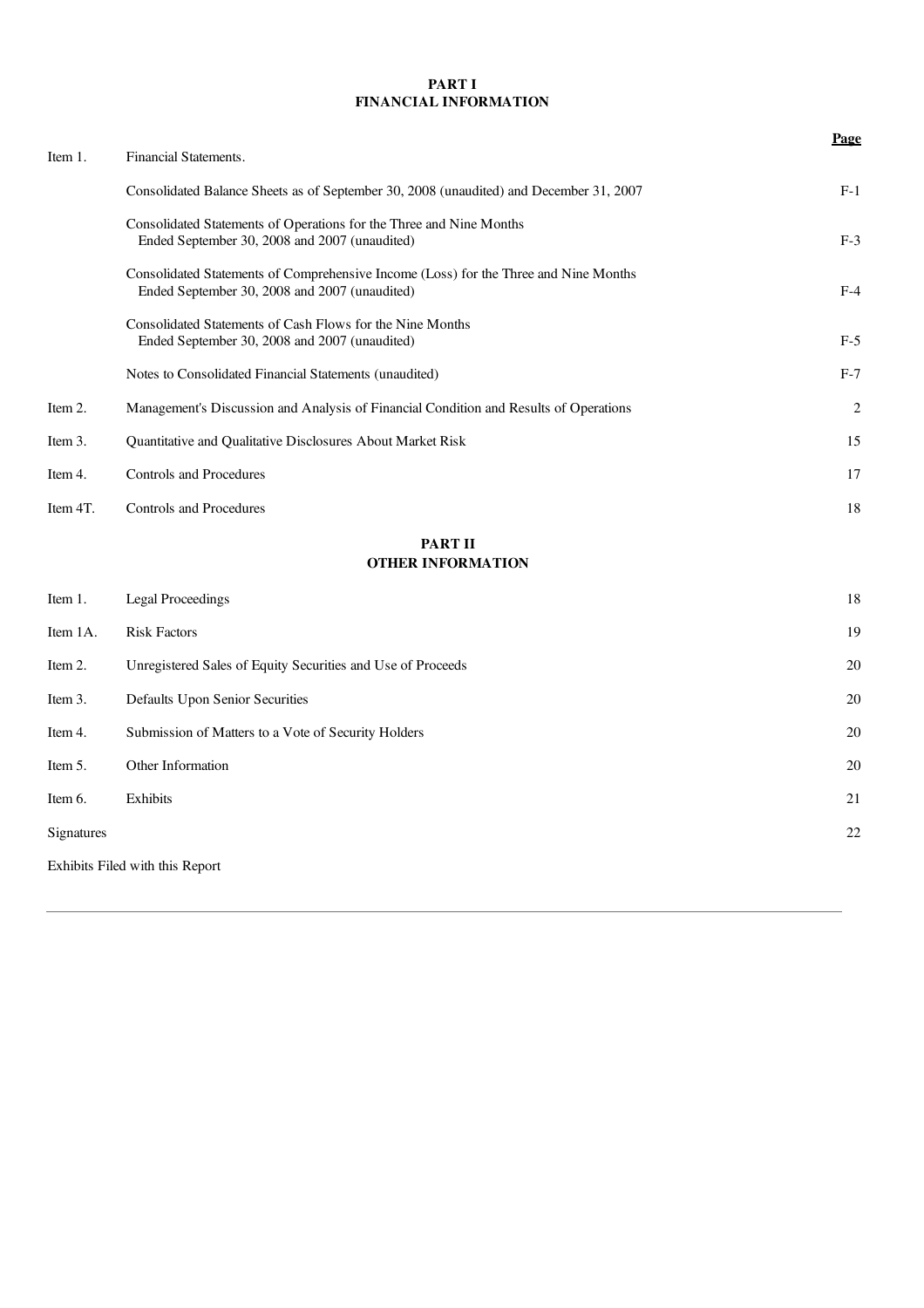## PART I - FINANCIAL INFORMATION

## ITEM 1. FINANCIAL STATEMENTS.

\_\_\_\_\_\_\_\_\_\_\_\_\_\_\_

## PACIFIC ETHANOL, INC. CONSOLIDATED BALANCE SHEETS (in thousands)

| <b>ASSETS</b>                                                                                      | September 30,<br>2008 | December 31,<br>2007 |
|----------------------------------------------------------------------------------------------------|-----------------------|----------------------|
|                                                                                                    | (unaudited)           | $\ast$               |
| <b>Current Assets:</b>                                                                             |                       |                      |
| Cash and cash equivalents                                                                          | \$<br>13,979          | -\$<br>5,707         |
| Investments in marketable securities                                                               | 7,452                 | 19,353               |
| Accounts receivable, net (including \$1 and \$7<br>as of September 30, 2008 and December 31, 2007, |                       |                      |
| respectively, from a related party)                                                                | 30,837                | 28,034               |
| Restricted cash                                                                                    | 12,152                | 780                  |
| Inventories                                                                                        | 33,279                | 18,540               |
| Prepaid expenses                                                                                   | 1,828                 | 1,498                |
| Prepaid inventory                                                                                  | 2,403                 | 3,038                |
| Derivative instruments                                                                             | 195                   | 1,613                |
| Other current assets                                                                               | 3,884                 | 3,630                |
| Total current assets                                                                               | 106,009               | 82,193               |
| Property and equipment, net                                                                        | 537,833               | 468,704              |
| <b>Other Assets:</b>                                                                               |                       |                      |
| Goodwill                                                                                           |                       | 88,168               |
| Intangible assets, net                                                                             | 5,766                 | 6,324                |
| Other assets                                                                                       | 9,689                 | 6,211                |
| Total other assets                                                                                 | 15,455                | 100,703              |
| <b>Total Assets</b>                                                                                | 659,297<br>\$         | 651,600<br>\$        |

\* Amounts derived from the audited financial statements for the year ended December 31, 2007.

See accompanying notes to consolidated financial statements.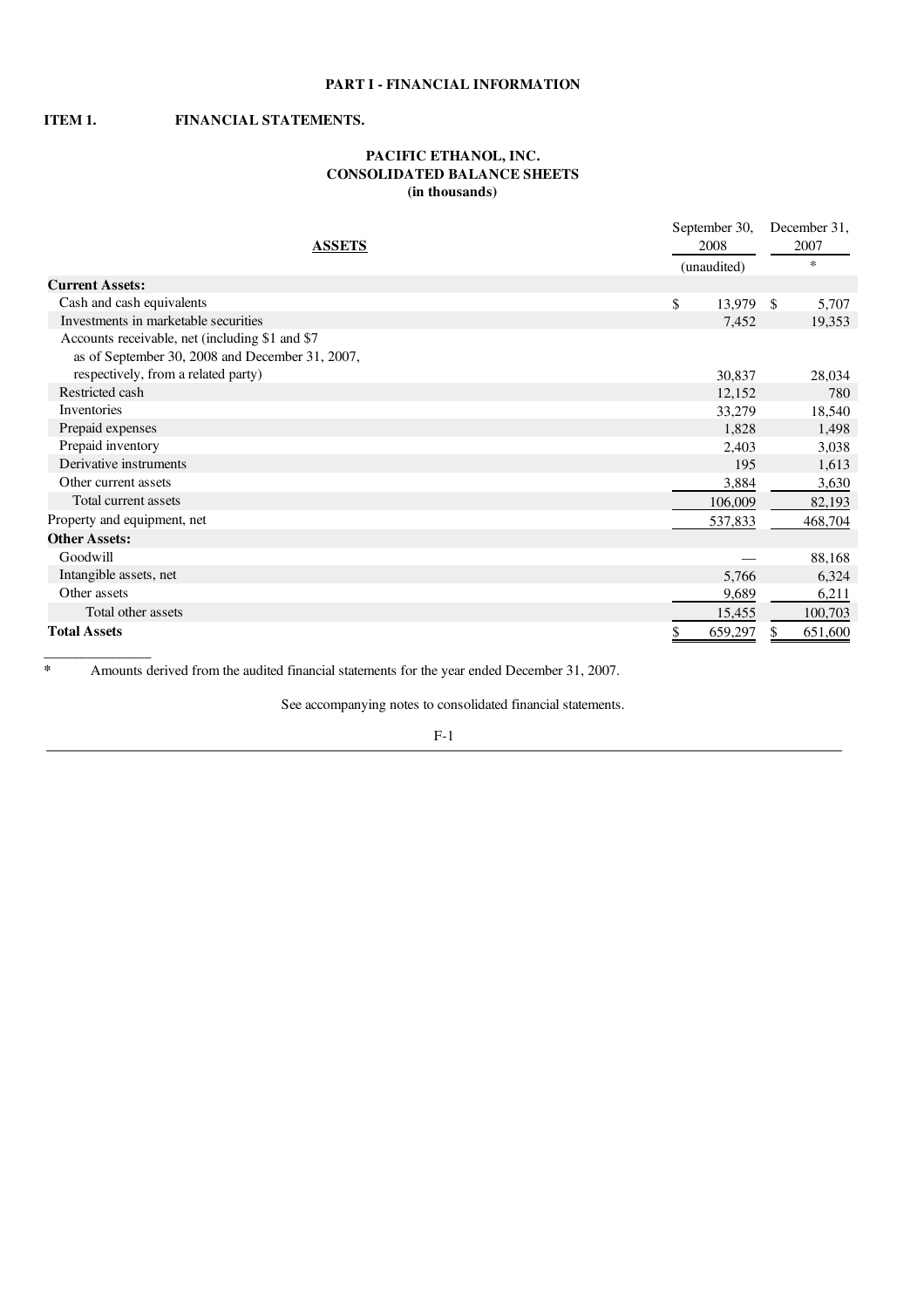## PACIFIC ETHANOL, INC. CONSOLIDATED BALANCE SHEETS (CONTINUED) (in thousands, except par value and shares)

| <b>LIABILITIES AND STOCKHOLDERS' EQUITY</b>                                                          | September 30,<br>2008 | December 31,<br>2007 |
|------------------------------------------------------------------------------------------------------|-----------------------|----------------------|
|                                                                                                      | (unaudited)           | $\ast$               |
| <b>Current Liabilities:</b>                                                                          |                       |                      |
| Accounts payable – trade                                                                             | \$<br>21,613          | \$<br>22,641         |
| <b>Accrued liabilities</b>                                                                           | 14.248                | 8,526                |
| Accounts payable and accrued liabilities - construction-related                                      | 34,308                | 55,203               |
| Contract retentions                                                                                  | 948                   | 5,358                |
| Other liabilities - related parties                                                                  | 212                   | 900                  |
| Current portion – notes payable                                                                      | 46,407                | 11,098               |
| Short-term note payable                                                                              | 1,500                 | 6,000                |
| Derivative instruments                                                                               | 10,350                | 10,353               |
| Total current liabilities                                                                            | 129,586               | 120,079              |
|                                                                                                      |                       |                      |
| Notes payable, net of current portion                                                                | 234,537               | 151,188              |
| Other liabilities                                                                                    | 3,493                 | 1,965                |
| <b>Total Liabilities</b>                                                                             | 367,616               | 273,232              |
| Commitments and Contingencies (Note 11)                                                              |                       |                      |
| Noncontrolling interest in variable interest entity                                                  | 47,936                | 96,082               |
| <b>Stockholders' Equity:</b>                                                                         |                       |                      |
| Preferred stock, \$0.001 par value; 10,000,000 shares authorized;                                    |                       |                      |
| Series A: 7,000,000 shares authorized; 0 and 5,315,625 shares issued and outstanding as of September |                       |                      |
| 30, 2008 and December 31, 2007, respectively;                                                        |                       | 5                    |
| Series B: 3,000,000 shares authorized; 2,346,152 and 0 shares issued and outstanding as of September |                       |                      |
| 30, 2008 and December 31, 2007, respectively                                                         | $\overline{2}$        |                      |
| Common stock, \$0.001 par value; 100,000,000 shares authorized; 57,778,613 and 40,606,214            |                       |                      |
| shares issued and outstanding as of September 30, 2008 and December 31, 2007, respectively           | 58                    | 41                   |
| Additional paid-in capital                                                                           | 478,231               | 402,932              |
| Accumulated other comprehensive income (loss)                                                        | 471                   | (2, 383)             |
| Accumulated deficit                                                                                  | (235,017)             | (118,309)            |
| Total stockholders' equity                                                                           | 243,745               | 282,286              |
| <b>Total Liabilities and Stockholders' Equity</b>                                                    | \$<br>659,297         | \$<br>651,600        |

\* Amounts derived from the audited financial statements for the year ended December 31, 2007.

 $\overline{\phantom{a}}$  , we can also the contract of  $\overline{\phantom{a}}$ 

See accompanying notes to consolidated financial statements.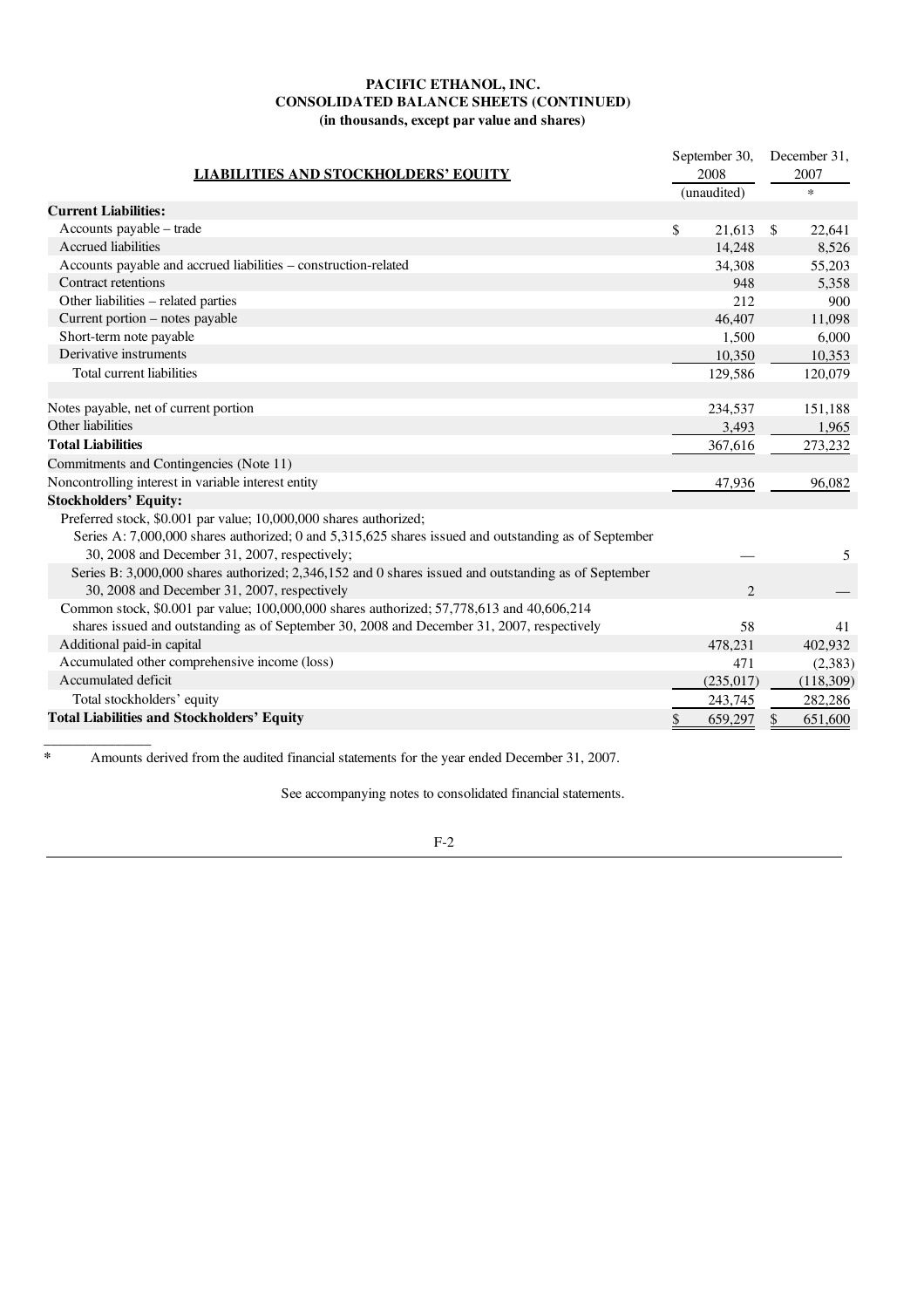### PACIFIC ETHANOL, INC. CONSOLIDATED STATEMENTS OF OPERATIONS (unaudited, in thousands, except per share data)

|                                                                 | Three Months Ended<br>September 30, |    |          |               | Nine Months Ended<br>September 30, |     |         |
|-----------------------------------------------------------------|-------------------------------------|----|----------|---------------|------------------------------------|-----|---------|
|                                                                 | 2008                                |    | 2007     |               | 2008                               |     | 2007    |
| Net sales                                                       | \$<br>183,980                       | \$ | 118,118  | $\mathbb{S}$  | 543,489                            | \$  | 331,123 |
| Cost of goods sold                                              | 204,265                             |    | 113,359  |               | 547,673                            |     | 299,902 |
| Gross profit (loss)                                             | (20, 285)                           |    | 4,759    |               | (4,184)                            |     | 31,221  |
| Selling, general and administrative expenses                    | 6,731                               |    | 5,920    |               | 24,275                             |     | 23,742  |
| Impairment of asset group                                       | 40,900                              |    |          |               | 40,900                             |     |         |
| Impairment of goodwill                                          |                                     |    |          |               | 87,047                             |     |         |
| Income (loss) from operations                                   | (67, 916)                           |    | (1,161)  |               | (156, 406)                         |     | 7,479   |
| Other income (expense), net                                     | (2,774)                             |    | (998)    |               | (4,184)                            |     | 312     |
| Loss before noncontrolling interest in variable interest entity | (70,690)                            |    | (2,159)  |               | (160, 590)                         |     | 7,791   |
| Noncontrolling interest in variable interest entity             | 1,523                               |    | (2,683)  |               | 47,939                             |     | (7,502) |
| Net income (loss) before provision for income taxes             | (69, 167)                           |    | (4, 842) |               | (112, 651)                         |     | 289     |
| Provision for income taxes                                      |                                     |    |          |               |                                    |     |         |
| Net income (loss)                                               | (69, 167)                           | \$ | (4, 842) | <sup>\$</sup> | (112, 651)                         | \$  | 289     |
| Preferred stock dividends                                       | \$<br>(807)                         | \$ | (1,050)  | \$            | (3,296)                            | \$  | (3,150) |
| Deemed dividend on preferred stock                              |                                     |    |          |               | (761)                              |     |         |
| Loss available to common stockholders                           | (69, 974)                           | S  | (5,892)  | \$            | (116,708)                          | \$. | (2,861) |
| Net loss per share, basic                                       | (1.23)                              | \$ | (0.15)   | \$            | (2.44)                             | \$  | (0.07)  |
| Net loss per share, diluted                                     | (1.23)                              |    | (0.15)   |               | (2.44)                             |     | (0.07)  |
| Weighted-average shares outstanding, basic                      | 56,717                              |    | 39,928   |               | 47,791                             |     | 39,833  |
| Weighted-average shares outstanding, diluted                    | 56,717                              |    | 39,928   |               | 47,791                             |     | 39,833  |

See accompanying notes to consolidated financial statements.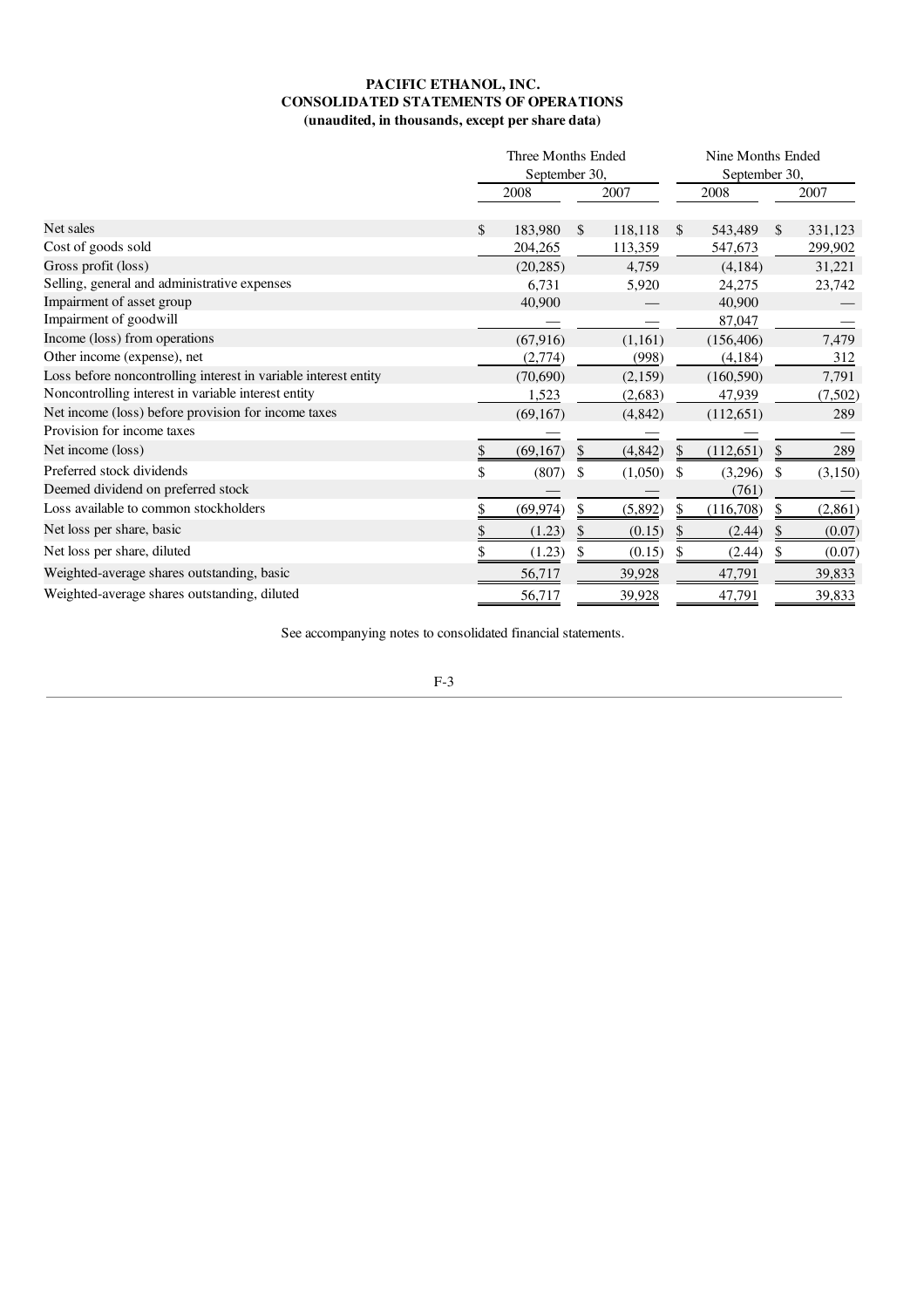## PACIFIC ETHANOL, INC. CONSOLIDATED STATEMENTS OF COMPREHENSIVE INCOME (LOSS) (unaudited, in thousands)

|                                                |     | Three Months Ended |         | Nine Months Ended |       |
|------------------------------------------------|-----|--------------------|---------|-------------------|-------|
|                                                |     | September 30,      |         | September 30,     |       |
|                                                |     | 2008               | 2007    | 2008              | 2007  |
| Net income (loss)                              | \$. | $(69,167)$ \$      | (4,842) | $(112,651)$ \$    | 289   |
| Other comprehensive income (loss), net of tax: |     |                    |         |                   |       |
| Net change in the fair value of derivatives    |     | (626)              | 1.573   | 2,854             | 2,006 |
| Comprehensive income (loss)                    |     | (69, 793)          | (3.269) | (109, 797)        | 2,295 |

See accompanying notes to consolidated financial statements.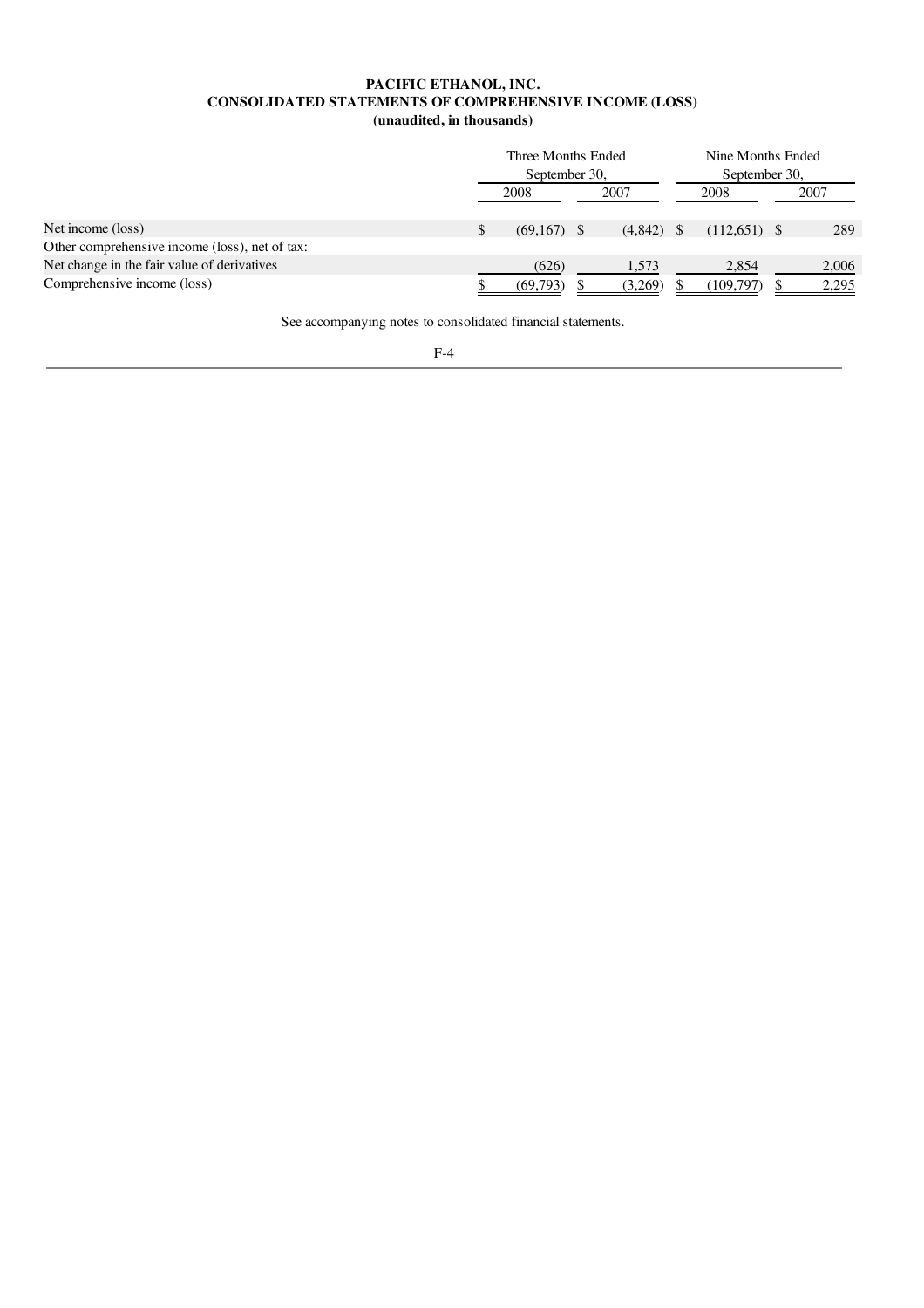### PACIFIC ETHANOL, INC. CONSOLIDATED STATEMENTS OF CASH FLOWS (unaudited, in thousands)

|                                                                  | Nine Months Ended<br>September 30, |              |
|------------------------------------------------------------------|------------------------------------|--------------|
|                                                                  | 2008                               | 2007         |
| <b>Operating Activities:</b>                                     |                                    |              |
| Net income (loss)                                                | \$<br>$(112,651)$ \$               | 289          |
| Adjustments to reconcile net income (loss) to                    |                                    |              |
| cash (used in) provided by operating activities:                 |                                    |              |
| Impairment of asset group                                        | 40,900                             |              |
| Impairment of goodwill                                           | 87,047                             |              |
| Depreciation and amortization of intangibles                     | 18,063                             | 12,816       |
| Inventory valuation                                              | 5,608                              | 1,161        |
| (Gain) loss on disposal of equipment                             | (78)                               | 216          |
| Amortization of deferred financing fees                          | 1,489                              | 2,315        |
| Non-cash compensation and consulting expense                     | 2,154                              | 1,708        |
| Loss on derivatives                                              | 4,268                              | 2,668        |
| Noncontrolling interest in variable interest entity              | (47, 939)                          | 7,502        |
| Bad debt expense                                                 | 307                                | 48           |
| Changes in operating assets and liabilities:                     |                                    |              |
| Accounts receivable                                              | (3,108)                            | 6,507        |
| Restricted cash                                                  | (3,296)                            | (728)        |
| Inventories                                                      | (20, 347)                          | (18, 915)    |
| Prepaid expenses and other assets                                | (4,631)                            | (2,060)      |
| Prepaid inventory                                                | 635                                | (2,093)      |
| Accounts payable and accrued expenses                            | (6,153)                            | 14,698       |
| Accounts payable, and accrued expenses-related party             | (688)                              | (5,164)      |
| Net cash (used in) provided by operating activities              | (38, 420)                          | 20,968       |
| <b>Investing Activities:</b>                                     |                                    |              |
| Additions to property and equipment                              | (139, 335)                         | (137,046)    |
| Proceeds from sales of available-for-sale investments            | 11,901                             | 19,593       |
| Proceeds from sale of equipment                                  | 206                                | 10           |
| Increase in restricted cash designated for construction projects | (8,076)                            | (18,099)     |
| Net cash used in investing activities                            | (135, 304)                         | (135, 542)   |
| <b>Financing Activities:</b>                                     |                                    |              |
| Proceeds from borrowing                                          | 126,609                            | 101,505      |
| Net proceeds from issuance of preferred stock and warrants       | 45,469                             |              |
| Net proceeds from issuance of common stock and warrants          | 26,847                             |              |
| Proceeds from exercise of warrants and stock options             |                                    | 2,193        |
| Principal payments paid on borrowings                            | (12, 487)                          | (7, 897)     |
| Cash paid for debt issuance costs                                | (838)                              | (10,063)     |
| Preferred share dividend paid                                    | (2,489)                            | (2,100)      |
| Dividend paid to noncontrolling interests                        | (1,115)                            | (2,827)      |
| Net cash provided by financing activities                        | 181,996                            | 80,811       |
| Net increase (decrease) in cash and cash equivalents             | 8,272                              | (33,763)     |
| Cash and cash equivalents at beginning of period                 | 5,707                              | 44,053       |
| Cash and cash equivalents at end of period                       |                                    |              |
|                                                                  | \$<br>13,979                       | 10,290<br>\$ |

See accompanying notes to consolidated financial statements.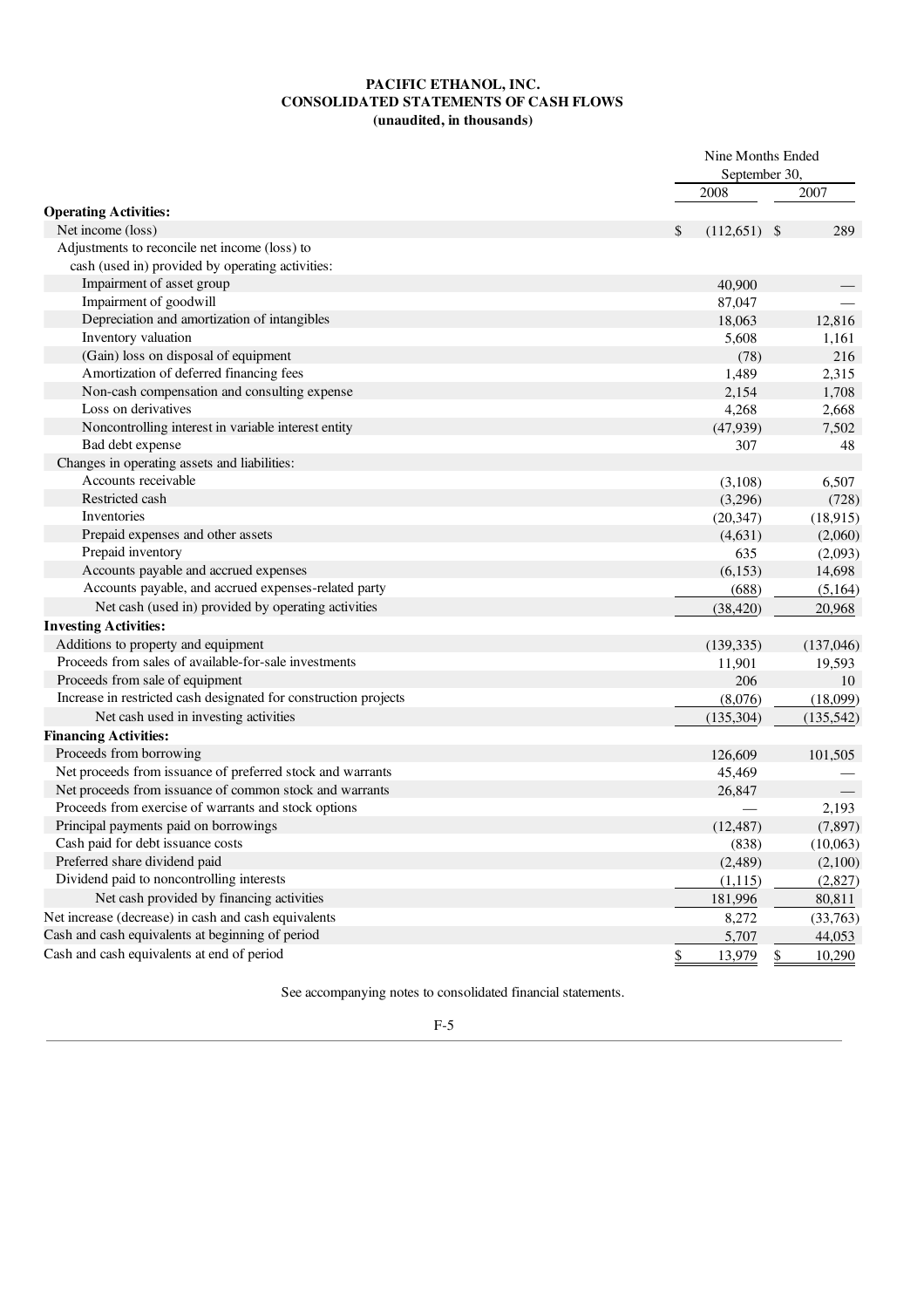## PACIFIC ETHANOL, INC. CONSOLIDATED STATEMENTS OF CASH FLOWS (CONTINUED) (unaudited, in thousands)

|                                                                    | Nine Months Ended<br>September 30, |        |
|--------------------------------------------------------------------|------------------------------------|--------|
|                                                                    | 2008                               | 2007   |
| <b>Supplemental Information:</b>                                   |                                    |        |
| Interest paid (\$9,186 and \$5,886 capitalized, respectively)      | 13.677                             | 6.892  |
| Non-Cash Financing and Investing activities:                       |                                    |        |
| Accrued additions to property and equipment                        | 20,895                             | 49,926 |
| Capital lease                                                      | 36                                 | 203    |
| Par value of common stock issued for conversion of preferred stock |                                    |        |
| Preferred stock dividend declared                                  | 807                                | 1,050  |
| Deemed dividend on preferred stock                                 | 761                                |        |

See accompanying notes to consolidated financial statements.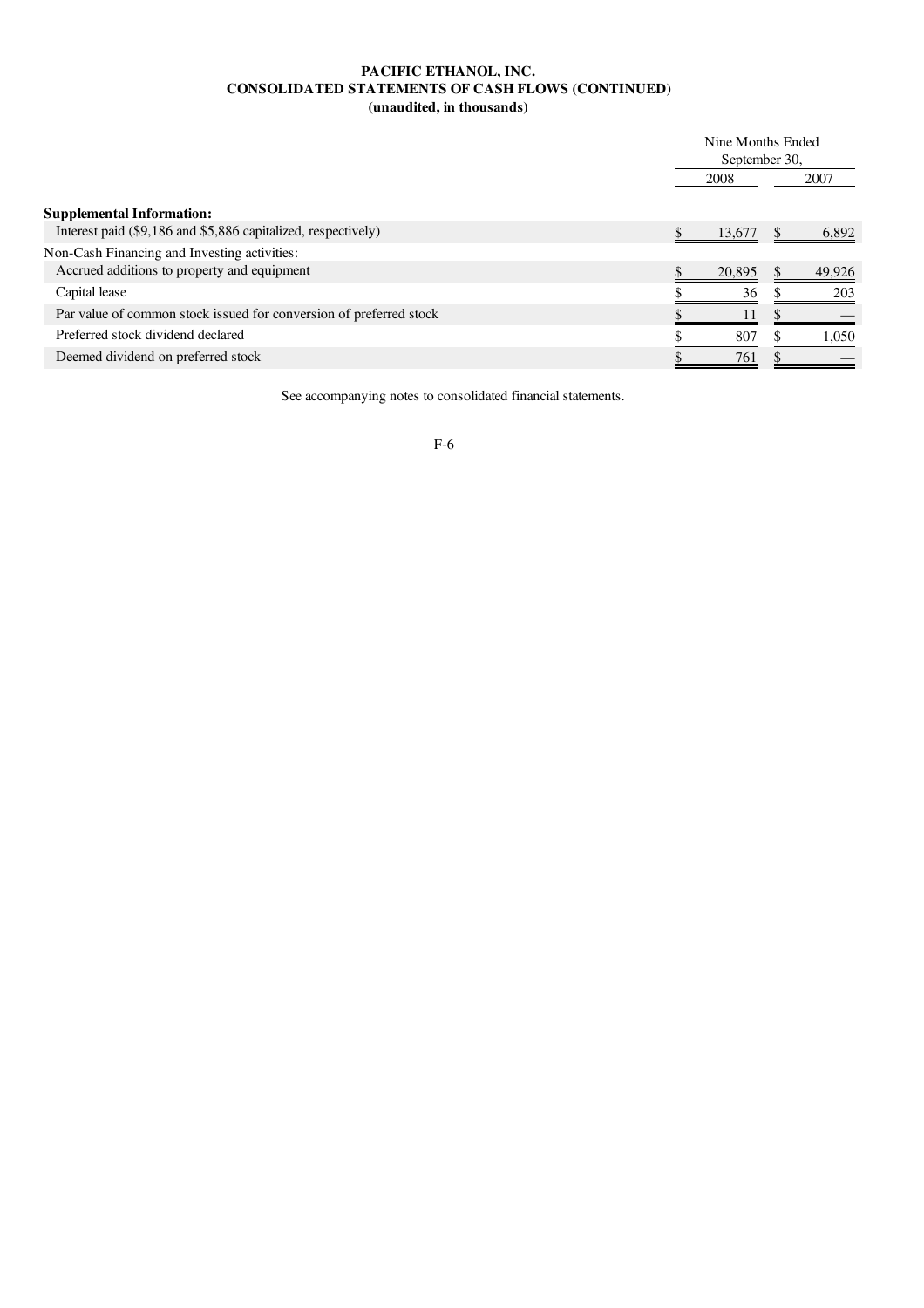## NOTES TO CONSOLIDATED FINANCIAL STATEMENTS (UNAUDITED)

#### 1. ORGANIZATION AND BASIS OF PRESENTATION.

*Organization and Business* – The consolidated financial statements include the accounts of Pacific Ethanol, Inc., a Delaware corporation, and all of its wholly-owned subsidiaries, including Pacific Ethanol California, Inc., a California corporation, Kinergy Marketing LLC, an Oregon limited liability company ("Kinergy") and the consolidated financial statements of Front Range Energy, LLC, a Colorado limited liability company ("Front Range"), a variable interest entity of which Pacific Ethanol, Inc. owns 42% (collectively, the "Company").

The Company produces and sells ethanol and its co-products, including wet distillers grain ("WDG"), and provides transportation, storage and delivery of ethanol through third-party service providers in the Western United States, primarily in California, Nevada, Arizona, Oregon, Colorado, Idaho and Washington. The Company sells ethanol to gasoline refining and distribution companies and WDG to dairy operators and animal feed distributors.

In September 2008, the Company completed construction of its fourth ethanol plant. The Company's four ethanol plants, which produce its ethanol and co-products, are as follows:

| <b>Plant Name</b> | <b>Plant Location</b> | <b>Date Operations</b><br><b>Began</b> | <b>Estimated Annual</b><br><b>Production Capacity</b><br>(gallons) |
|-------------------|-----------------------|----------------------------------------|--------------------------------------------------------------------|
| <b>Stockton</b>   | Stockton, CA          | September 2008                         | 60,000,000                                                         |
| Magic Valley      | Burley, ID            | April 2008                             | 60,000,000                                                         |
| Columbia          | Boardman, OR          | September 2007                         | 40,000,000                                                         |
| Madera            | Madera, CA            | October 2006                           | 40,000,000                                                         |

In addition, the Company owns a 42% interest in Front Range, which owns a plant located in Windsor, Colorado, with annual production capacity of up to 50 million gallons.

*Liquidity* – The Company has experienced working capital deficiencies and incurred losses for the nine months ended September 30, 2008. The Company has been able to partially offset these factors through borrowings under its working capital lines of credit and construction financing upon completion of its Stockton plant. However, the Company does not currently have significant available borrowing capacity under its existing credit facilities. In addition, in order to deal with constraints on its working capital the Company has partially curtailed production by some of its plants. If the need for additional working capital is not reduced or otherwise satisfied, the Company may be required to further curtail production or suspend production at one or more of its plants.

Now that the Company has received its final loan proceeds upon completion of its Stockton plant, it believes that current capital resources, revenue generated from operations and other existing sources of liquidity will be adequate to fund its reduced operations through 2008. However, barring an improvement in the Company's margins, management does not believe that cash flows from the Company's operations or other sources of liquidity will provide adequate funds to meet its debt service obligations in 2009. The Company's debt service obligations in 2009 include quarterly term loan payments of approximately \$9.0 million, which is owed to WestLB and its other plant construction lenders and \$30.0 million in debt coming due in the first quarter of 2009 to Lyles United, LLC. The Company's failure to repay or restructure any of these obligations would result in a default on the obligation which would likely lead to a cross-default on other borrowings. Accordingly, unless margins significantly improve, the Company is able to obtain additional financing, it is able to restructure some of its debt obligations, or a combination of one or more of these, the Company may have no choice but to further curtail its production. The Company does not expect to have sufficient funds to repay the \$30.0 million debt in the first quarter of 2009. The Company is currently attempting to restructure the terms of its debt service obligations and its \$30.0 million debt but management cannot provide any assurance that it will be able to successfully restructure the payment or other terms of these obligations. In addition, even if the Company is able to satisfy or restructure its debt service obligations, it may still have significant working captial deficiencies through 2009.

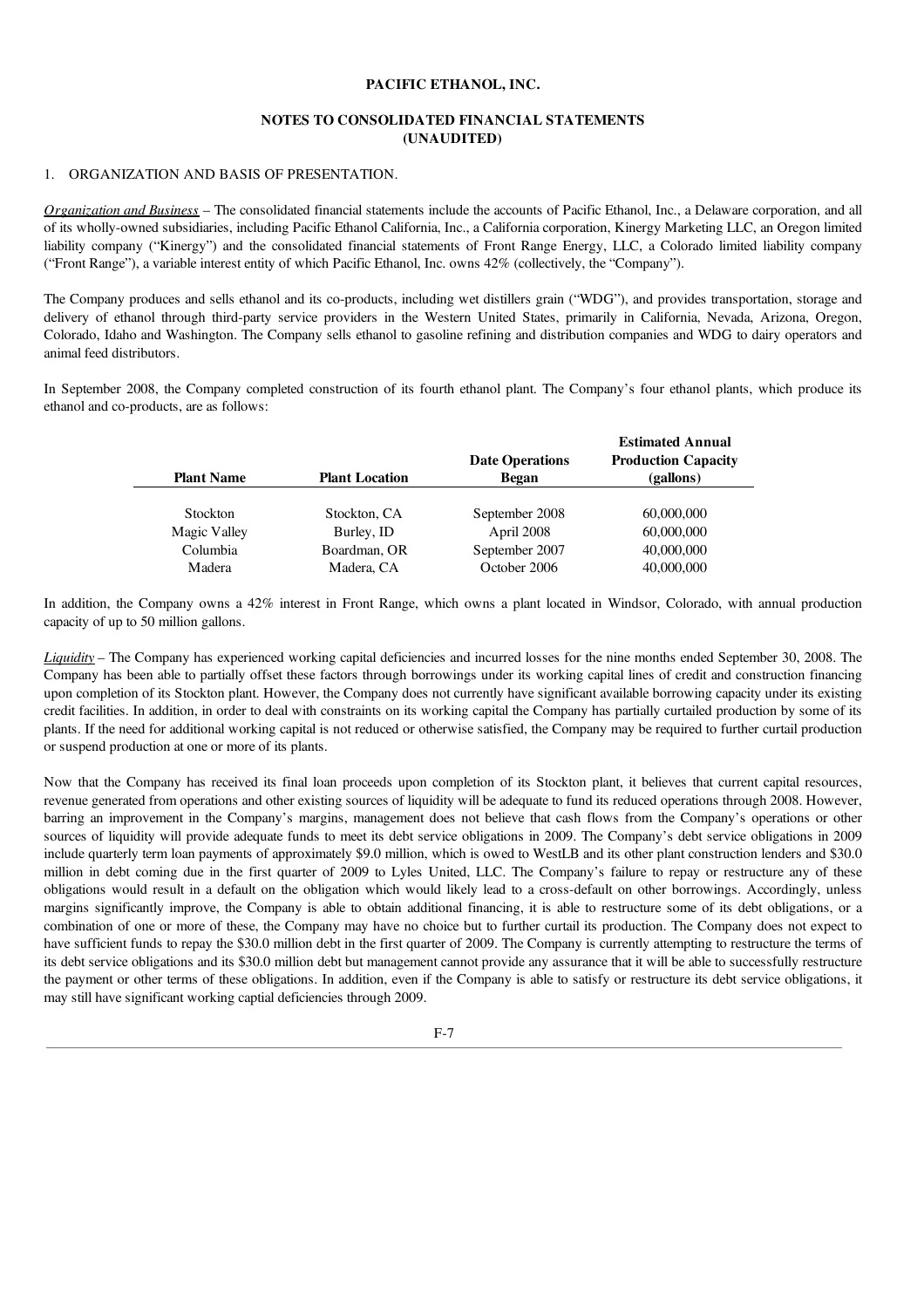## NOTED TO CONSOLIDATED FINANCIAL STATEMENTS (UNAUDITED)

*Basis of Presentation*–*Interim Financial Statements* – The accompanying unaudited consolidated financial statements and related notes have been prepared in accordance with accounting principles generally accepted in the United States of America for interim financial information and the instructions to Form 10-Q and Rule 10-01 of Regulation S-X. Results for interim periods should not be considered indicative of results for a full year. These interim consolidated financial statements should be read in conjunction with the consolidated financial statements and related notes contained in the Company's Annual Report on Form 10-K for the year ended December 31, 2007. Except as disclosed in Note 2 below, the accounting policies used in preparing these consolidated financial statements are the same as those described in Note 1 to the consolidated financial statements in the Company's Annual Report on Form 10-K for the year ended December 31, 2007. In the opinion of management, all adjustments (consisting of normal recurring adjustments) considered necessary for a fair statement of the results for interim periods have been included. All significant intercompany accounts and transactions have been eliminated in consolidation.

Reclassifications of prior year's data have been made to conform to 2008 classifications. Such classifications had no effect on net loss reported in the consolidated statements of operations.

### 2. NEW ACCOUNTING STANDARDS.

In May 2008, the Financial Accounting Standards Board ("FASB") issued Statement of Financial Accounting Standards ("SFAS") No. 162, *The Hierarchy of Generally Accepted Accounting Principles.* SFAS No. 162 identifies the sources of accounting principles and the framework for selecting the principles that are presented in conformity with generally accepted accounting principles in the United States. SFAS No. 162 is effective 60 days following the Securities and Exchange Commission's approval of the Public Company Accounting Oversight Board amendments to AU Section 411, *The Meaning of Present Fairly in Conformity With Generally Accepted Accounting Principles*. The Company does not believe SFAS No. 162 will have a material impact on its consolidated financial statements.

In March 2008, the FASB issued SFAS No. 161, *Disclosure about Derivative Instruments and Hedging Activities, an amendment of FASB Statement No. 133*. SFAS No. 161 changes the disclosure requirements for derivative instruments and hedging activities. Entities are required to provide enhanced disclosures about (i) how and why an entity uses derivative instruments, (ii) how derivative instruments and related hedged items are accounted for under SFAS No. 133, *Accounting for Derivative Instruments and Hedging Activities*, and its related interpretations, and (iii) how derivative instruments and related hedged items affect an entity's financial position, financial performance and cash flows. SFAS No. 161 is effective for financial statements issued for fiscal years and interim periods beginning after November 15, 2008, with early application encouraged. The Company is currently evaluating SFAS No. 161, but does not expect it will have a material impact on its consolidated financial statements.

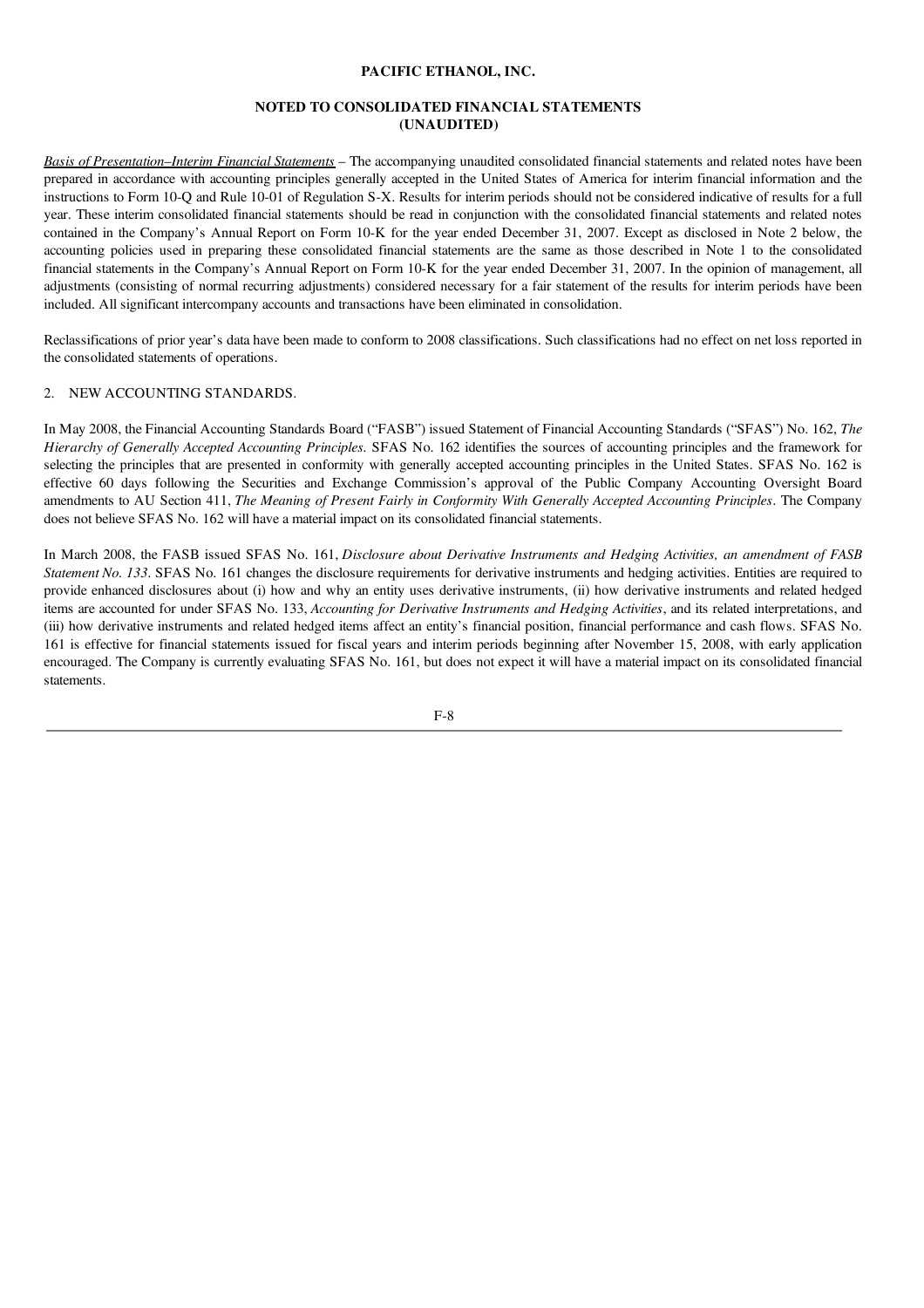## NOTED TO CONSOLIDATED FINANCIAL STATEMENTS (UNAUDITED)

On January 1, 2008, the Company adopted SFAS No. 157, *Fair Value Measurements*, which is further discussed in Note 13.

On January 1, 2008, the Company also adopted SFAS No. 159, *The Fair Value Option for Financial Assets and Financial Liabilities*. SFAS No. 159 permits an entity to irrevocably elect fair value on a contract-by-contract basis as the initial and subsequent measurement attribute for many financial assets and liabilities and certain other items including insurance contracts. Entities electing the fair value option would be required to recognize changes in fair value in earnings and to expense upfront costs and fees associated with the item for which the fair value option is elected. The adoption of SFAS No. 159 did not have a material impact on the Company's financial position, results of operations or cash flows for the three and nine months ended September 30, 2008.

#### 3. MARKETABLE SECURITIES.

The Company's marketable securities consisted of short-term marketable securities with carrying values of \$7,452,000 and \$19,353,000 as of September 30, 2008 and December 31, 2007, respectively. As of September 30, 2008 and December 31, 2007, there were no gross unrealized gains or losses for these securities.

#### 4. INVENTORIES.

Inventories consisted primarily of bulk ethanol, unleaded fuel and corn, and are valued at the lower-of-cost-or-market, with cost determined on a first-in, first-out basis. Inventory balances consisted of the following (in thousands):

|                  | September    | December 31. |
|------------------|--------------|--------------|
|                  | 30, 2008     | 2007         |
| Raw materials    | \$<br>14,602 | 3,647        |
| Finished goods   | 14.449       | 12,064       |
| Work in progress | 2,695        | 1,809        |
| Other            | 1,533        | 1,020        |
| Total            | 33,279       | 18,540       |

### 5. IMPAIRMENT OF ASSET GROUP.

The Company evaluates impairment of long-lived assets, or asset groups, in accordance with SFAS No. 144, *Accounting for the Impairment or Disposal of Long-Lived Assets.* The Company assesses the impairment of long-lived assets, including property and equipment, when events or changes in circumstances indicate that the fair value of the asset group could be less than its net book value. In such event, the Company assesses the asset group for impairment by determining its fair value based on the forecasted, undiscounted cash flows the assets are expected to generate plus the net proceeds expected from the sale of the assets. An impairment loss would be recognized when the fair value is less than the related asset group's net book value, and an impairment expense would be recorded in the amount of the difference. Forecasts of future cash flows are judgments based on the Company's experience and knowledge of its operations and the industries in which it operates. These forecasts could be significantly affected by future changes in market conditions, the economic environment, including inflation, and capital spending decisions of the Company's customers.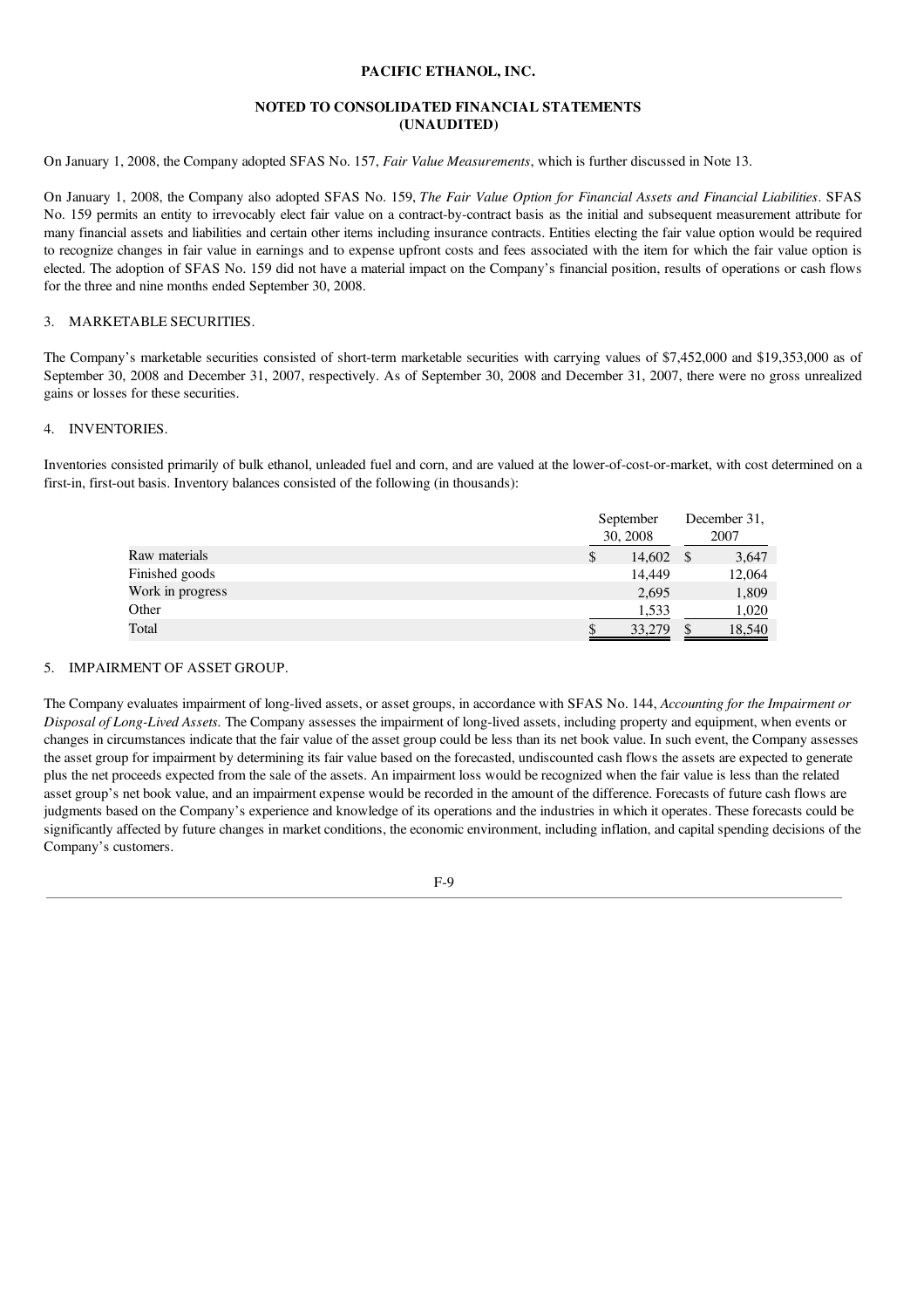## NOTED TO CONSOLIDATED FINANCIAL STATEMENTS (UNAUDITED)

At September 30, 2008, the Company performed its impairment analysis for the asset group associated with its suspended plant construction project in the Imperial Valley near Calipatria, California ("Imperial Project"). At September 30, 2008, the asset group consisted of gross property and equipment of \$43,751,000. In addition, the Imperial Project had construction-related accounts payable and accrued expenses of \$17,245,000. The Company does not intend to resume construction of its Imperial Project in the near term. Consequently, the Company intends to liquidate the assets and liabilities of the Imperial Project. After assesing the estimated undiscounted cash flows, the Company has recorded an impairment charge of \$40,900,000, thereby reducing its property and equipment at September 30, 2008, by that amount. As conditions in the industry and viable financing options become available, the Company will assess resuming construction. In November 2008, the Company began proceedings to liquidate these assets and liabilities. To the extent the Company is relieved of the related liabilities, the Company may record a gain in the period in which the relief occurs.

#### 6. GOODWILL AND OTHER INTANGIBLE ASSETS.

During the nine months ended September 30, 2008, the Company adjusted its goodwill associated with its acquisition of ownership interests in Front Range resulting in a decrease of goodwill of \$1,121,000. Additionally, the Company performed its annual review of impairment of goodwill in accordance with SFAS No. 142, *Goodwill and Other Intangible Assets*, as of March 31, 2008. The Company's annual review estimated the fair value of its single reporting unit to be below its carrying value. As a result, the Company recognized an impairment charge on its remaining goodwill of \$87,047,000, reducing its goodwill balance to zero.

### 7. DEBT.

Long-term borrowings are summarized in the table below (in thousands):

|                                              | September     |    | December 31, |
|----------------------------------------------|---------------|----|--------------|
|                                              | 30, 2008      |    | 2007         |
| Plant construction term loans, due 2015      | \$<br>201,256 | -S | 92,308       |
| Plant construction lines of credit, due 2009 | 19,200        |    | 9,200        |
| Operating line of credit, due 2011           | 12,785        |    | 6,217        |
| Notes payable to related party, due 2009     | 30,000        |    | 30,000       |
| Swap note, due 2011                          | 15,341        |    | 16,370       |
| Variable rate note, due 2011                 | 1.219         |    | 6,930        |
| Water rights capital lease obligations       | 1,143         |    | 1,261        |
|                                              | 280,944       |    | 162,286      |
| Less current portion                         | (46, 407)     |    | (11,098)     |
| Long-term debt                               | 234,537       |    | 151,188      |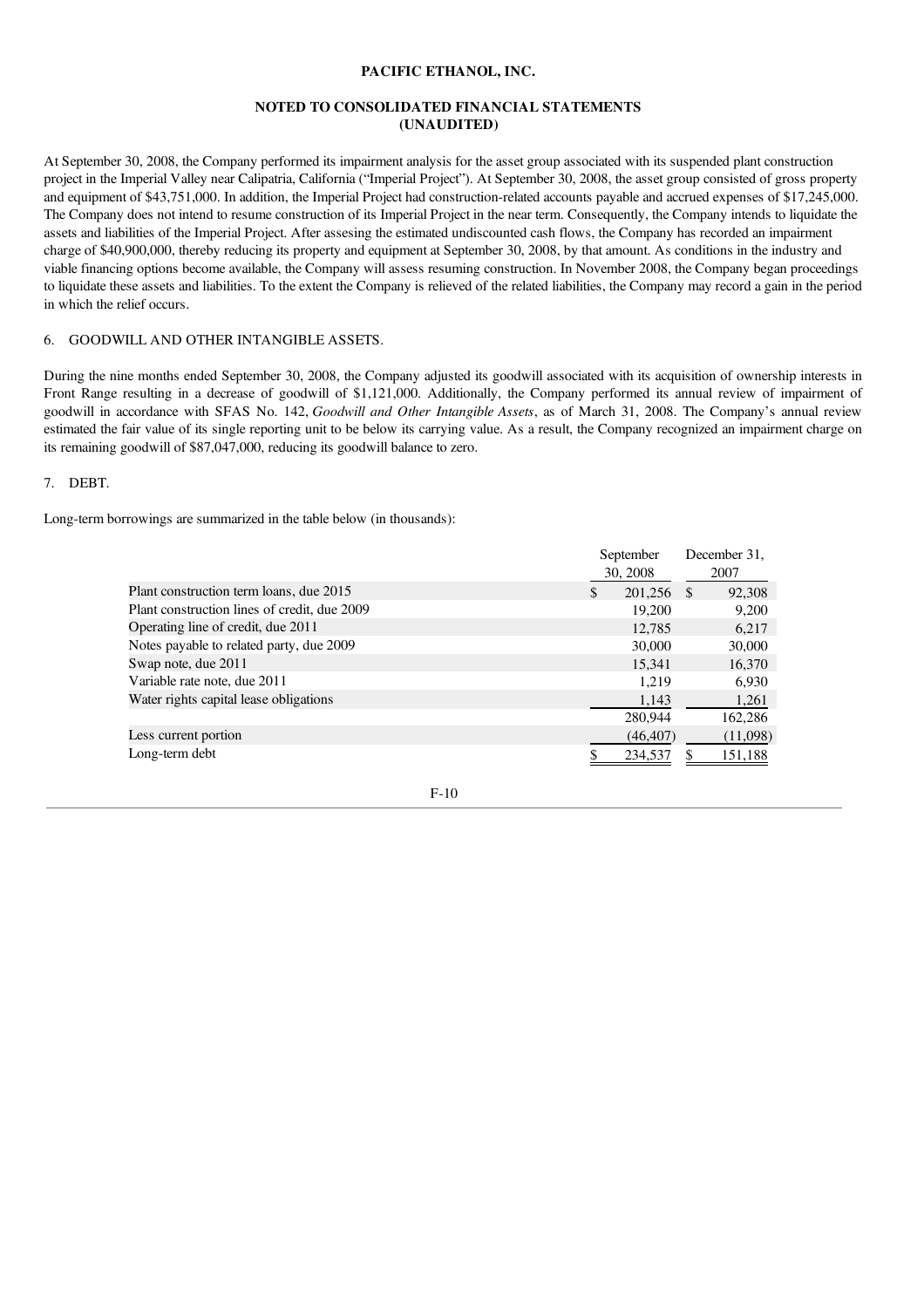## NOTED TO CONSOLIDATED FINANCIAL STATEMENTS (UNAUDITED)

*Plant Construction Term Loans & Lines of Credit* – During the three and nine months ended September 30, 2008, the Company completed construction of its Magic Valley and Stockton plants, resulting in increased draws on the Company's existing construction term loans and construction lines of credit of an additional \$74,231,000 and \$44,718,000 for those plants, respectively. During October 2008, the Company received total loan draws of \$29,513,000, which includes its final loan draw of \$24,231,000 on October 27, 2008. Additionally, on October 27, 2008, the Company's construction loans were converted to term loans, due in 2015, as provided in its original loan agreements.

In March 2008, the Company became aware of various events or circumstances which constituted defaults under its credit agreement. These events or circumstances included the existence of material weaknesses in the Company's internal control over financial reporting as of December 31, 2007, cash management activities that violated covenants in its credit agreement, failure to maintain adequate amounts in a designated debt service reserve account, the existence of a number of Eurodollar loans in excess of the maximum number permitted under the Company's credit agreement, and the Company's failure to pay all remaining project costs on its Madera and Columbia plants by certain stipulated deadlines. On March 26, 2008, the Company obtained waivers from its lenders as to these defaults and was required to pay the lenders a consent fee in an aggregate amount of \$521,000. In addition to the waivers, the Company's lenders agreed to amend the credit agreement. These amendments include an increase in the frequency with which the Company is to deposit certain revenues into a restricted account each month, an increase of allowable Eurodollar loans from a maximum of seven to a maximum of ten, and the Company was required to pay all remaining project costs on its Madera and Columbia plants by May 16, 2008. As of September 30, 2008, the Company believed it was in compliance with its covenants.

*Kinergy Operating Line of Credit* – Kinergy was party to a Loan and Security Agreement ("Loan Agreement") dated as of August 17, 2007 with Comerica Bank, as amended by a First Amendment to Loan and Security Agreement dated as of August 29, 2007 and as further amended by a Forbearance Agreement and Release ("Forbearance Agreement") dated as of May 12, 2008 and an amendment to the Forbearance Agreement dated as of June 1, 2008, (collectively, the "Loan Documents"). The Loan Documents provided for a \$17,500,000 credit facility. The Forbearance Agreement identified certain existing defaults under the Loan Agreement and provided that Comerica Bank would forbear for a period of time (the "Forbearance Period") commencing on May 12, 2008 and ending on the earlier to occur of (i) August 15, 2008, and (ii) the date that any new default occurs under the Loan Documents, from exercising its rights and remedies under the Loan Documents and under applicable law. Under the Forbearance Agreement, Kinergy was required to provide to Comerica Bank by June 30, 2008, a refinancing term sheet reasonably satisfactory to Comerica Bank from a third party lender for the refinancing of the amounts owed under the credit facility, which the Company provided to Comerica Bank by June 30, 2008. Kinergy was also required to remit all cash proceeds from its operations to its operating accounts with Comerica Bank and all such proceeds are to be applied in accordance with the Loan Agreement. Kinergy was also required to cause its cumulative net loss for the period from April 1, 2008 through August 15, 2008 not to exceed \$1,000,000 (excluding non-cash gains or losses on hedges and other derivatives). Kinergy's obligations to Comerica Bank were secured by substantially all of its assets, subject to certain customary exclusions and permitted liens, and were guaranteed by the Company. In addition, Kinergy paid Comerica Bank a forbearance fee of \$100,000. Kinergy's credit facility with Comerica Bank was terminated upon consummation of Kinergy's new credit facility with Wachovia Bank, as described below.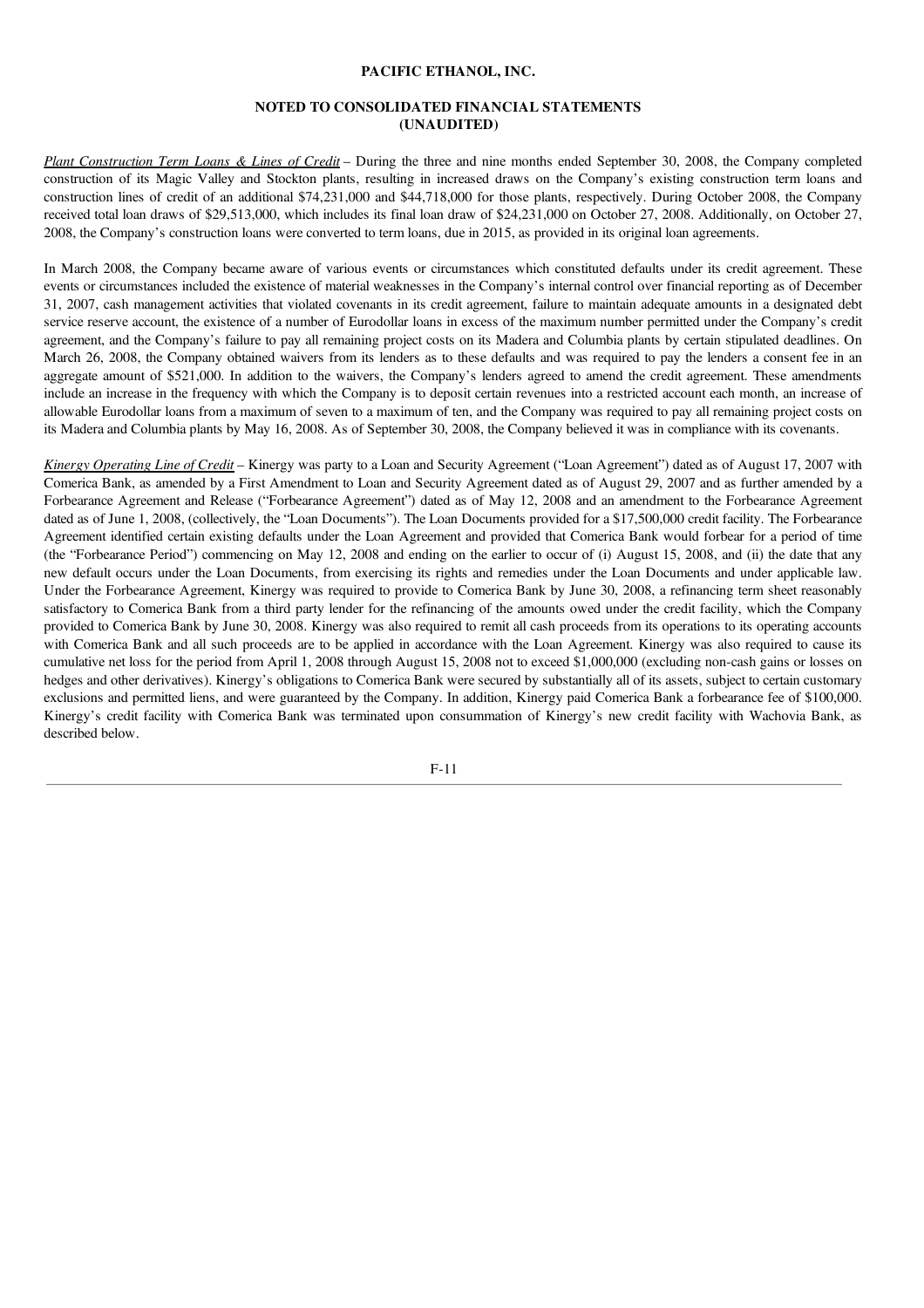## NOTED TO CONSOLIDATED FINANCIAL STATEMENTS (UNAUDITED)

On July 28, 2008, Kinergy entered into a new Loan and Security Agreement dated July 28, 2008 with the parties thereto from time to time as Lenders ("Lenders"), Wachovia Capital Finance Corporation (Western) ("Agent") and Wachovia Bank, National Association (the "Loan Agreement"). Kinergy initially used the proceeds from the closing of the credit facility to repay all amounts outstanding under its credit facility with Comerica Bank, described above and to pay certain closing fees.

The Loan Agreement provides for a credit facility in an aggregate amount of up to \$40,000,000 based on Kinergy's eligible accounts receivable and inventory levels, subject to any reserves established by Agent. Kinergy may also obtain letters of credit under the credit facility, subject to a letter of credit sublimit of \$10,000,000. The credit facility is subject to certain other sublimits, including as to inventory loan limits. Kinergy may request an increase in the amount of the facility in increments of not less than \$2,500,000, up to a maximum aggregate credit limit of \$45,000,000, but Lenders have no obligation to agree to any such request.

Kinergy may borrow under the credit facility based upon (i) a rate equal to (a) the London Interbank Offered Rate ("LIBOR"), divided by 0.90 (subject to change based upon the reserve percentage in effect from time to time under Regulation D of the Board of Governors of the Federal Reserve System), plus (b) 2.00% to 2.50% depending on the amount of Kinergy's EBITDA for a specified period, or (ii) a rate equal to (a) the greater of the prime rate published by Wachovia Bank from time to time, or the federal funds rate then in effect plus 0.50%, plus (b) 0.00% to 0.25% depending on the amount of Kinergy's EBITDA for a specified period. In addition, Kinergy is required to pay an unused line fee at a rate equal to 0.375% as well as other customary fees and expenses associated with the credit facility and issuances of letters of credit.

Kinergy's obligations under the Loan Agreement are secured by a first-priority security interest in all of its assets in favor of Agent and Lenders.

The Loan Agreement also contains restrictions on distributions of funds from Kinergy to the Company. In addition, the Loan Agreement contains a single financial covenant requiring that Kinergy generate EBITDA in specified amounts during 2008 and 2009. The Company believes it is in compliance with this covenant as of September 30, 2008. For subsequent periods, the minimum EBITDA covenant amounts are to be determined based upon financial projections to be delivered by Kinergy and shall be mutually agreed upon by Kinergy and Agent.

The credit facility matures on July 28, 2011, unless sooner terminated. Kinergy is permitted to terminate the credit facility early upon ten days prior written notice. Agent and Lenders may terminate the credit facility early at any time on or after an event of default has occurred and is continuing. In the event the credit facility is for any reason terminated prior to the maturity date, Kinergy will be required to pay an early termination fee ranging from 0.50% to 1.00% of the maximum credit, based on the date of termination if the credit facility is terminated on or before July 29, 2010. Kinergy paid customary closing fees, including a closing fee of 0.50% of the maximum credit, or \$200,000, to Lenders, and \$150,000 in legal fees to legal counsel to Agent and Lenders.

On July 28, 2008, the Company entered into a Guarantee dated July 28, 2008 in favor of Agent for and on behalf of Lenders. The Guarantee provides for the unconditional guarantee by the Company of, and the Company agreed to be liable for, the payment and performance when due of Kinergy's obligations under the Loan Agreement.

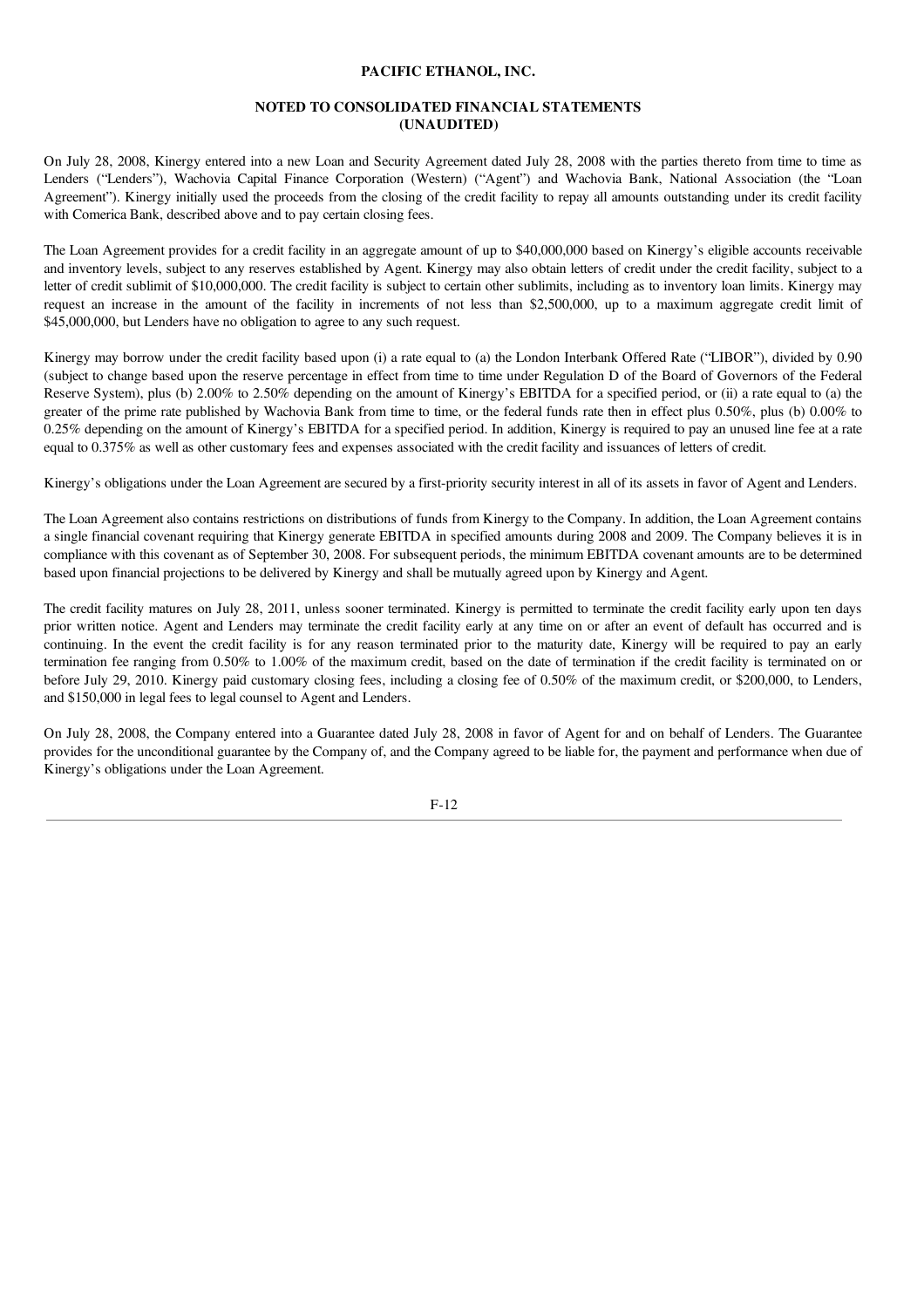## NOTED TO CONSOLIDATED FINANCIAL STATEMENTS (UNAUDITED)

*Notes Payable to Related Party* – In November 2007, Pacific Ethanol Imperial, LLC ("PEI Imperial"), an indirect subsidiary of the Company, borrowed \$15,000,000 from Lyles United, LLC under a Secured Promissory Note containing customary terms and conditions. The loan accrues interest at a rate equal to the Prime Rate of interest as reported from time to time in The Wall Street Journal, plus 2.00%, computed on the basis of a 360-day year of twelve 30-day months. The loan was due 90-days after issuance or, if extended at the option of PEI Imperial, 365-days after the end of such 90-day period. This loan was extended by PEI Imperial and is due February 25, 2009. The Secured Promissory Note provided that if the loan was extended, the Company was to issue a warrant to purchase 100,000 shares of the Company's common stock at an exercise price of \$8.00 per share. The Company issued this warrant simultaneously with the closing of the issuance of the Company's Series B Preferred Stock on March 27, 2008. The warrant is exercisable at any time during the 18-month period after the date of issuance. The loan is secured by substantially all of the assets of PEI Imperial pursuant to a Security Agreement dated November 28, 2007 by and between PEI Imperial and Lyles United, LLC that contains customary terms and conditions and an Amendment No. 1 to Security Agreement dated December 27, 2007 by and between PEI Imperial and Lyles United, LLC (collectively, the "Security Agreement"). The Company has guaranteed the repayment of the loan pursuant to an Unconditional Guaranty dated November 28, 2007 containing customary terms and conditions. In connection with the loan, PEI Imperial entered into a Letter Agreement dated November 28, 2007 with Lyles United, LLC under which PEI Imperial committed to award the primary construction and mechanical contract to Lyles United, LLC or one of its affiliates for the construction of the Company's Imperial Valley project, located in the Imperial Valley, near Calipatria, California (the "Project"), conditioned upon PEI Imperial electing, in its sole discretion, to proceed with the Project and Lyles United, LLC or its affiliate having all necessary licenses and being otherwise ready, willing and able to perform the primary construction and mechanical contract. In the event the foregoing conditions are satisfied and PEI Imperial awards such contract to a party other than Lyles United, LLC or one of its affiliates, PEI Imperial will be required to pay to Lyles United, LLC, as liquidated damages, an amount equal to \$5,000,000.

In December 2007, PEI Imperial borrowed an additional \$15,000,000 from Lyles United, LLC under a second Secured Promissory Note containing customary terms and conditions. The loan accrues interest at a rate equal to the Prime Rate of interest as reported from time to time in *The Wall Street Journal*, plus 4.00%, computed on the basis of a 360-day year of twelve 30-day months. The loan was due on March 31, 2008, but was extended at the option of PEI Imperial, to March 31, 2009. As a result of the extension, the interest rate increased by 2.00% to the rate indicated above. The loan is secured by substantially all of the assets of PEI Imperial pursuant to the Security Agreement. The Company has guaranteed the repayment of the loan pursuant to an Unconditional Guaranty dated December 27, 2007 containing customary terms and conditions. As discussed in Note 15, in November 2008, the Company and Lyles entered into an agreement to restructure these loans.

### 8. COMMON AND PREFERRED STOCK.

*Issuance of Common Stock and Warrants* – On May 22, 2008, the Company entered into a Placement Agent Agreement with Lazard Capital Markets LLC (the "Placement Agent"), relating to the sale by the Company of an aggregate of 6,000,000 shares of common stock and warrants to purchase an aggregate of 3,000,000 shares of common stock at an exercise price of \$7.10 per share of common stock for an aggregate purchase price of \$28,500,000. The warrants are exercisable at any time during the period commencing on the date that is six months and one day from the date of the warrants and ending five years from the date of the warrants. On May 29, 2008, the Company consummated the offering. Upon issuance, the Company recorded \$26,847,000, net of issuance costs, in stockholders' equity.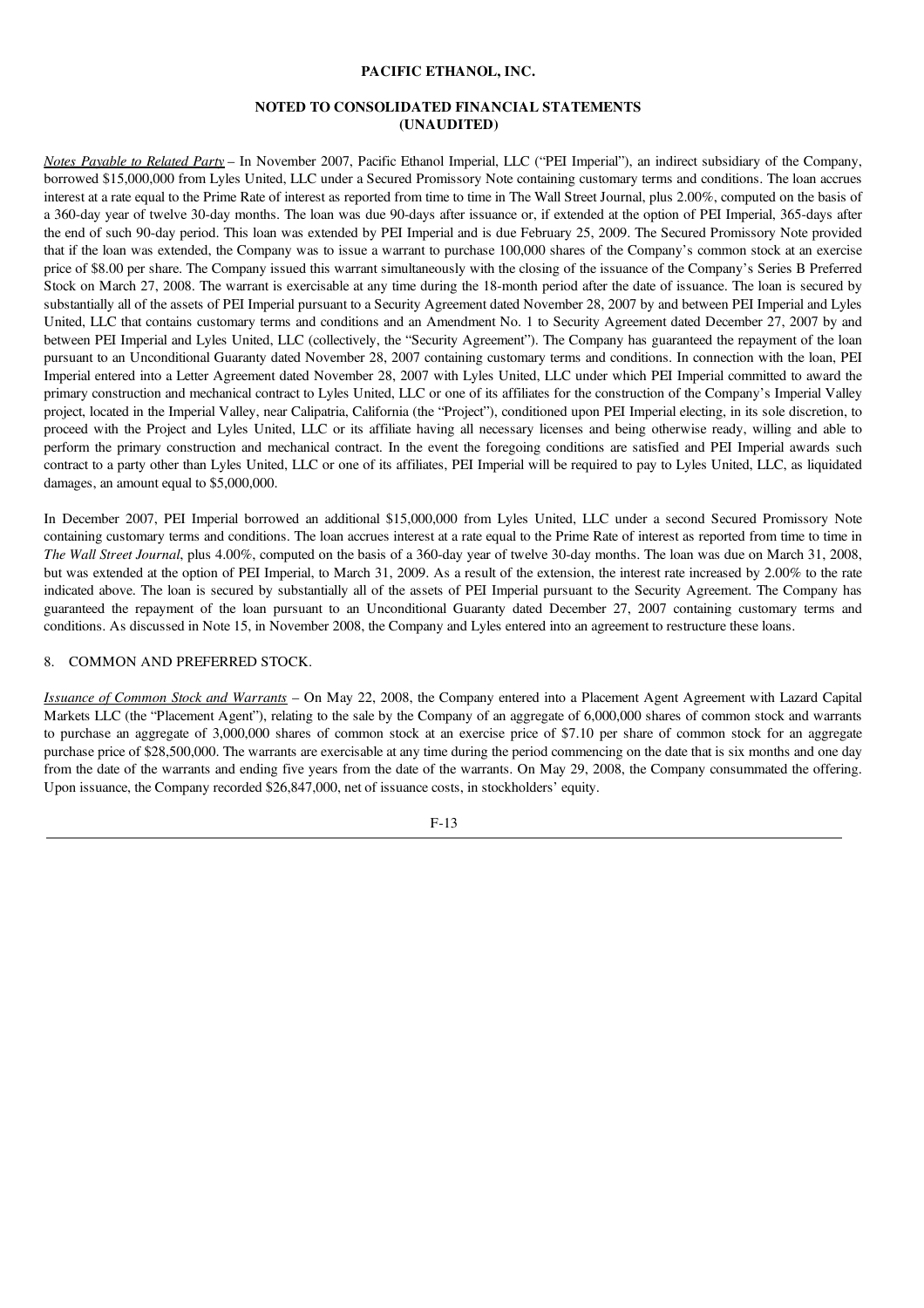## NOTED TO CONSOLIDATED FINANCIAL STATEMENTS (UNAUDITED)

*Full Conversion of Series A Preferred Stock* – During the nine months ended September 30, 2008, Cascade Investment, L.L.C. ("Cascade"), the sole holder of the Company's Series A Cumulative Redeemable Convertible Preferred Stock ("Series A Preferred Stock"), converted all of its Series A Preferred Stock into shares of the Company's common stock. In the aggregate, Cascade converted 5,315,625 shares of Series A Preferred Stock into 10,631,250 shares of the Company's common stock. Accordingly, as of September 30, 2008, no shares of Series A Preferred Stock were outstanding.

*Securities Purchase Agreement and Warrant* – On March 18, 2008, the Company entered into a Securities Purchase Agreement (the "Purchase Agreement") with Lyles United, LLC. The Purchase Agreement provided for the sale by the Company and the purchase by Lyles United, LLC of (i) 2,051,282 shares of the Company's Series B Cumulative Convertible Preferred Stock (the "Series B Preferred Stock"), all of which are initially convertible into an aggregate of 6,153,846 shares of the Company's common stock based on an initial three-for-one conversion ratio, and (ii) a warrant to purchase an aggregate of 3,076,923 shares of the Company's common stock at an exercise price of \$7.00 per share. On March 27, 2008, the Company consummated the purchase and sale of the Series B Preferred Stock. Upon issuance, the Company recorded \$39,724,000, net of issuance costs, in stockholders' equity. The warrant is exercisable at any time during the period commencing on the date that is six months and one day from the date of the warrant and ending ten years from the date of the warrant.

*Additional Issue of Series B Preferred Stock* – On May 20, 2008, the Company entered into a Securities Purchase Agreement (the "May Purchase Agreement") with Neil M. Koehler, Bill Jones, Paul P. Koehler and Thomas D. Koehler (the "May Purchasers"). The May Purchase Agreement provided for the sale by the Company and the purchase by the May Purchasers of (i) an aggregate of 294,870 shares of the Company's Series B Preferred Stock, all of which are initially convertible into an aggregate of 884,610 shares of the Company's common stock based on an initial three-for-one conversion ratio, and (ii) warrants to purchase an aggregate of 442,305 shares of the Company's common stock at an exercise price of \$7.00 per share. On May 22, 2008, the Company consummated the purchase and sale under the May Purchase Agreement. Upon issuance, the Company recorded \$5,745,000, net of issuance costs, in stockholders' equity. The warrants are exercisable at any time during the period commencing on the date that is six months and one day from the date of the warrants and ending ten years from the date of the warrants.

*Deemed Dividend on Preferred Stock* – In accordance with EITF Issue No. 98-5, *Accounting for Convertible Securities with Beneficial* Conversion Features or Contingently Adjustable Conversion Ratios, and EITF Issue No. 00-27, Application of Issue No. 98-5 to Certain *Convertible Instruments*, the Series B Preferred Stock issued to the May Purchasers is considered to have an embedded beneficial conversion feature because the conversion price (as adjusted for the value allocated to the warrants) was less than the fair value of the Company's common stock at the issuance date. The Company has recorded a deemed dividend on preferred stock of \$761,000 for the nine months ended September 30, 2008. These non-cash dividends are to reflect the implied economic value to the preferred stockholder of being able to convert its shares into common stock at a price (as adjusted for the value allocated to the warrants) which was in excess of the fair value of the Series B Preferred Stock at the time of issuance. The fair value allocated to the Series B Preferred Stock together with the original conversion terms (as adjusted for the value allocated to the warrants) were used to calculate the value of the deemed dividend on the Series B Preferred Stock on the date of issuance.

The fair value was calculated using the difference between the conversion price of the Series B Preferred Stock into shares of common stock, adjusted for the value allocated to the warrants, of \$4.79 per share and the fair market value of the Company's common stock of \$5.65 on the date of issuance of the Series B Preferred Stock. These amounts have been charged to accumulated deficit with the offsetting credit to additional paidin-capital. The Company has treated the deemed dividend on preferred stock as a reconciling item on the consolidated statements of operations to adjust its reported net loss, together with any preferred stock dividends recorded during the applicable period, to loss available to common stockholders in the consolidated statements of operations.

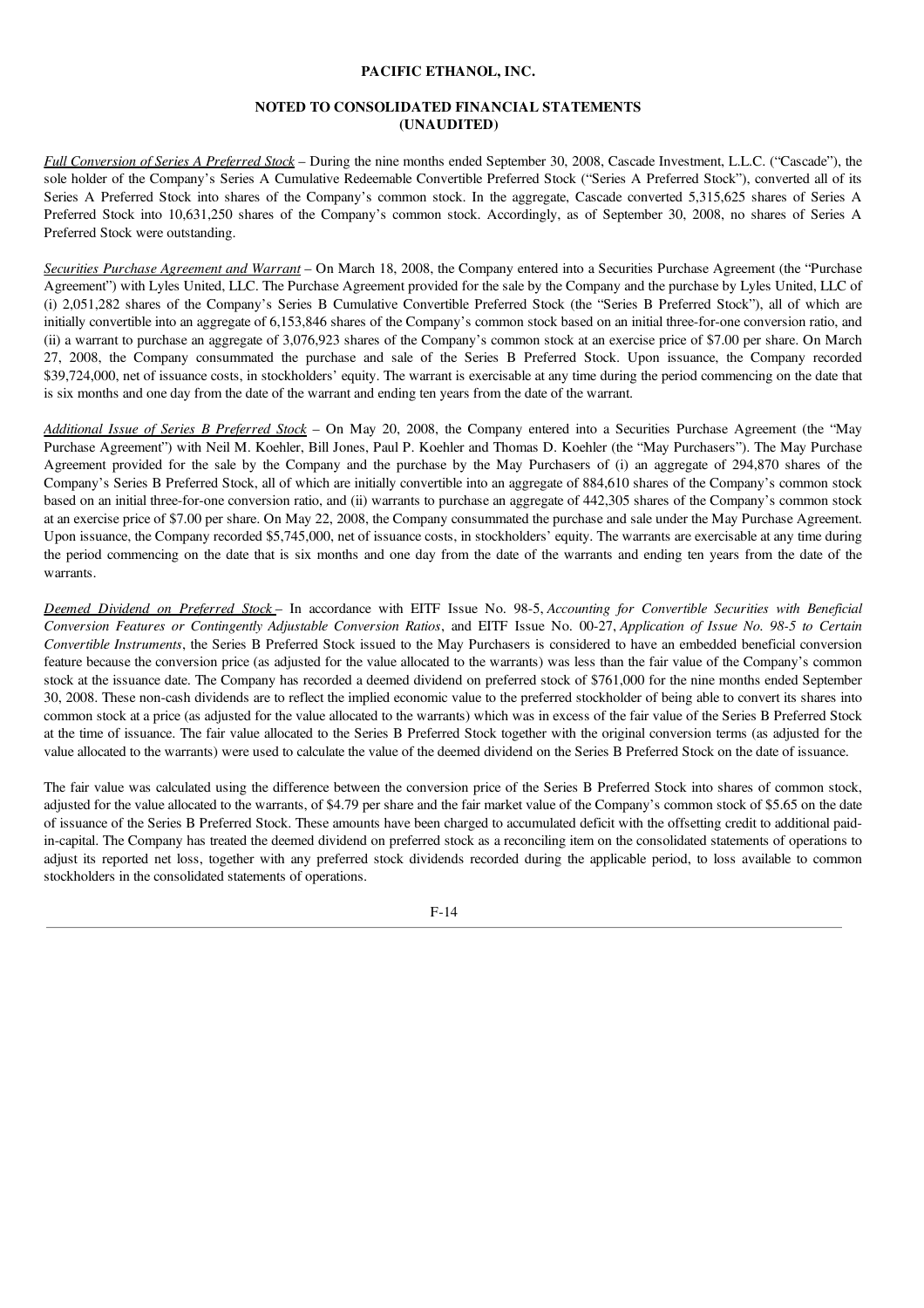## NOTED TO CONSOLIDATED FINANCIAL STATEMENTS (UNAUDITED)

*Certificate of Designations* – The Certificate of Designations, Powers, Preferences and Rights of the Series B Cumulative Convertible Preferred Stock (the "Certificate of Designations") provides for 3,000,000 shares of preferred stock to be designated as Series B Cumulative Convertible Preferred Stock. The Series B Preferred Stock ranks senior in liquidation and dividend preferences to the Company's common stock. Holders of Series B Preferred Stock are entitled to quarterly cumulative dividends payable in arrears in cash in an amount equal to 7.00% per annum of the purchase price per share of the Series B Preferred Stock; however, subject to the provisions of the Letter Agreement described below, such dividends may, at the option of the Company, be paid in additional shares of Series B Preferred Stock based initially on liquidation value of the Series B Preferred Stock. The holders of Series B Preferred Stock have a liquidation preference over the holders of the Company's common stock initially equivalent to \$19.50 per share of the Series B Preferred Stock plus any accrued and unpaid dividends on the Series B Preferred Stock. A liquidation will be deemed to occur upon the happening of customary events, including the transfer of all or substantially all of the capital stock or assets of the Company or a merger, consolidation, share exchange, reorganization or other transaction or series of related transaction, unless holders of 66 2/3% of the Series B Preferred Stock vote affirmatively in favor of or otherwise consent that such transaction shall not be treated as a liquidation. The Company believes that such liquidation events are within its control and therefore, in accordance with Emerging Issues Task Force Issue D-98, *Classification and Measurement of Redeemable Securities*, the Company has classified the Series B Preferred Stock in shareholders' equity.

The holders of the Series B Preferred Stock have conversion rights initially equivalent to three shares of common stock for each share of Series B Preferred Stock. The conversion ratio is subject to customary antidilution adjustments. In addition, antidilution adjustments are to occur in the event that the Company issues equity securities at a price equivalent to less than \$6.50 per share, including derivative securities convertible into equity securities (on an as-converted or as-exercised basis). The shares of Series B Preferred Stock are also subject to forced conversion upon the occurrence of a transaction that would result in an internal rate of return to the holders of the Series B Preferred Stock of 25% or more. The forced conversion is to be based upon the conversion ratio as last adjusted. Accrued but unpaid dividends on the Series B Preferred Stock are to be paid in cash upon any conversion of the Series B Preferred Stock.

The holders of Series B Preferred Stock vote together as a single class with the holders of the Company's common stock on all actions to be taken by the Company's stockholders. Each share of Series B Preferred Stock entitles the holder to the number of votes equal to the number of shares of common stock into which each share of Series B Preferred Stock is convertible on all matters to be voted on by the stockholders of the Company. Notwithstanding the foregoing, the holders of Series B Preferred Stock are afforded numerous customary protective provisions with respect to certain actions that may only be approved by holders of a majority of the shares of Series B Preferred Stock.

As long as 50% of the shares of Series B Preferred Stock remain outstanding, the holders of the Series B Preferred Stock are afforded preemptive rights with respect to certain securities offered by the Company.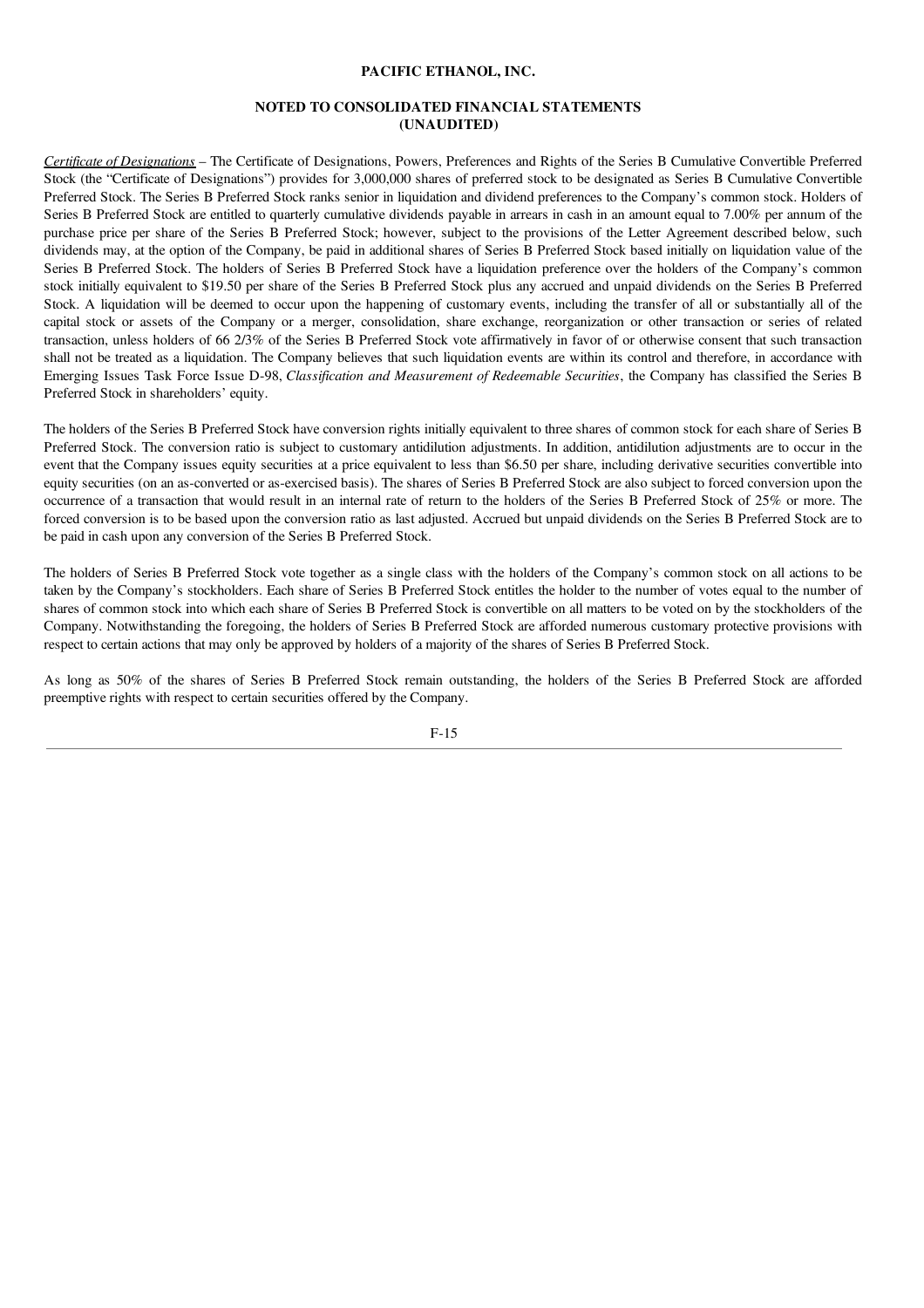## NOTED TO CONSOLIDATED FINANCIAL STATEMENTS (UNAUDITED)

*Registration Rights Agreement* – In connection with the closing of the sale of its Series B Preferred Stock, the Company entered into a Registration Rights Agreement with Lyles United, LLC. The Registration Rights Agreement is to be effective until the holders of the Series B Preferred Stock, and their affiliates, as a group, own less than 10% of the Series B Preferred Stock issued under the Purchase Agreement, including common stock into which such Series B Preferred Stock has been converted (the "Termination Date"). The Registration Rights Agreement provides that holders of a majority of the Series B Preferred Stock, including common stock into which such Series B Preferred Stock has been converted, may demand and cause the Company, at any time after the first anniversary of the Closing, to register on their behalf the shares of common stock issued, issuable or that may be issuable upon conversion of the Series B Preferred Stock and as payment of dividends thereon, and upon exercise of the related warrant as well as upon exercise of a warrant to purchase 100,000 shares of the Company's common stock at an exercise price of \$8.00 per share and issued in connection with the extension of the maturity date of an unrelated loan (collectively, the "Registrable Securities"). The Company is required to keep such registration statement effective until such time as all of the Registrable Securities are sold or until such holders may avail themselves of Rule 144 for sales of Registrable Securities without registration under the Securities Act of 1933, as amended. The holders are entitled to two demand registrations on Form S-1 and unlimited demand registrations on Form S-3; provided, however, that the Company is not obligated to effect more than one demand registration on Form S-3 in any calendar year. In addition to the demand registration rights afforded the holders under the Registration Rights Agreement, the holders are entitled to unlimited "piggyback" registration rights. These rights entitle the holders who so elect to be included in registration statements to be filed by the Company with respect to other registrations of equity securities. The Company is responsible for all costs of registration, plus reasonable fees of one legal counsel for the holders, which fees are not to exceed \$25,000 per registration. The Registration Rights Agreement includes customary representations and warranties on the part of both the Company and Lyles United, LLC and other customary terms and conditions.

*Ancillary Agreements* – In connection with the closing of the above mentioned sales of its Series B Preferred Stock, the Company entered into Letter Agreements with Lyles United, LLC and the May Purchasers under which the Company expressly waived its rights under the Certificate of Designations to make dividend payments in additional shares of Series B Preferred Stock in lieu of cash dividend payments without the prior written consent of Lyles United, LLC and the May Purchasers.

## 9. STOCK-BASED COMPENSATION.

Total stock-based compensation expense related to SFAS No. 123 (Revised 2004), *Share-Based Payments*, included in wages, salaries and related costs was \$698,000 and \$493,000 for the three months ended September 30, 2008 and 2007, respectively, and \$2,154,000 and \$1,708,000 for the nine months ended September 30, 2008, respectively. These compensation expenses were charged to selling, general and administrative expenses. As of September 30, 2008, \$5,808,000 of compensation cost attributable to future services related to plan awards that are probable of being achieved had not yet been recognized.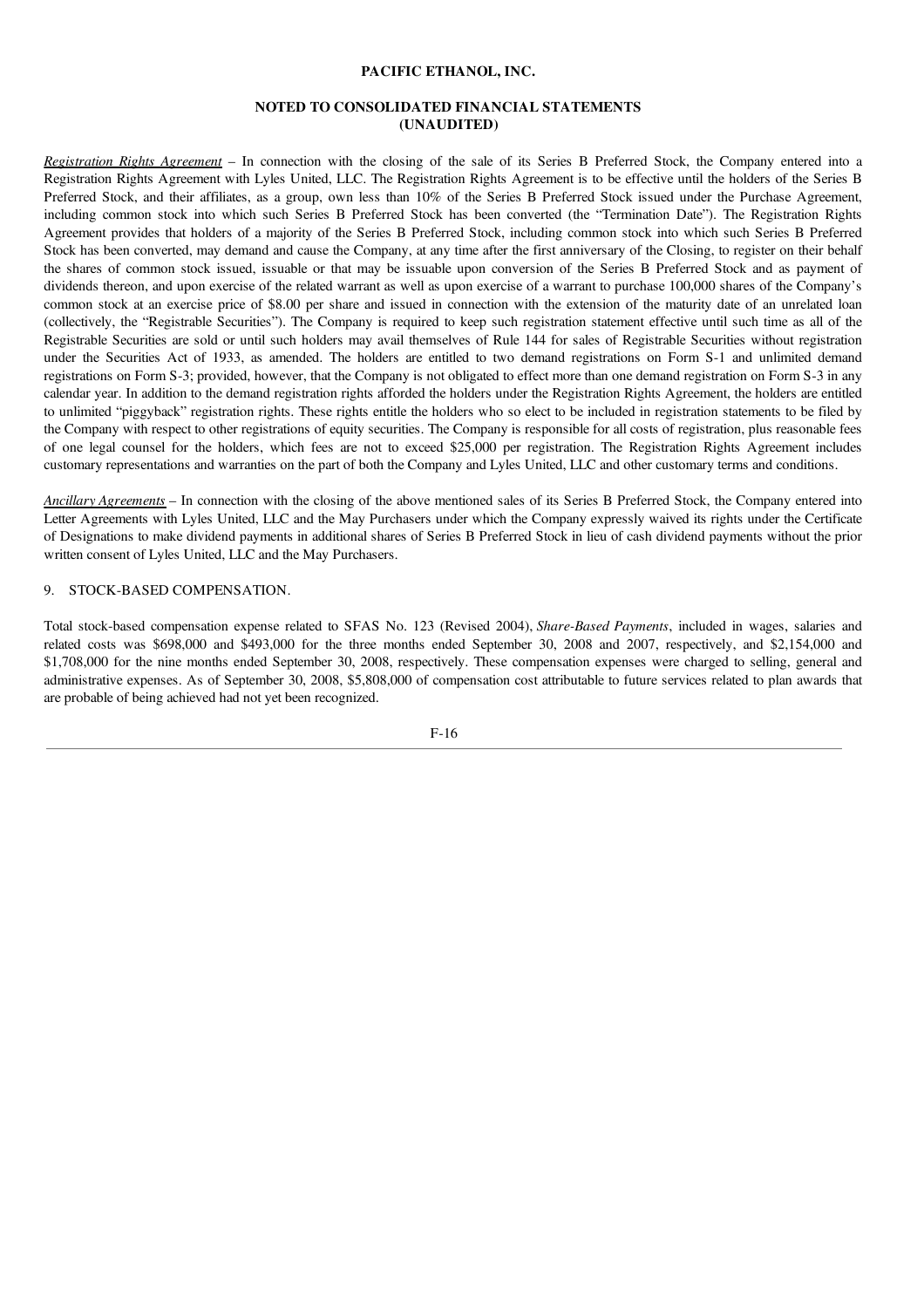## NOTED TO CONSOLIDATED FINANCIAL STATEMENTS (UNAUDITED)

## 10. LOSS PER SHARE.

The following table computes basic and diluted loss per share (in thousands, except per share data):

|                                                          |               |                                       | Three Months Ended September 30, 2008 |               |           |  |  |
|----------------------------------------------------------|---------------|---------------------------------------|---------------------------------------|---------------|-----------|--|--|
|                                                          |               | <b>Income</b>                         | <b>Shares</b>                         |               | Per-Share |  |  |
|                                                          |               | Numerator                             | Denominator                           |               | Amount    |  |  |
| Net loss                                                 | $\mathcal{S}$ | (69,167)                              |                                       |               |           |  |  |
| Less: Preferred stock dividends                          |               | (807)                                 |                                       |               |           |  |  |
|                                                          |               |                                       |                                       |               |           |  |  |
| <b>Basic loss per share:</b>                             |               |                                       |                                       |               |           |  |  |
| Loss available to common stockholders                    |               | (69, 974)                             | 56,717                                | $\mathcal{S}$ | (1.23)    |  |  |
| Effect of outstanding restricted shares                  |               |                                       |                                       |               |           |  |  |
| Effect of outstanding warrants and options               |               |                                       |                                       |               |           |  |  |
|                                                          |               |                                       |                                       |               |           |  |  |
| Diluted loss per share:                                  |               |                                       |                                       |               |           |  |  |
| Loss available to common stockholders, including assumed |               |                                       |                                       |               |           |  |  |
| conversions                                              | \$            | (69, 974)                             | 56,717                                | \$            | (1.23)    |  |  |
|                                                          |               |                                       |                                       |               |           |  |  |
|                                                          |               |                                       |                                       |               |           |  |  |
|                                                          |               | Three Months Ended September 30, 2007 |                                       |               |           |  |  |
|                                                          |               |                                       |                                       |               |           |  |  |
|                                                          |               | Income                                | <b>Shares</b>                         |               | Per-Share |  |  |
|                                                          |               | Numerator                             | Denominator                           |               | Amount    |  |  |
| Net loss                                                 | \$            | (4,842)                               |                                       |               |           |  |  |
| Less: Preferred stock dividends                          |               | (1,050)                               |                                       |               |           |  |  |
|                                                          |               |                                       |                                       |               |           |  |  |
| <b>Basic loss per share:</b>                             |               |                                       |                                       |               |           |  |  |
| Loss available to common stockholders                    |               | (5,892)                               | 39,928                                | \$            | (0.15)    |  |  |
| Effect of outstanding restricted shares                  |               |                                       |                                       |               |           |  |  |
| Effect of outstanding warrants and options               |               |                                       |                                       |               |           |  |  |
|                                                          |               |                                       |                                       |               |           |  |  |
| Diluted loss per share:                                  |               |                                       |                                       |               |           |  |  |
| Loss available to common stockholders, including assumed |               |                                       |                                       |               |           |  |  |
| conversions                                              |               | (5,892)                               | 39,928                                |               | (0.15)    |  |  |
|                                                          |               |                                       |                                       |               |           |  |  |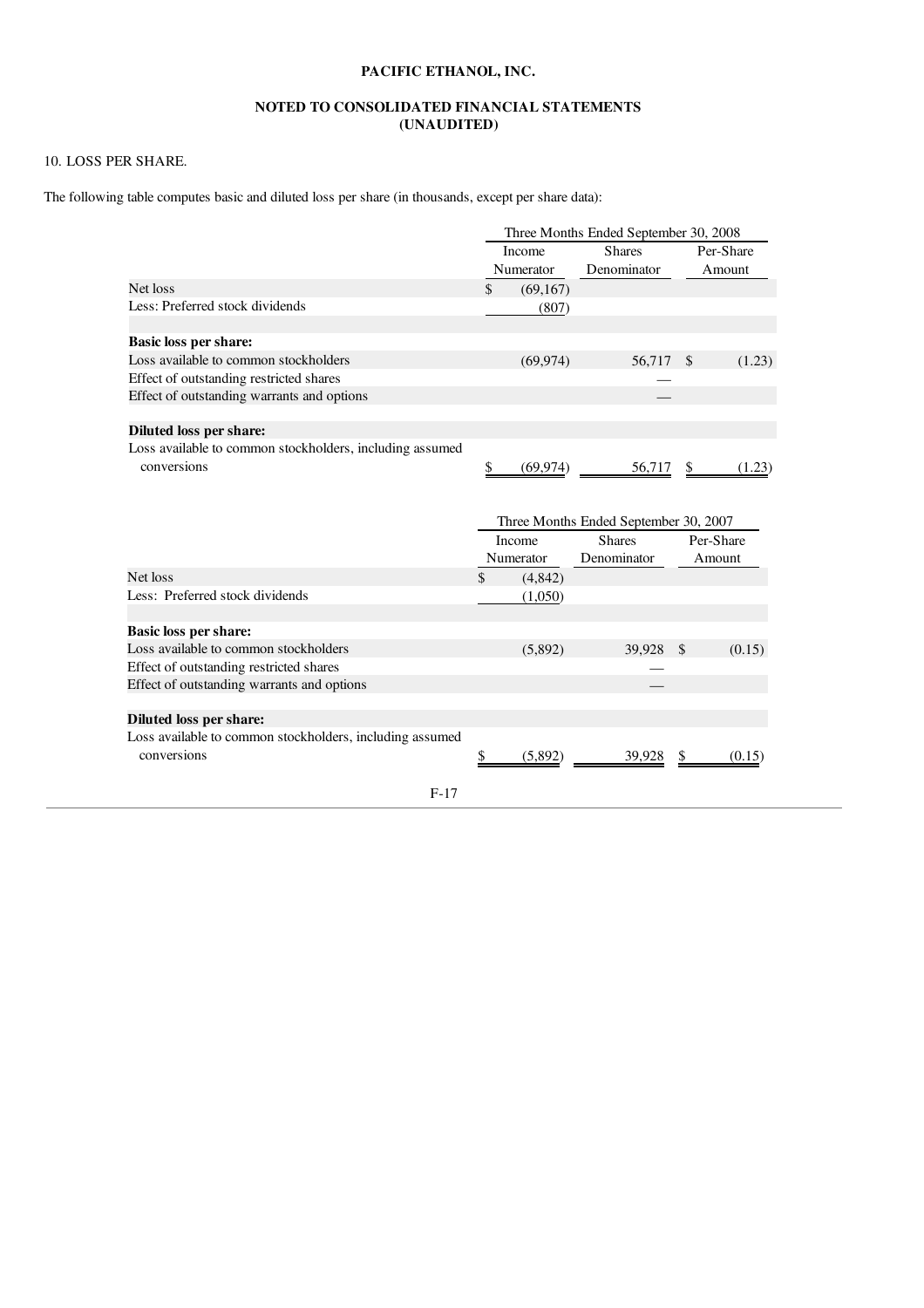## NOTED TO CONSOLIDATED FINANCIAL STATEMENTS (UNAUDITED)

|                                                                         | Nine Months Ended September 30, 2008 |               |                                                       |               |           |  |  |  |  |  |
|-------------------------------------------------------------------------|--------------------------------------|---------------|-------------------------------------------------------|---------------|-----------|--|--|--|--|--|
|                                                                         |                                      | Income        | <b>Shares</b>                                         |               | Per-Share |  |  |  |  |  |
|                                                                         |                                      | Numerator     | Denominator                                           |               | Amount    |  |  |  |  |  |
| Net loss                                                                | \$                                   | (112,651)     |                                                       |               |           |  |  |  |  |  |
| Less: Preferred stock dividends                                         |                                      | (3,296)       |                                                       |               |           |  |  |  |  |  |
| Less: Deemed dividend on preferred stock                                |                                      | (761)         |                                                       |               |           |  |  |  |  |  |
| <b>Basic loss per share:</b>                                            |                                      |               |                                                       |               |           |  |  |  |  |  |
| Loss available to common stockholders                                   |                                      | (116,708)     | 47,791                                                | $\mathbb{S}$  | (2.44)    |  |  |  |  |  |
| Effect of outstanding restricted shares                                 |                                      |               |                                                       |               |           |  |  |  |  |  |
| Effect of outstanding warrants and options                              |                                      |               |                                                       |               |           |  |  |  |  |  |
| Diluted loss per share:                                                 |                                      |               |                                                       |               |           |  |  |  |  |  |
| Loss available to common stockholders, including assumed                |                                      |               |                                                       |               |           |  |  |  |  |  |
| conversions                                                             | \$                                   | (116,708)     | 47,791                                                |               | (2.44)    |  |  |  |  |  |
|                                                                         |                                      |               |                                                       |               |           |  |  |  |  |  |
|                                                                         |                                      | <b>Income</b> | Nine Months Ended September 30, 2007<br><b>Shares</b> |               | Per-Share |  |  |  |  |  |
|                                                                         |                                      | Numerator     | Denominator                                           |               | Amount    |  |  |  |  |  |
| Net income                                                              | $\mathcal{S}$                        | 289           |                                                       |               |           |  |  |  |  |  |
| Less: Preferred stock dividends                                         |                                      | (3,150)       |                                                       |               |           |  |  |  |  |  |
| <b>Basic loss per share:</b>                                            |                                      |               |                                                       |               |           |  |  |  |  |  |
| Loss available to common stockholders                                   |                                      | (2,861)       | 39,833                                                | $\mathcal{S}$ | (0.07)    |  |  |  |  |  |
| Effect of outstanding restricted shares                                 |                                      |               |                                                       |               |           |  |  |  |  |  |
| Effect of outstanding warrants and options                              |                                      |               |                                                       |               |           |  |  |  |  |  |
| <b>Diluted loss per share:</b>                                          |                                      |               |                                                       |               |           |  |  |  |  |  |
|                                                                         |                                      |               |                                                       |               |           |  |  |  |  |  |
| Loss available to common stockholders, including assumed<br>conversions | \$                                   | (2,861)       | 39,833                                                | S             | (0.07)    |  |  |  |  |  |
|                                                                         |                                      |               |                                                       |               |           |  |  |  |  |  |

There were an aggregate of 7,038,000 and 12,241,000 of potentially dilutive weighted-average shares outstanding from stock options, common stock warrants and convertible preferred stock for the three and nine months ended of September 30, 2008, respectively. These options, warrants and convertible preferred stock were not considered in calculating diluted loss per share for these periods, as their effect would be anti-dilutive.

### 11. COMMITMENTS AND CONTINGENCIES.

*Purchase Commitments* – At September 30, 2008, the Company had purchase contracts with its suppliers to purchase certain quantities of ethanol, corn, natural gas and denaturant. These fixed- and indexed-price corn purchase commitments will primarily be delivered during the fourth quarter of 2008. As of September 30, 2008, the Company estimates that its purchase commitments will not result in any material loss, however; its ability to process this corn at its production facilities at a positive gross margin will ultimately depend on a number of factors, including the timing of the deliveries during the quarter, other variable operating costs such as natural gas and the market price of the ethanol and distillers grain finished products at the time of shipment. Outstanding balances on fixed-price contracts for the purchases of materials are indicated below and volumes indicated in the indexed-price portion of the table are additional purchase commitments at publicly-indexed sales prices determined by market prices in effect on their respective transaction dates (in thousands):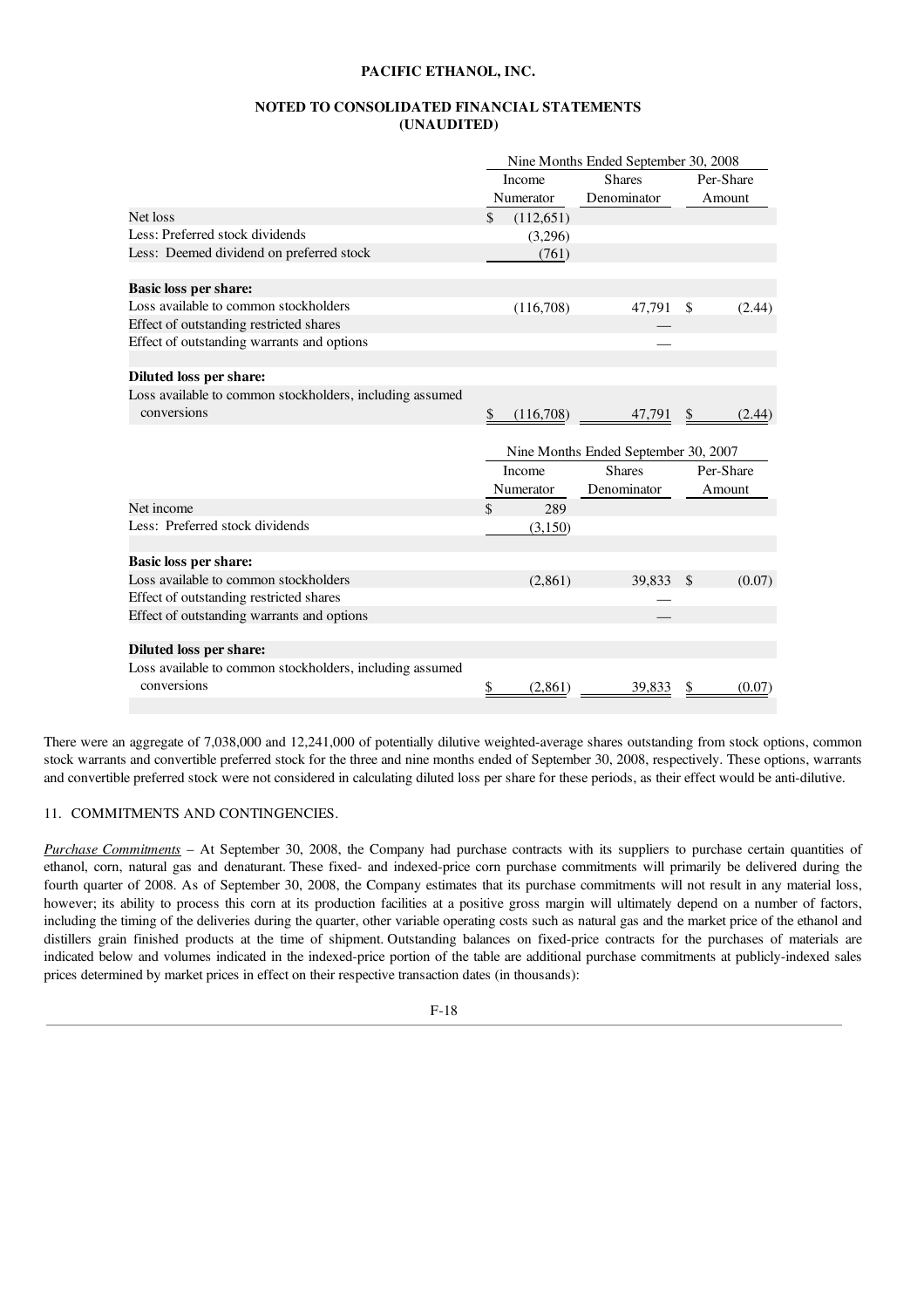## NOTED TO CONSOLIDATED FINANCIAL STATEMENTS (UNAUDITED)

|                      | Fixed-Price<br>Contracts                   |  |  |  |
|----------------------|--------------------------------------------|--|--|--|
| Ethanol              | 27,488<br>\$                               |  |  |  |
| Corn                 | 18,494                                     |  |  |  |
| Total                | 45,982                                     |  |  |  |
|                      | Indexed-<br>Price<br>Contracts<br>(Volume) |  |  |  |
| Ethanol (gallons)    | 54,089                                     |  |  |  |
| Corn (bushels)       | 6,433                                      |  |  |  |
| Denaturant (gallons) |                                            |  |  |  |

*Sales Commitments* – At September 30, 2008, the Company had entered into sales contracts with customers to sell certain quantities of ethanol, WDG and syrup. The volumes indicated in the indexed-price contracts portion of the table are additional committed sales and will be sold at publicly-indexed sales prices determined by market prices in effect on their respective transaction dates (in thousands):

|                   | Fixed-Price<br>Contracts |
|-------------------|--------------------------|
| Ethanol           | 27,270<br>\$             |
| <b>WDG</b>        | 17,602                   |
| Syrup             | 2,929                    |
| Total             | 47,801                   |
|                   | Indexed-                 |
|                   | Price                    |
|                   | Contracts                |
|                   | (Volume)                 |
| Ethanol (gallons) | 81,457                   |
| WDG (tons)        | 30                       |

*Litigation* – *General* – The Company is subject to legal proceedings, claims and litigation arising in the ordinary course of business. While the amounts claimed may be substantial, the ultimate liability cannot presently be determined because of considerable uncertainties that exist. Therefore, it is possible that the outcome of those legal proceedings, claims and litigation could adversely affect the Company's quarterly or annual operating results or cash flows when resolved in a future period. However, based on facts currently available, management believes that such matters will not adversely affect the Company's financial position, results of operations or cash flows.

On August 18, 2008, Delta-T Corporation filed suit in the United States District Court for the Eastern District of Virginia (the "Virginia Federal Court case"), naming Pacific Ethanol, Inc. as a defendant, along with Pacific Ethanol Stockton, LLC, Pacific Ethanol Imperial, LLC, Pacific Ethanol Columbia, LLC, Pacific Ethanol Magic Valley, LLC, and Pacific Ethanol Madera, LLC. The suit alleges breaches of the parties' Engineering, Procurement and Technology License Agreements, breaches of a subsequent term sheet and letter agreement and breaches of indemnity obligations.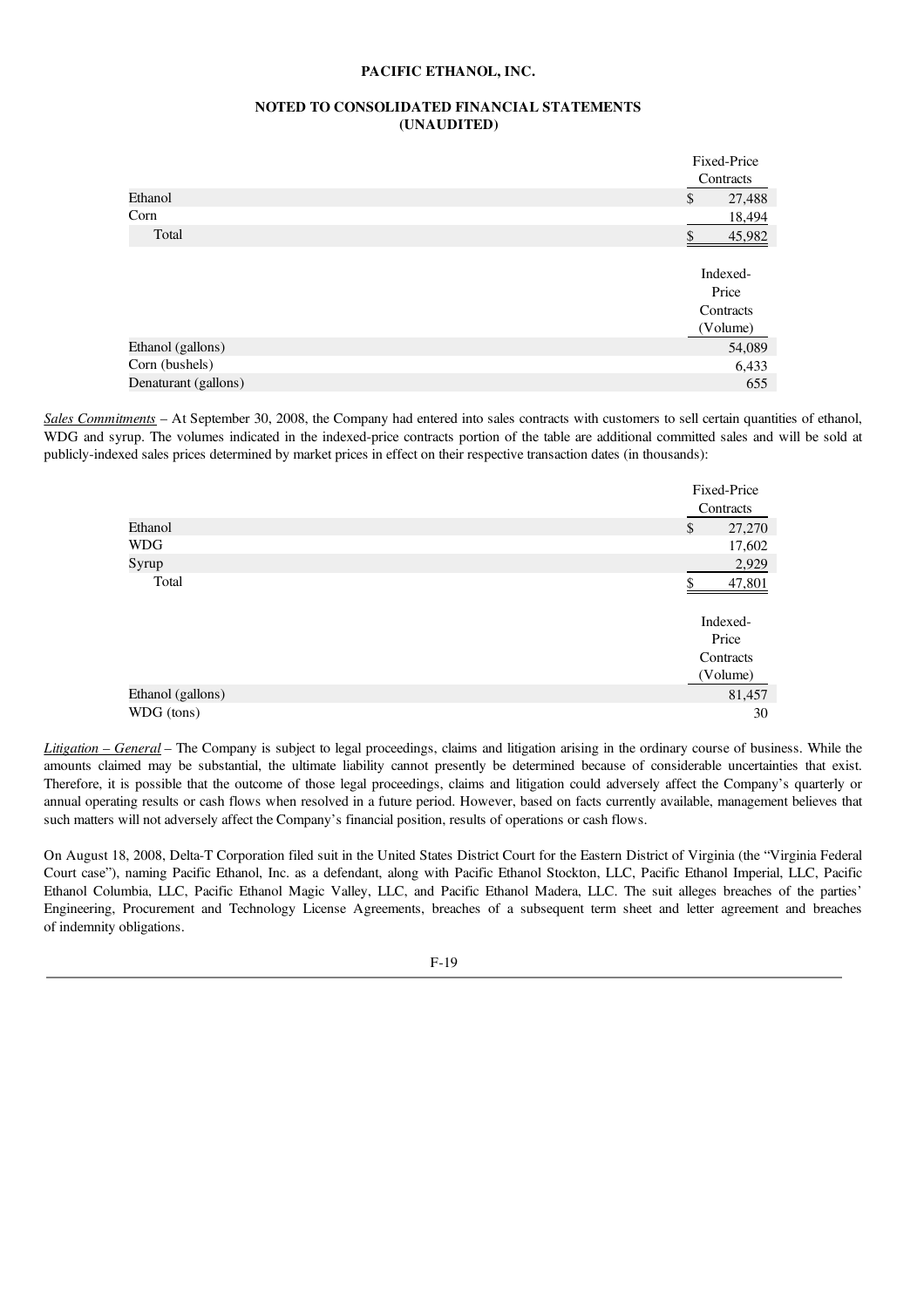## NOTED TO CONSOLIDATED FINANCIAL STATEMENTS (UNAUDITED)

All of the defendants have moved to dismiss the Virginia Federal Court Case for lack of personal jurisdiction and on the ground that all disputes between the parties must be resolved through binding arbitration, and, in the alternative, moving to stay the Virginia Federal Court Case pending arbitration. The complaint seeks specified contract damages of \$6,500,000, along with other unspecified damages. These motions are now pending before the Court. The Company intends to vigorously defend against Delta-T Corporation's claims.

### 12. DERIVATIVES/HEDGES.

*Commodity Risk* – *Cash Flow Hedges* – The Company uses derivative instruments to protect cash flows from fluctuations caused by volatility in commodity prices for periods of up to twelve months in order to protect gross profit margins from potentially adverse effects of market and price volatility on ethanol sale and purchase commitments where the prices are set at a future date and/or if the contracts specify a floating or indexbased price for ethanol. In addition, the Company hedges anticipated sales of ethanol to minimize its exposure to the potentially adverse effects of price volatility. These derivatives are designated and documented as SFAS No. 133 cash flow hedges and effectiveness is evaluated by assessing the probability of the anticipated transactions and regressing commodity futures prices against the Company's purchase and sales prices. Ineffectiveness, which is defined as the degree to which the derivative does not offset the underlying exposure, is recognized immediately in other income (expense).

For the three months ended September 30, 2008 and 2007, gains from ineffectiveness in the amount of \$0 and \$2,381,000, respectively, were recorded in cost of goods sold and effective losses in the amount of \$0 and \$898,000, respectively, were recorded in cost of goods sold. For the nine months ended September 30, 2008 and 2007, a loss from ineffectiveness in the amount of \$1,033,000 and a gain of \$3,894,000, respectively, were recorded in cost of goods sold and effective gains in the amount of \$5,277,000 and effective losses of \$2,008,000, respectively, were recorded in cost of goods sold. The notional balances remaining on these derivatives as of September 30, 2008 and December 31, 2007 were \$0 and \$2,427,000, respectively.

*Commodity Risk – Non-Designated Hedges* – As part of the Company's risk management strategy, it uses forward contracts on corn, crude oil, natural gas and reformulated blendstock for oxygenate blending gasoline to lock in prices for certain amounts of corn, denaturant, natural gas and ethanol, respectively. These derivatives are not designated under SFAS No. 133 for special hedge accounting treatment. The changes in fair value of these contracts are recorded on the balance sheet and recognized immediately in cost of goods sold.

For the three months ended September 30, 2008 and 2007, the Company recognized net losses of \$1,681,000 and \$3,092,000, as the change in the fair value of these contracts, respectively. Included in the net losses for the three months ended September 30, 2008 were net gains of \$987,000 related to settled non-designated hedges. For the nine months ended September 30, 2008 and 2007, the Company recognized losses of \$4,614,000 and \$6,339,000, as the change in the fair value of these contracts, respectively. Included in the net losses for the nine months ended September 30, 2008, were losses of \$114,000 related to settled non-designated hedges. The notional balances remaining on these contracts as of September 30, 2008 and December 31, 2007 were \$22,863,000 and \$29,999,000, respectively.

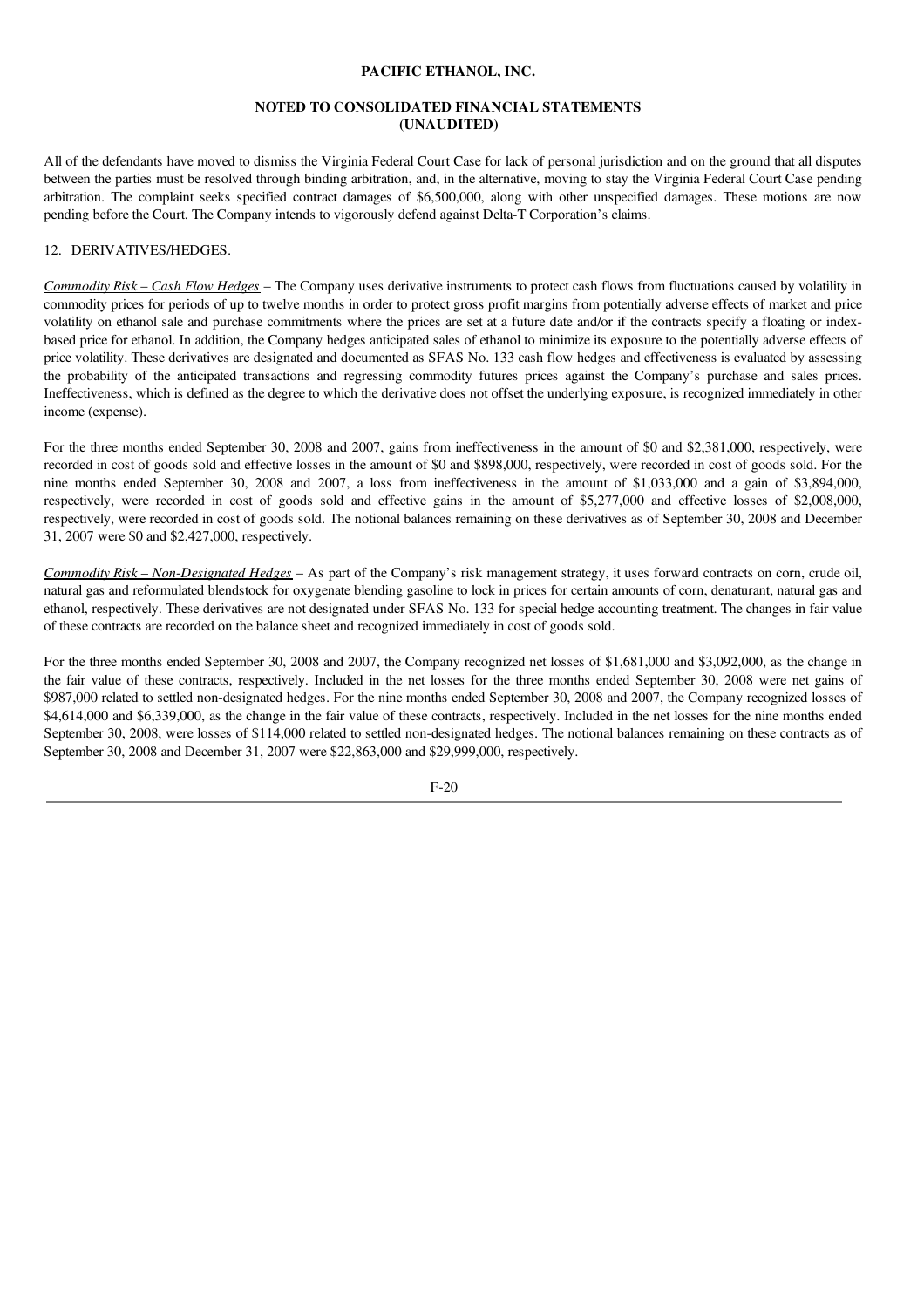## NOTED TO CONSOLIDATED FINANCIAL STATEMENTS (UNAUDITED)

*Interest Rate Risk* – As part of the Company's interest rate risk management strategy, the Company uses derivative instruments to minimize significant unanticipated income fluctuations that may arise from rising variable interest rate costs associated with existing and anticipated borrowings. To meet these objectives the Company purchased interest rate caps and swaps. The rate for notional balances of interest rate caps ranging from \$4,268,000 to \$19,655,000 is 5.50%-6.00% per annum. The rate for notional balances of interest rate swaps ranging from \$543,000 to \$63,219,000 is 5.01%-8.16% per annum. These derivatives are designated and documented as SFAS No. 133 cash flow hedges and effectiveness is evaluated by assessing the probability of anticipated interest expense and regressing the historical value of the rates against the historical value in the existing and anticipated debt. Ineffectiveness, reflecting the degree to which the derivative does not offset the underlying exposure, is recognized immediately in other income (expense). For the three months ended September 30, 2008 and 2007, losses from effectiveness in the amount of \$26,000 and \$19,000, gains from ineffectiveness in the amount of \$723,000 and losses from ineffectiveness of \$1,528,000, and losses from undesignated hedges in the amount of \$38,000 and \$0 were recorded in other income (expense), respectively. For the nine months ended September 30, 2008 and 2007, losses from effectiveness in the amount of \$77,000 and \$125,000, gains from ineffectiveness in the amount of \$905,000 and losses from ineffectiveness of \$896,000, and losses from undesignated hedges in the amount of \$4,187,000 and \$0 were recorded in other income (expense), respectively. The losses for the nine months ended September 30, 2008 resulted primarily from the Company's suspension of construction of its Imperial Valley project.

*Accumulated Other Comprehensive Income (Loss) –* Accumulated other comprehensive income (loss) relative to derivatives was as follows (in thousands):

|                                               | Commodity<br>Derivatives |            | <b>Interest Rate</b><br>Derivatives |         |
|-----------------------------------------------|--------------------------|------------|-------------------------------------|---------|
|                                               | $Gain/(Loss)*$           |            | $Gain / (Loss)*$                    |         |
| Beginning balance, January 1, 2008            | SБ                       | $(455)$ \$ |                                     | (1,928) |
| Net changes                                   |                          |            |                                     | 2,476   |
| Amount reclassified to cost of goods sold     |                          | 455        |                                     |         |
| Amount reclassified to other income (expense) |                          |            |                                     | TT      |
| Ending balance, September 30, 2008            |                          |            |                                     | 471     |

\*Calculated on a pretax basis

—————

The estimated fair values of the Company's derivatives, representing net assets (liabilities) were as follows (in thousands):

|                          | September 30,<br>2008 | December 31,<br>2007 |
|--------------------------|-----------------------|----------------------|
| Commodity futures        | $(2,017)$ \$          | (1,649)              |
| Interest rate swaps/caps | (8, 138)              | (7,091)              |
| Total                    | (10, 155)             | (8,740)              |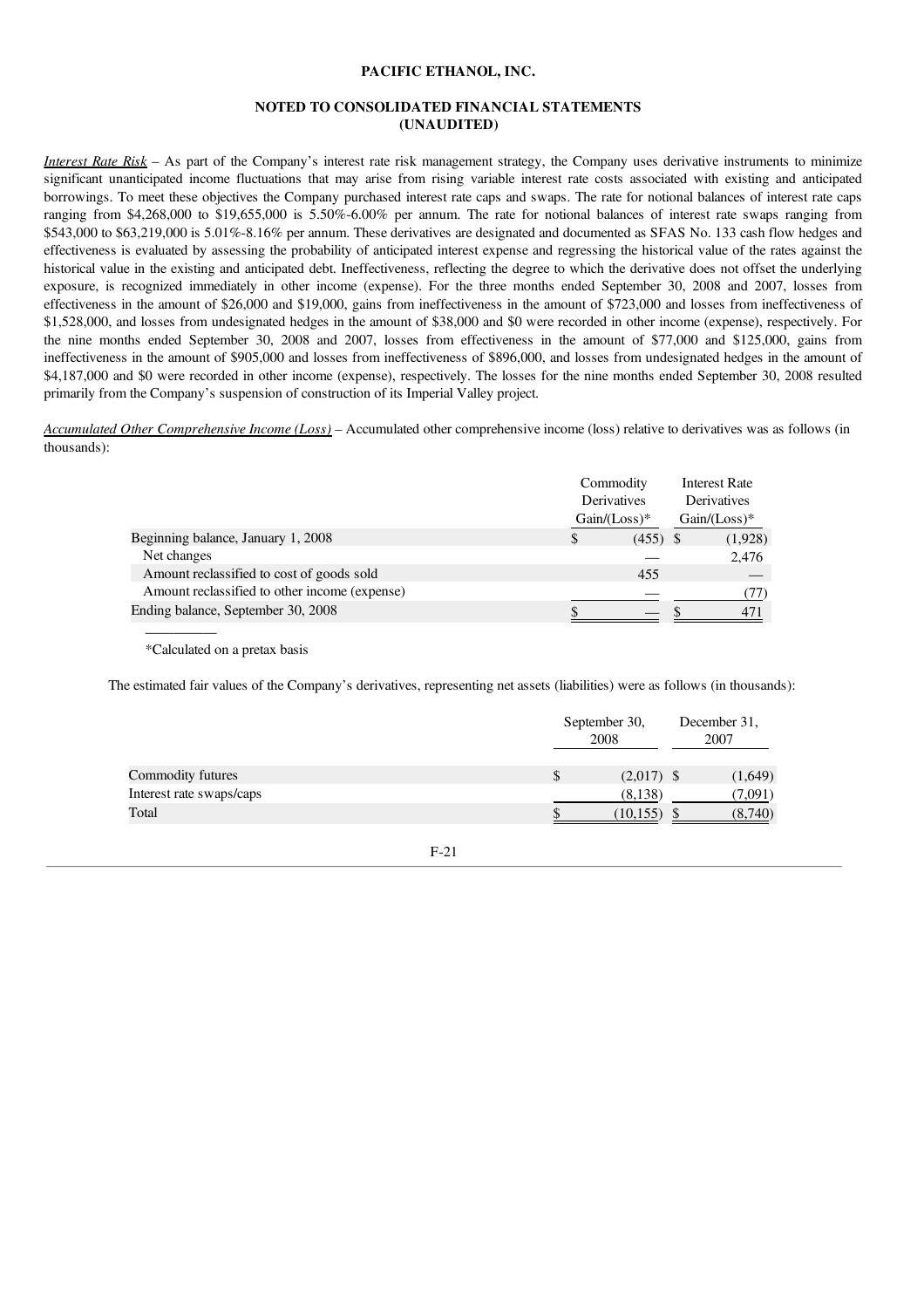## NOTED TO CONSOLIDATED FINANCIAL STATEMENTS (UNAUDITED)

## 13. FAIR VALUE MEASUREMENTS.

On January 1, 2008, the Company adopted SFAS No. 157, which defines a single definition of fair value, together with a framework for measuring it, and requires additional disclosure about the use of fair value to measure assets and liabilities. SFAS No. 157 is applicable whenever another accounting pronouncement requires or permits assets and liabilities to be measured at fair value, but does not require any new fair value measurement. The SFAS No. 157 requirements for certain nonfinancial assets and liabilities have been deferred until the first quarter of 2009 in accordance with FASB Staff Position 157-2. The adoption of SFAS No. 157 did not have a material impact on the Company's financial position, results of operations or cash flows.

The fair value hierarchy established by SFAS No. 157 prioritizes the inputs used in valuation techniques into three levels as follows:

- Level  $1 -$  Observable inputs unadjusted quoted prices in active markets for identical assets and liabilities;
- Level 2 Observable inputs other than quoted prices included in Level 1 that are observable for the asset or liability through corroboration with market data; and
- Level 3 Unobservable inputs includes amounts derived from valuation models where one or more significant inputs are unobservable.

In accordance with SFAS No. 157, the Company has classified its investments in marketable securities and derivative instruments into these levels depending on the inputs used to determine their fair values. The Company's investments in marketable securities consist of money market funds which are based on quoted prices and are designated as Level 1. The Company's derivative instruments consist of commodity positions and interest rate caps and swaps. The fair value of the commodity positions are based on quoted prices on the commodity exchanges and are designated as Level 1 and the fair value of the interest rate caps and swaps are based on quoted prices on similar assets or liabilities in active markets and discounts to reflect potential credit risk to lenders and are designated as Level 2.

The following table summarizes fair value measurements by level at September 30, 2008 (in thousands):

|                                      | <b>Level 1</b>   | Level 2                  | Level 3 |                          |        | <b>Total</b> |
|--------------------------------------|------------------|--------------------------|---------|--------------------------|--------|--------------|
| Assets:                              |                  |                          |         |                          |        |              |
| Investments in marketable securities | \$<br>7,452 \$   | $-$ \$                   |         |                          | $-$ \$ | 7,452        |
| Interest rate caps and swaps         |                  | 87                       |         |                          |        | 87           |
| Commodity derivative assets          | 108              | $\qquad \qquad$          |         |                          |        | 108          |
| <b>Total Assets</b>                  | 7,560            | 87                       |         |                          |        | 7,647        |
|                                      |                  |                          |         |                          |        |              |
|                                      |                  |                          |         |                          |        |              |
| <b>Liabilities:</b>                  |                  |                          |         |                          |        |              |
| Commodity derivative liabilities     | \$<br>$2,212$ \$ | $\overline{\phantom{a}}$ | \$      | $\overline{\phantom{0}}$ | \$     | 2,212        |
| Interest rate caps and swaps         |                  | 8,138                    |         |                          |        | 8,138        |
| <b>Total Liabilities</b>             | 2.212            | 8,138                    |         |                          |        | 10,350       |
|                                      |                  |                          |         |                          |        |              |
| $F-22$                               |                  |                          |         |                          |        |              |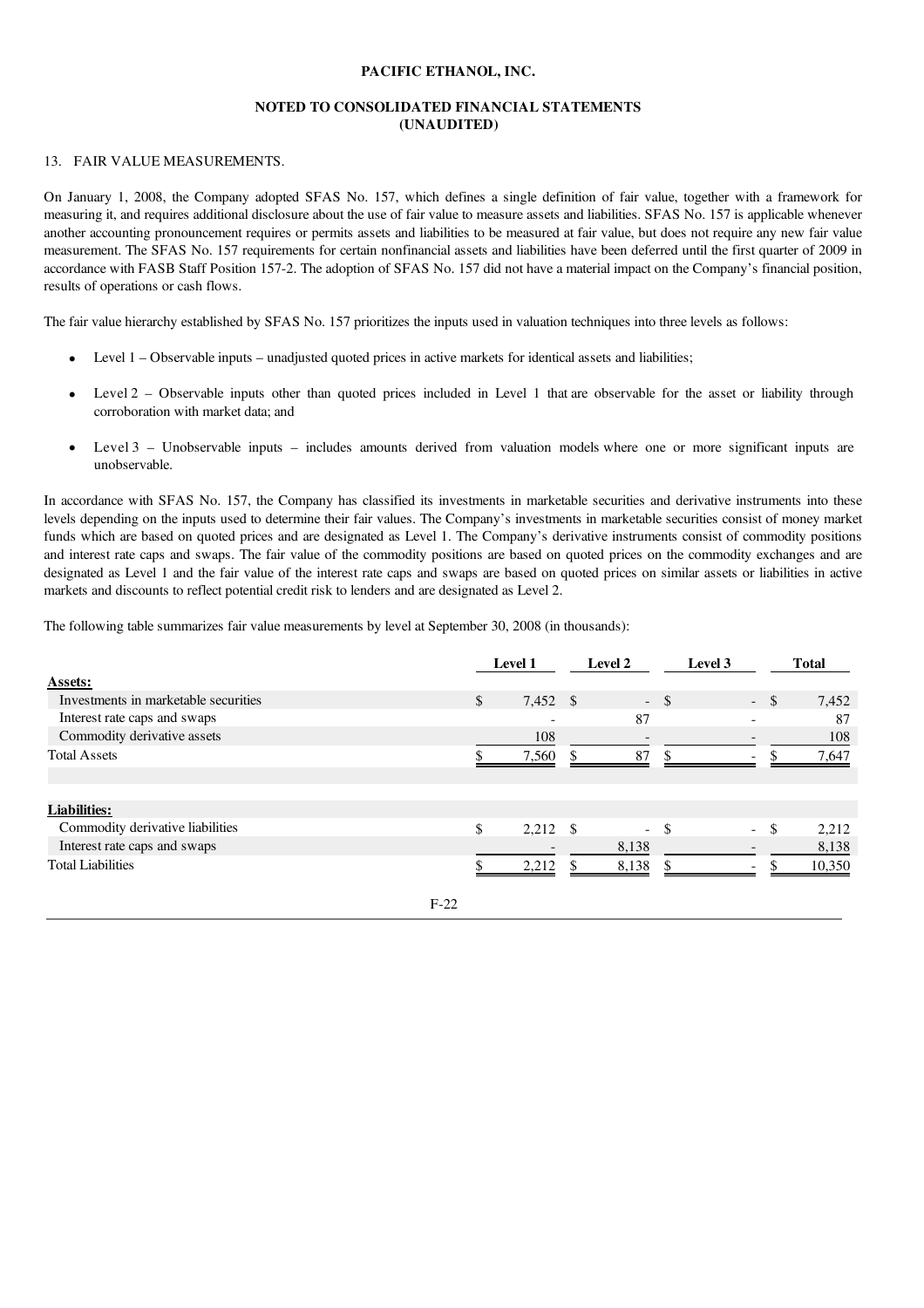## NOTED TO CONSOLIDATED FINANCIAL STATEMENTS (UNAUDITED)

### 14. RELATED PARTY TRANSACTIONS.

During the nine months ended September 30, 2008, the Company sold \$1,708,500 of its business energy tax credits to certain employees of the Company on the same terms and conditions as others to whom the Company sold credits.

A member of the Company's Board of Directors is a senior officer of a transportation company with which the Company contracts for certain transportation services for its products. During the three and nine months ended September 30, 2008, the Company purchased services for \$899,500 and \$1,479,000, respectively, from the transportation company. As of September 30, 2008, the Company had \$212,000 of outstanding accounts payable to the vendor.

During the three and nine months ended September 30, 2008, the Company sold approximately 26 tons of WDG for \$1,300 to Tri J Land and Cattle, an entity owned by a director of the Company. Accounts receivable from Tri J totaled \$1,300 at September 30, 2008.

As discussed in Note 8, on March 27, 2008, the Company consummated the sale of its Series B Preferred Stock with Lyles United, LLC. In addition, as of September 30, 2008, the Company had notes payable of \$30,000,000, accrued interest payable of \$1,974,000 and constructionrelated accounts payable of \$11,572,000 to Lyles United, LLC and its affiliates. Since March 27, 2008, the Company has increased its contract obligation associated the construction of the Stockton plant by \$9,022,000, from additional project scope change orders.

As discussed in Note 8, on May 22, 2008, the Company consummated the sale of additional shares of its Series B Preferred Stock to Neil M. Koehler, Bill Jones, Paul P. Koehler and Thomas D. Koehler.

### 15. SUBSEQUENT EVENTS.

During October 2008, the Company received total loan draws of \$29,513,000, which included its final loan draw of \$24,231,000 on October 27, 2008. Additionally, on October 27, 2008, the Company's construction loans were converted to term loans, due in 2015, as provided by its original loan agreements.

In November 2008, PEI Imperial restructured its aggregate \$30.0 million loan from Lyles United, LLC by paying all accrued and unpaid interest thereon in the amount of \$2,205,000 and assigning the aforementioned two Secured Promissory Notes to the Company. The Company issued an Amended and Restated Promissory Note in the principal amount of \$30.0 million and Lyles United, LLC cancelled the two Secured Promissory Notes. The Amended and Restated Promissory Note is due March 15, 2009 and accrues interest at the Prime Rate of interest as reported from time to time in *The Wall Street Journal*, plus 3.00%, computed on the basis of a 360-day year of twelve 30-day months. In connection with the restructuring, the Security Agreement and the Company's Unconditional Guaranties were terminated. The Company and Lyles United, LLC jointly instructed Pacific Ethanol California, Inc. ("PEI California") pursuant to an Irrevocable Joint Instruction Letter to remit directly to Lyles United, LLC any cash distributions received by PEI California on account of its ownership interests in PEI Imperial and Front Range Energy, LLC until such time as the Amended and Restated Promissory Note is repaid in full. In addition, PEI California entered into a Limited Recourse Guaranty to the extent of such cash distributions in favor of Lyles United, LLC. Finally, Pacific Ag. Products, LLC entered into an Unconditional Guaranty as to all of the Company's obligations under the Amended and Restated Promissory Note and pledged all of its assets as security therefore pursuant to a Security Agreement.

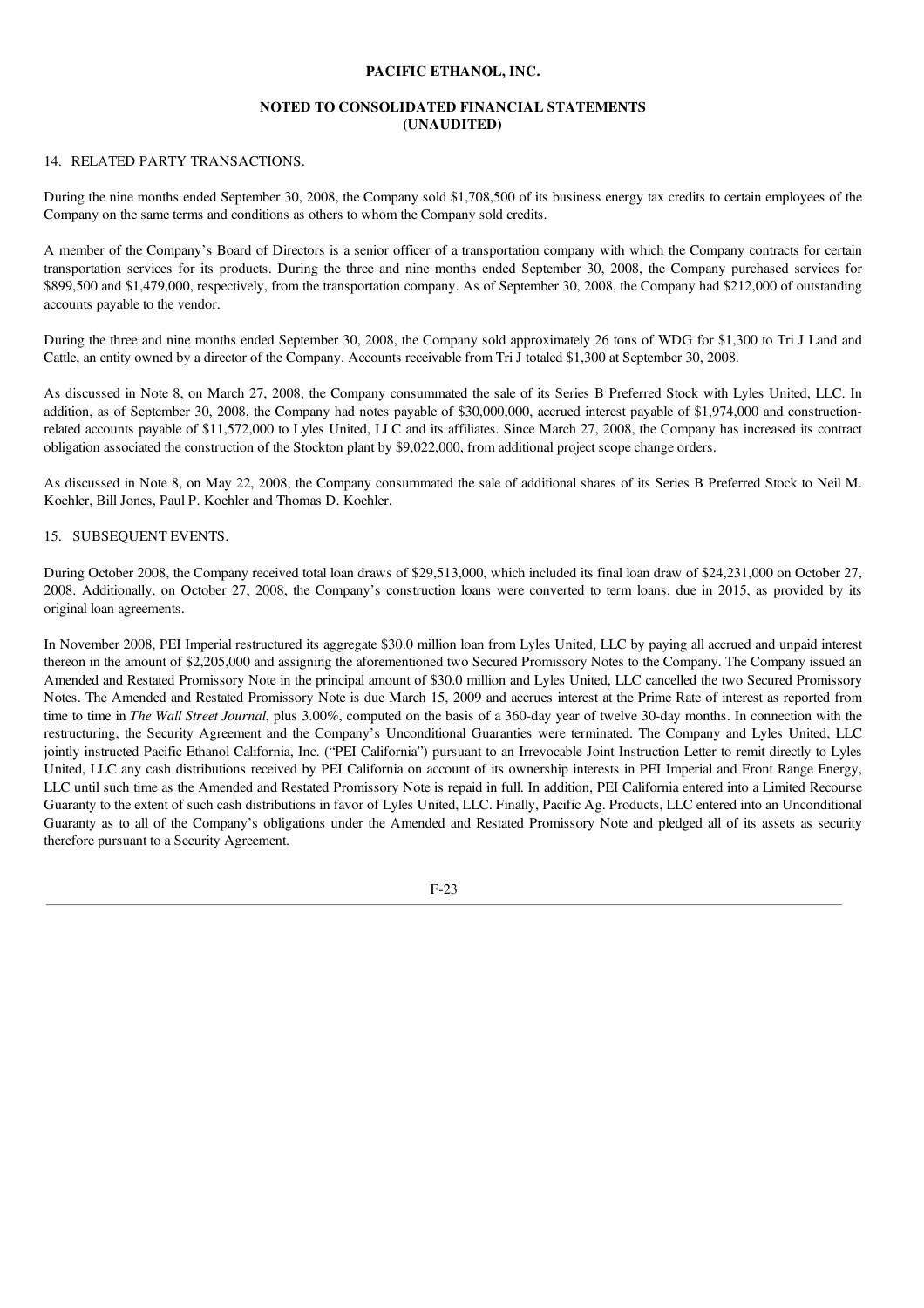## ITEM 2. MANAGEMENT'S DISCUSSION AND ANALYSIS OF FINANCIAL CONDITION AND RESULTS OF OPERATIONS.

The following discussion and analysis should be read in conjunction with our consolidated financial statements and notes to consolidated financial statements included elsewhere in this report. This report and our consolidated financial statements and notes to consolidated financial statements contain forward-looking statements, which generally include the plans and objectives of management for future operations, including plans and objectives relating to our future economic performance and our current beliefs regarding revenues we might generate and profits we might earn if we are successful in implementing our business and growth strategies. The forward-looking statements and associated risks may include, relate to or be qualified by other important factors, including, without limitation:

- · fluctuations in the market price of ethanol and its co-products;
- the projected growth or contraction in the ethanol and co-product markets in which we operate;
- our strategies for expanding, maintaining or contracting our presence in these markets;
- · our ability to successfully develop, finance, construct and operate our planned ethanol plants;
- anticipated trends in our financial condition and results of operations; and
- our ability to distinguish ourselves from our current and future competitors.

We do not undertake to update, revise or correct any forward-looking statements, except as required by law.

Any of the factors described immediately above or in the "Risk Factors" section of our Annual Report on Form 10-K for the year ended December 31, 2007, could cause our financial results, including our net income or loss or growth in net income or loss to differ materially from prior results, which in turn could, among other things, cause the price of our common stock to fluctuate substantially.

#### **Overview**

Our primary goal is to be the leading marketer and producer of low carbon renewable fuels in the Western United States.

We produce and sell ethanol and its co-products, including wet distillers grain, or WDG, and provide transportation, storage and delivery of ethanol through third-party service providers in the Western United States, primarily in California, Nevada, Arizona, Oregon, Colorado, Idaho and Washington. We have extensive customer relationships throughout the Western United States and extensive supplier relationships throughout the Western and Midwestern United States.

In September 2008, we completed construction of our fourth ethanol plant. The Company's four ethanol plants, which produce ethanol and its co-products, are as follows:

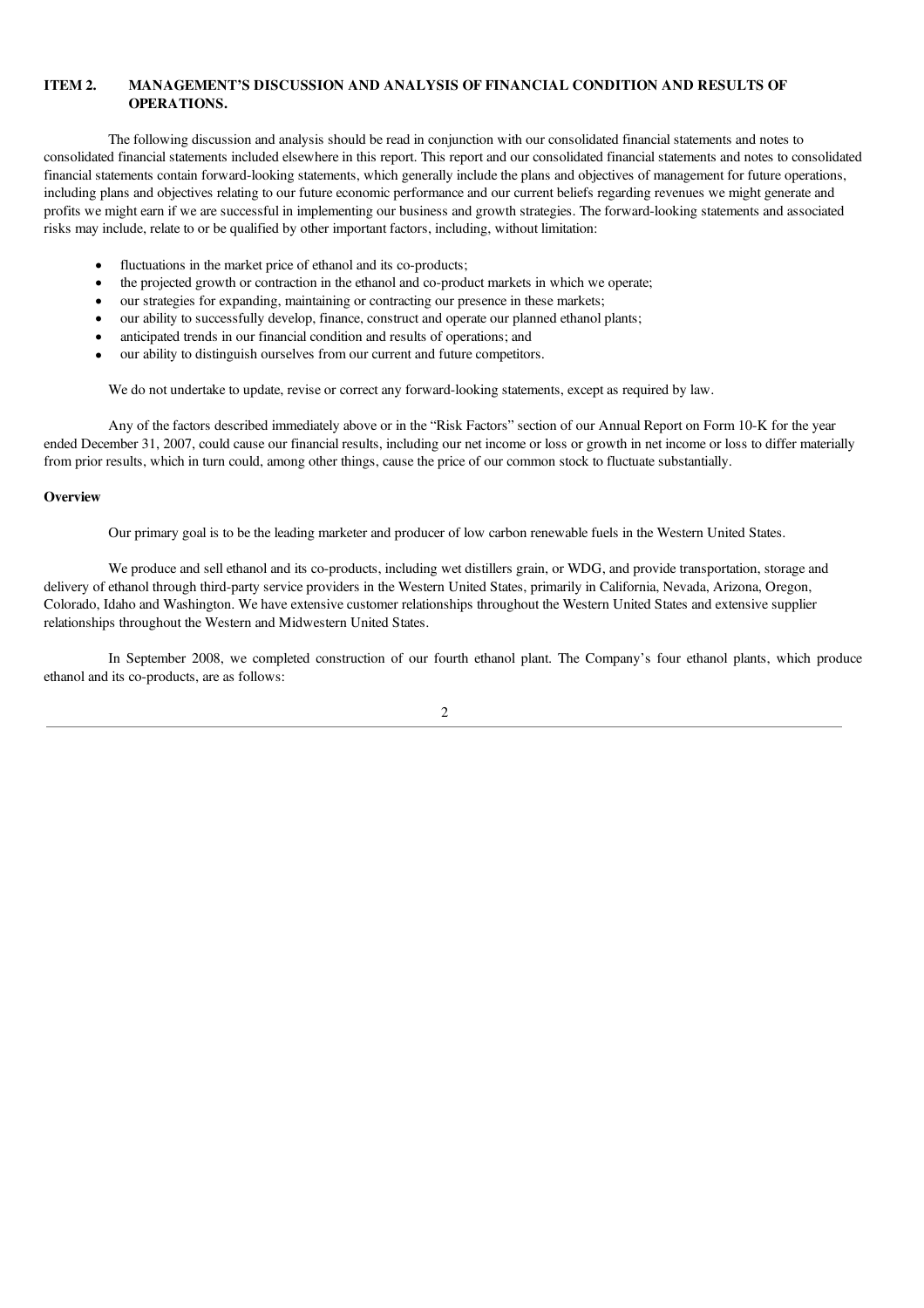| <b>Plant Name</b> | <b>Plant Location</b> | <b>Date Operations</b><br>Began | езишане Аппиа<br><b>Production Capacity</b><br>(gallons) |
|-------------------|-----------------------|---------------------------------|----------------------------------------------------------|
| Stockton          | Stockton, CA          | September 2008                  | 60,000,000                                               |
| Magic Valley      | Burley, ID            | April 2008                      | 60,000,000                                               |
| Columbia          | Boardman, OR          | September 2007                  | 40,000,000                                               |
| Madera            | Madera, CA            | October 2006                    | 40,000,000                                               |

Estimated Annual

In addition, we own a 42% interest in Front Range, which owns a plant located in Windsor, Colorado, with annual production capacity of up to 50 million gallons. We also intend to either construct or acquire additional production facilities as financial resources and business prospects make the construction or acquisition of these facilities advisable.

We intend to reach our goal to be the leading marketer and producer of low carbon renewable fuels in the Western United States in part by expanding our relationships with customers and third-party ethanol producers to market higher volumes of ethanol, by expanding our relationships with animal feed distributors and end users to build local markets for WDG, the primary co-product of our ethanol production, and by expanding the market for ethanol by continuing to work with state governments to encourage the adoption of policies and standards that promote ethanol as a fuel additive and transportation fuel.

In addition, for some time, we have intended to expand our annual production capacity to 420 million gallons of annual production capacity in 2010. Given the current condition of financial and biofuel markets, we will continue to assess our alternatives and may seek to reach this goal through a variety of means, including the construction or acquisition of additional ethanol plants. We also intend to expand our distribution infrastructure by increasing our ability to provide transportation, storage and related logistical services to our customers throughout the Western United States.

## Critical Accounting Policies

The preparation of our financial statements, which have been prepared in accordance with accounting principles generally accepted in the United States of America, requires us to make judgments and estimates that may have a significant impact upon the portrayal of our financial condition and results of operations. We believe that of our significant accounting policies, the following require estimates and assumptions that require complex, subjective judgments by management that can materially impact the portrayal of our financial condition and results of operations: revenue recognition; consolidation of variable interest entities; impairment of intangible and long-lived assets; stock-based compensation; derivative instruments and hedging activities; allowance for doubtful accounts; and costs of start-up activities. These significant accounting principles are more fully described in "Management's Discussion and Analysis of Financial Condition and Results of Operations—Critical Accounting Policies" in our Annual Report on Form 10-K for the year ended December 31, 2007.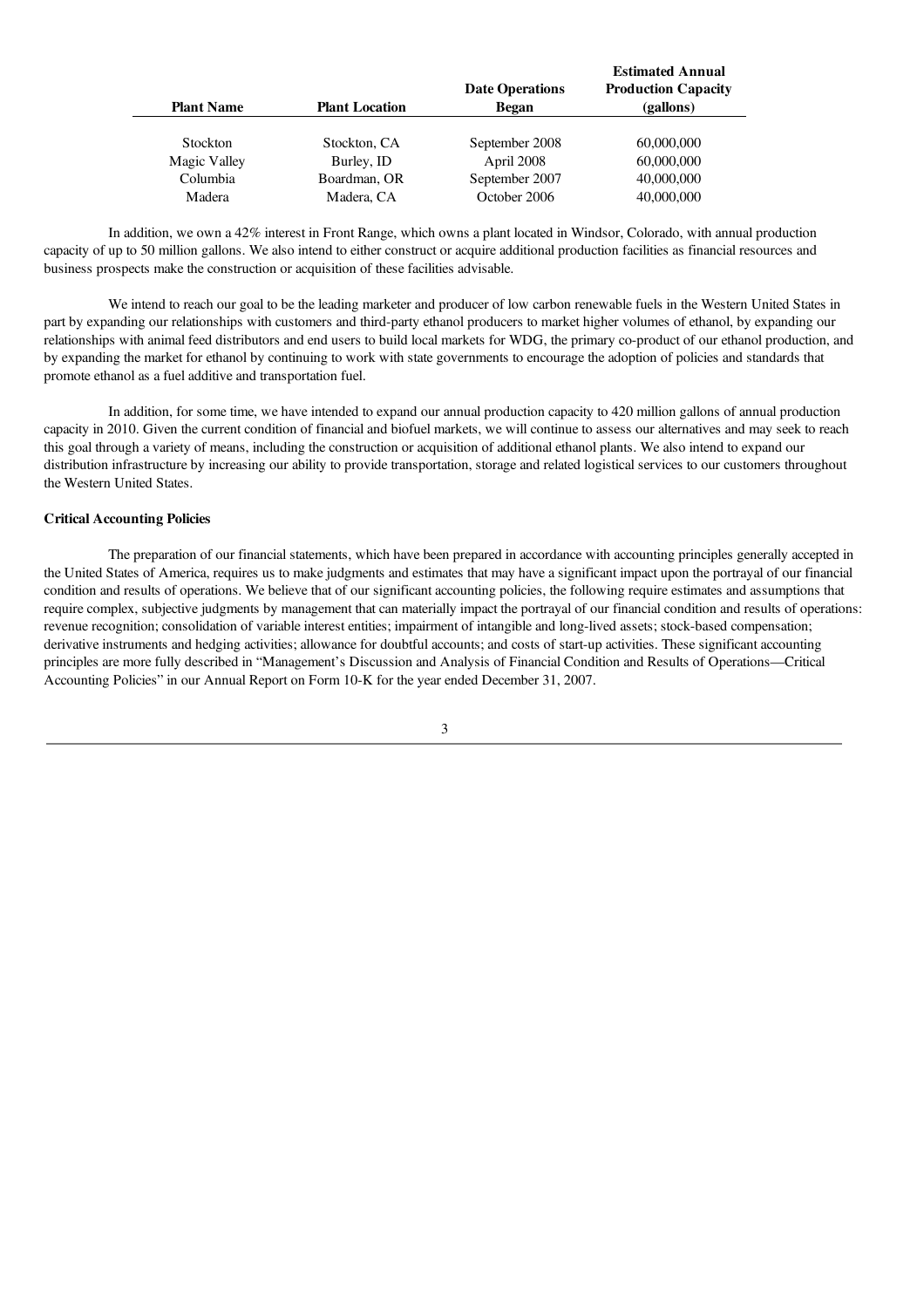#### Results of Operations

The following selected financial data should be read in conjunction with our consolidated financial statements and notes to our consolidated financial statements included elsewhere in this report, and the other sections of "Management's Discussion and Analysis of Financial Condition and Results of Operations" contained in this report.

Certain performance metrics that we believe are important indicators of our results of operations include:

|                                                         | <b>Three Months Ended</b><br>September 30, |    |       |          | <b>Nine Months Ended</b><br>September 30, |               |       |          |
|---------------------------------------------------------|--------------------------------------------|----|-------|----------|-------------------------------------------|---------------|-------|----------|
|                                                         | 2008                                       |    | 2007  | Variance | 2008                                      |               | 2007  | Variance |
| Gallons sold (in millions)                              | 65.0                                       |    | 50.0  | 30%      | 191.0                                     |               | 132.8 | 44%      |
| Average sales price per gallon                          | \$<br>2.45                                 | \$ | 2.11  | 16%      | \$<br>2.43                                | -\$           | 2.22  | $9\%$    |
| Corn cost per bushel-CBOT                               |                                            |    |       |          |                                           |               |       |          |
| equivalent $(1)$                                        | \$<br>6.28                                 | \$ | 3.87  | 62%      | \$<br>5.75                                | - \$          | 3.55  | 62%      |
| Co-product revenues as $%$ of<br>delivered cost of corn | 21.6%                                      |    | 25.3% | (15%)    | 22.6%                                     |               | 25.6% | (12%)    |
|                                                         |                                            |    |       |          |                                           |               |       |          |
| Average CBOT ethanol price per                          |                                            |    |       |          |                                           |               |       |          |
| gallon                                                  | \$<br>2.34                                 | \$ | 1.79  | 31%      | \$<br>2.40                                | -\$           | 2.01  | 19%      |
| Average CBOT corn price per bushel                      | \$<br>5.78                                 | \$ | 3.36  | 72%      | \$<br>5.76                                | <sup>\$</sup> | 3.69  | 56%      |

(1) We exclude transportation—or "basis"—costs in our corn costs to calculate a Chicago Board of Trade, or CBOT, equivalent price to compare our corn costs to average CBOT corn prices.

### *Net Sales, Cost of Goods Sold and Gross Profit (Loss)*

The following table presents our net sales, cost of goods sold and gross profit (loss) in dollars and gross profit (loss) as a percentage of net sales (in thousands, except percentages):

|                         | <b>Three Months Ended</b><br>September 30, |  |         |  | <b>Variance in</b> |           |      | <b>Nine Months Ended</b><br>September 30, |      | Variance in |                |         |  |
|-------------------------|--------------------------------------------|--|---------|--|--------------------|-----------|------|-------------------------------------------|------|-------------|----------------|---------|--|
|                         | 2008                                       |  | 2007    |  | <b>Dollars</b>     | Percent   | 2008 |                                           | 2007 |             | <b>Dollars</b> | Percent |  |
| Net sales               | 183,980                                    |  | 118.118 |  | 65,862             | 56%       |      | 543.489                                   | S.   | 331.123     | 212.366        | 64%     |  |
| Cost of goods sold      | 204,265                                    |  | 113,359 |  | 90,906             | 80%       |      | 547,673                                   |      | 299,902     | 247,771        | 83%     |  |
| Gross profit (loss)     | (20, 285)                                  |  | 4,759   |  | (25,044)           | $(526\%)$ |      | (4,184)                                   |      | 31,221      | (35, 405)      | (113%)  |  |
| Percentage of net sales | $(11.0\%)$                                 |  | $4.0\%$ |  |                    |           |      | $(0.8\%)$                                 |      | 9.4%        |                |         |  |

#### *Net Sales*

 $\overline{\phantom{a}}$  , where  $\overline{\phantom{a}}$ 

The increase in our net sales for the three months ended September 30, 2008 as compared to the same period in 2007 was primarily due to an increase in sales volume, coupled with higher average sales prices.

Total volume of ethanol sold increased by 15.0 million gallons, or 30%, to 65.0 million gallons for the three months ended September 30, 2008 as compared to 50.0 million gallons in the same period in 2007. The increase in sales volume is primarily due to a full quarter's production from our Columbia and Magic Valley plants, which commenced operations in September 2007 and April 2008, respectively. Additionally, we commenced operations at our Stockton plant in September 2008, resulting in additional volume of approximately one half month's production. We also experienced increased sales volume under our third-party ethanol marketing agreements.

Our average sales price per gallon increased 16% to \$2.45 for the three months ended September 30, 2008 from an average sales price per gallon of \$2.11 for the three months ended September 30, 2007. The average CBOT price per gallon increased 31% to \$2.34 for the three months ended September 30, 2008 from an average CBOT price per gallon of \$1.79 for the three months ended September 30, 2007. Our average sales price per gallon did not increase as much as the average CBOT price per gallon, but remained above the CBOT price for the period.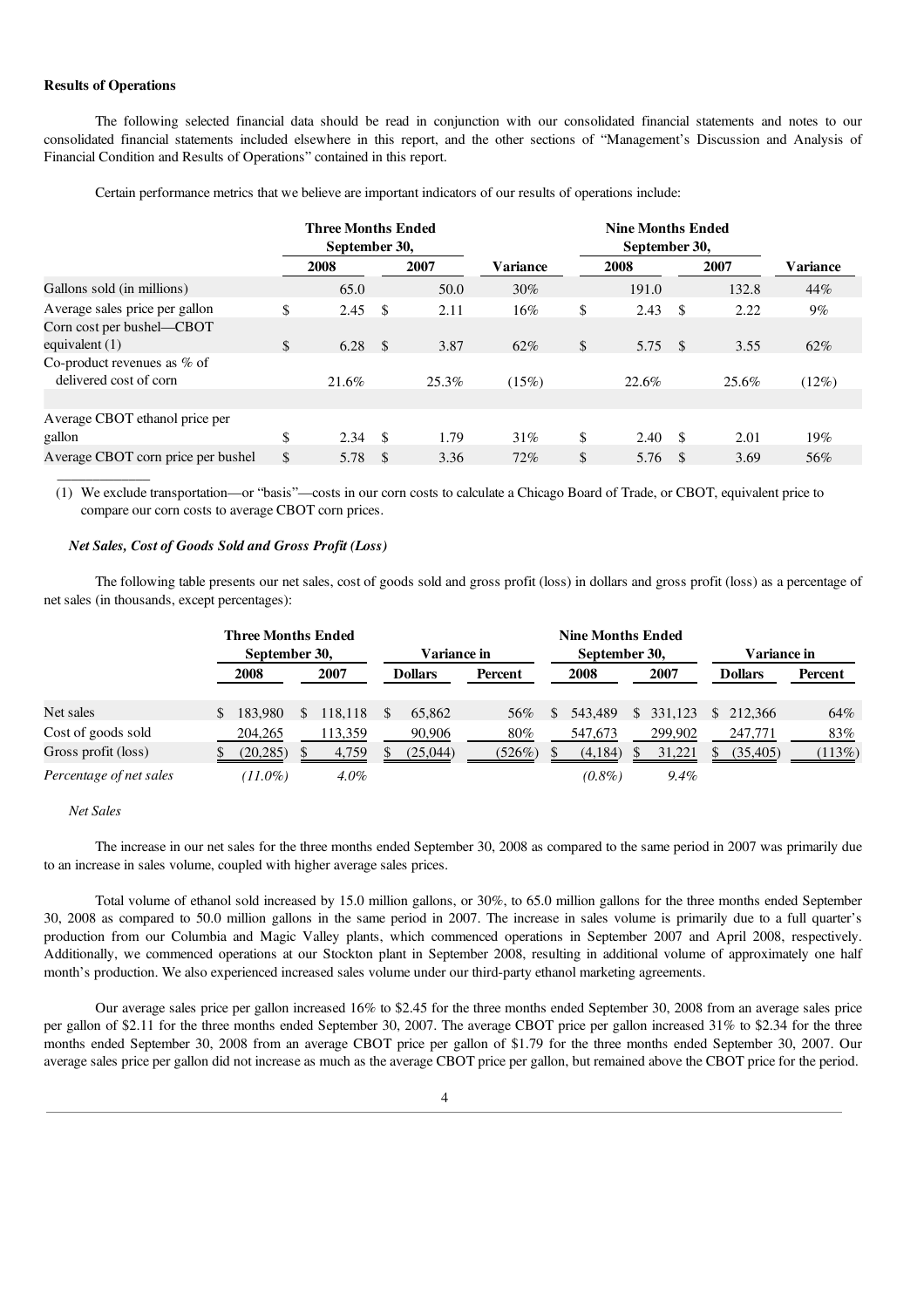The increase in our net sales for the nine months ended September 30, 2008 as compared to the same period in 2007 was primarily due to a substantial increase in sales volume, coupled with higher average sales prices.

Total volume of ethanol sold increased by 58.2 million gallons, or 44%, to 191.0 million gallons for the nine months ended September 30, 2008 as compared to 132.8 million gallons in the same period in 2007. The substantial increase in sales volume is also primarily due to production from our Columbia, Magic Valley and Stockton plants, as well as increased sales volume under our third-party ethanol marketing agreements.

Our average sales price per gallon increased 9% to \$2.43 for the nine months ended September 30, 2008 from an average sales price per gallon of \$2.22 for the nine months ended September 30, 2007. The average CBOT price per gallon for the same period increased 19% to \$2.40 for the nine months ended September 30, 2008 from an average CBOT price per gallon of \$2.01 for the nine months ended September 30, 2007. Our average sales price per gallon did not increase as much as the average CBOT price per gallon for the nine months ended September 30, 2008 due to both the timing of our sales and the proportion of fixed-price contracts during a period of rising ethanol prices.

#### *Cost of Goods Sold and Gross Profit (Loss)*

Our gross margin declined to a negative 11.0% for the three months ended September 30, 2008 from a positive margin of 4.0% in the same period in 2007 due to higher corn costs. Corn is the single largest component of the cost of our ethanol production and has become a larger portion of our cost of goods sold as we have expanded our ethanol production.

Overall, the price of corn had a much larger impact on our production costs due to the timing of the corn and related ethanol pricing from the time we purchase the corn to sale of ethanol. Generally, we fix our corn price upon shipment from the vendor, and in a falling market, our margins are compressed as both corn and ethanol prices continued to fall from transit to the processing of the corn. At the beginning of the third quarter, the CBOT price per bushel of corn was near its high of \$7.20 and dropped to \$4.88 at the end of the third quarter. We purchased a significant portion of our corn earlier in the third quarter at the higher end of the range, resulting in average corn prices for the third quarter of \$6.28 per bushel, an increase of 62%, as compared to the same period in 2007.

Further, corn and ethanol ending inventories costs were higher than market prices at the end of the third quarter. As a result, we recorded additional losses from this market adjustment of approximately \$5.6 million.

Our sales volume resulting from the marketing and sale of ethanol produced by third parties decreased as an overall percentage of our net sales, as production of our own ethanol has been growing rapidly. Our purchase and sale prices of ethanol produced by third parties typically fluctuate closely with market prices. As a result, our average cost of ethanol purchased from third parties increased in line with the overall increase in our average sales price per gallon.

Our net derivative losses were \$1,681,000 for the three months ended September 30, 2008 as compared to losses of \$1,609,000 for the same period in 2007. These net losses resulted from derivatives that we entered during the three months ended September 30, 2008. Included in the net losses for the three months ended September 30, 2008 are net gains of \$987,000 related to settled non-designated positions.

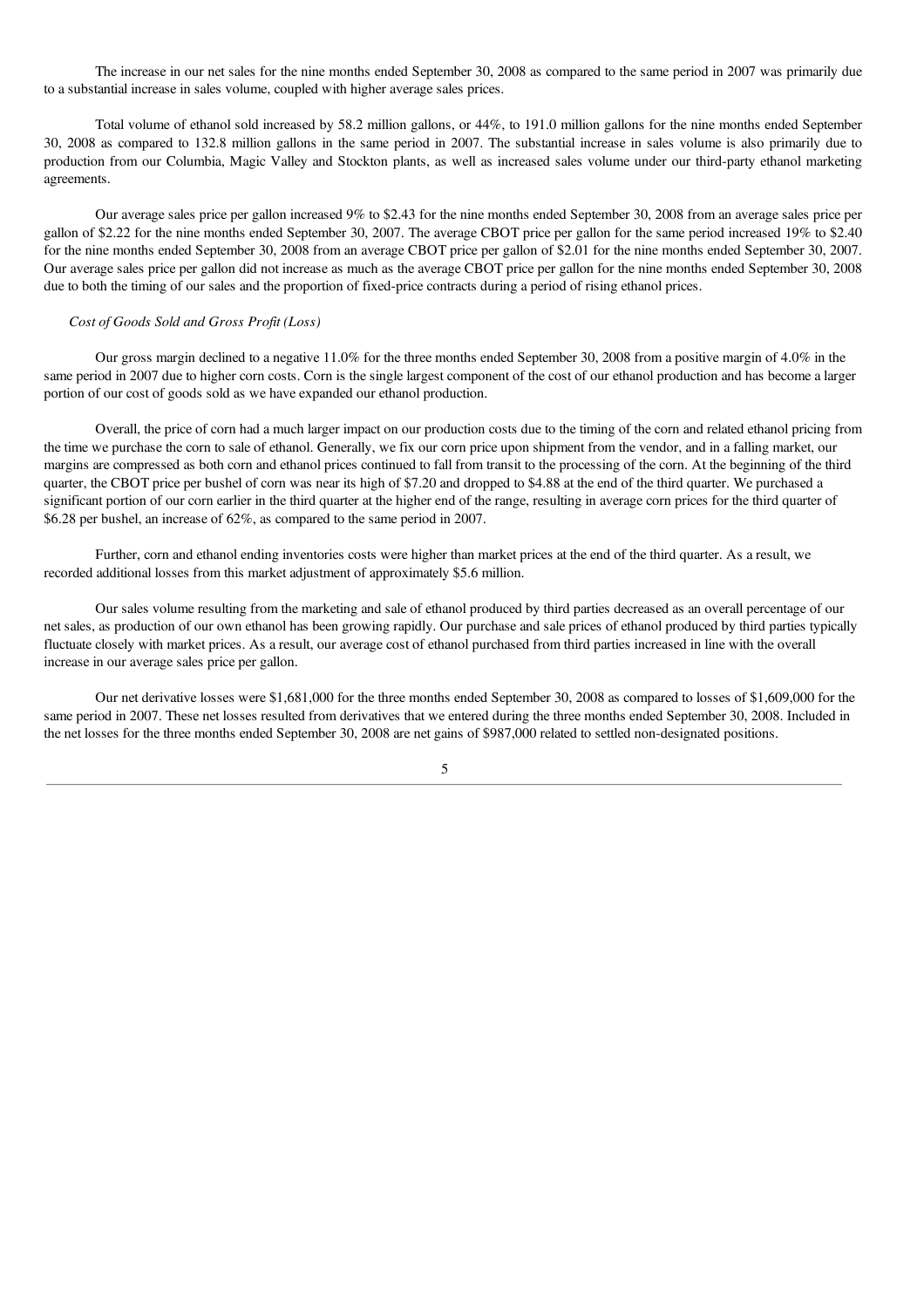The increase in our cost of goods sold for the nine months ended September 30, 2008 as compared to the same period in 2007 was predominantly due to increased sales volume from our own production and the aforementioned increased corn costs associated with our own production which contributed to higher costs of goods sold. Our gross margin declined to a negative 0.8% for the nine months ended September 30, 2008 from a positive gross margin of 9.4% for the same period in 2007.

Our net derivative losses were \$370,000 for the nine months ended September 30, 2008 as compared to net losses of \$4,453,000 for the same period in 2007. These net losses resulted from derivatives that we entered in order to lock in margins during the nine months ended September 30, 2008. Included in the net losses for the nine months ended September 30, 2008 is \$114,000 related to settled non-designated positions.

### *Selling, General and Administrative Expenses*

The following table presents our selling, general and administrative expenses in dollars and as a percentage of net sales (in thousands, except percentages):

|                                                 |       | <b>Three Months Ended</b><br>September 30, |  |       |      | Variance in |     | <b>Nine Months Ended</b><br>September 30, |         |      |         | Variance in |  |                |  |         |  |
|-------------------------------------------------|-------|--------------------------------------------|--|-------|------|-------------|-----|-------------------------------------------|---------|------|---------|-------------|--|----------------|--|---------|--|
|                                                 | 2008  |                                            |  |       | 2007 |             |     | Dollars                                   | Percent | 2008 |         | 2007        |  | <b>Dollars</b> |  | Percent |  |
| Selling, general and<br>administrative expenses | 6,731 |                                            |  | 5,920 | 811  |             | 14% | S.                                        | 24,275  |      | 23,742  | 533         |  | $2\%$          |  |         |  |
| Percentage of net sales                         |       | $3.7\%$                                    |  | 5.0%  |      |             |     |                                           | $4.5\%$ |      | $7.2\%$ |             |  |                |  |         |  |

Our selling, general and administrative expenses, or SG&A, decreased significantly as a percentage of net sales for the three and nine months ended September 30, 2008 due to our significant sales growth and cost controls.

SG&A increased \$811,000 to \$6,731,000 for the three months ended September 30, 2008 as compared to \$5,920,000 for the same period in 2007. The increase in the dollar amount of SG&A is primarily due to the following factors:

- · payroll and benefits increased by \$1,070,000 due to increased administrative staff; and
- bad debt expenses increased by \$305,000 due to growth in accounts receivables during the quarter.

Partially offsetting the foregoing increases was the following decrease:

• professional fees decreased by \$782,000 due to lower legal and consulting fees.

Our SG&A increased \$533,000 to \$24,275,000 for the nine months ended September 30, 2008 as compared to \$23,742,000 for the same period in 2007. The increase in the dollar amount of SG&A is primarily due to the following factors:

• payroll and benefits increased by \$2,491,000 due to increased administrative staff;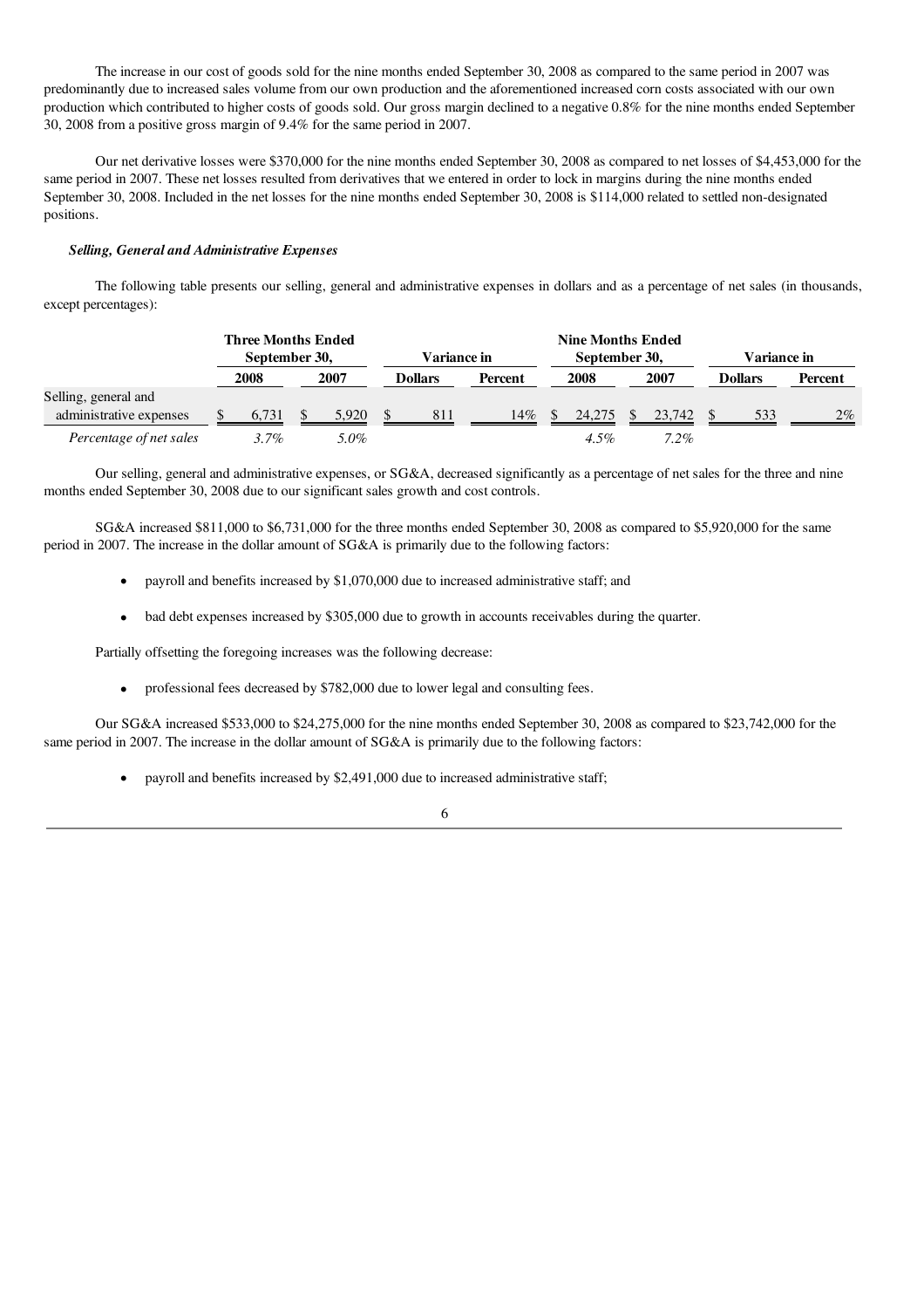- derivative commissions increased by \$1,532,000 due to significant trades during the period; and
- bad debt expense increased by \$332,000 due to growth in accounts receivable.

Partially offsetting the foregoing increases were the following decreases:

- · professional fees decreased by \$735,000 due to lower consulting fees and temporary staffing during the period; and
- amortization of intangible assets resulting from our acquisition of our 42% ownership interest in Front Range decreased by \$2,925,000, as we have fully amortized a significant portion of the intangible assets associated with the acquisition; amortization of intangible assets was \$150,000 and \$3,075,000 for the nine months ended September 30, 2008 and 2007, respectively.

#### *Impairment of Asset Group*

The following table presents our impairment of asset group in dollars and as a percentage of net sales (in thousands, except percentages):

|                           |      | <b>Three Months Ended</b><br>September 30, |      |       |                | <b>Variance in</b> |         |   |      | <b>Nine Months Ended</b><br>September 30, |      |                   | Variance in |        |         |  |
|---------------------------|------|--------------------------------------------|------|-------|----------------|--------------------|---------|---|------|-------------------------------------------|------|-------------------|-------------|--------|---------|--|
|                           | 2008 |                                            | 2007 |       | <b>Dollars</b> |                    | Percent |   | 2008 |                                           | 2007 |                   | Dollars     |        | Percent |  |
| Impairment of asset group |      | 40,900                                     |      |       |                | 40,900             |         | ∗ |      | 40,900                                    |      | $\hspace{0.05cm}$ |             | 40,900 | $\ast$  |  |
| Percentage of net sales   |      | $22.2\%$                                   |      | $-\%$ |                |                    |         |   |      | 7.5%                                      |      | $-\%$             |             |        |         |  |
| * Not meaningful          |      |                                            |      |       |                |                    |         |   |      |                                           |      |                   |             |        |         |  |

In accordance with Statement of Financial Accounting Standards ("SFAS") No. 144, *Accounting for the Impairment or Disposal of Long-Lived Assets,* as of September 30, 2008, we performed our impairment analysis for our asset group associated with our suspended plant construction project in the Imperial Valley near Calipatria, California, or the Imperial Project. At September 30, 2008, the asset group consisted of gross property and equipment of \$43,751,000. In addition, the Imperial Project had construction-related accounts payable and accrued expenses of \$17,245,000. We do not intend to resume construction of the Imperial Project in the near term. Consequently, we intend to liquidate the assets and liabilities of the Imperial Project. After assessing the estimated undiscounted cash flows, we have recorded an impairment charge of \$40,900,000, thereby reducing our property and equipment at September 30, 2008, by that amount. As conditions in the industry and viable financing options become available, we will assess resuming construction. In November 2008, we began proceedings to liquidate these assets and liabilities. To the extent we are relieved of the related liability, we may record a gain in the period in which relief occurs.

### *Impairment of Goodwill*

The following table presents our impairment of goodwill in dollars and as a percentage of net sales (in thousands, except percentages):

|                               | <b>Three Months Ended</b><br>September 30, |      |                               | Variance in    |  |         |  | <b>Nine Months Ended</b><br>September 30, |  |       | Variance in |                |  |         |  |
|-------------------------------|--------------------------------------------|------|-------------------------------|----------------|--|---------|--|-------------------------------------------|--|-------|-------------|----------------|--|---------|--|
|                               | 2008                                       | 2007 |                               | <b>Dollars</b> |  | Percent |  | 2008                                      |  | 2007  |             | <b>Dollars</b> |  | Percent |  |
| <b>Impairment of Goodwill</b> |                                            |      | $\overbrace{\phantom{12332}}$ |                |  | $-\%$   |  | 87,047                                    |  |       |             | 87,047         |  | $\ast$  |  |
| Percentage of net sales       | $-\%$                                      |      | $-\%$                         |                |  |         |  | $16.0\%$                                  |  | $-\%$ |             |                |  |         |  |
| * Not meaningful              |                                            |      |                               |                |  |         |  |                                           |  |       |             |                |  |         |  |
|                               |                                            |      |                               |                |  |         |  |                                           |  |       |             |                |  |         |  |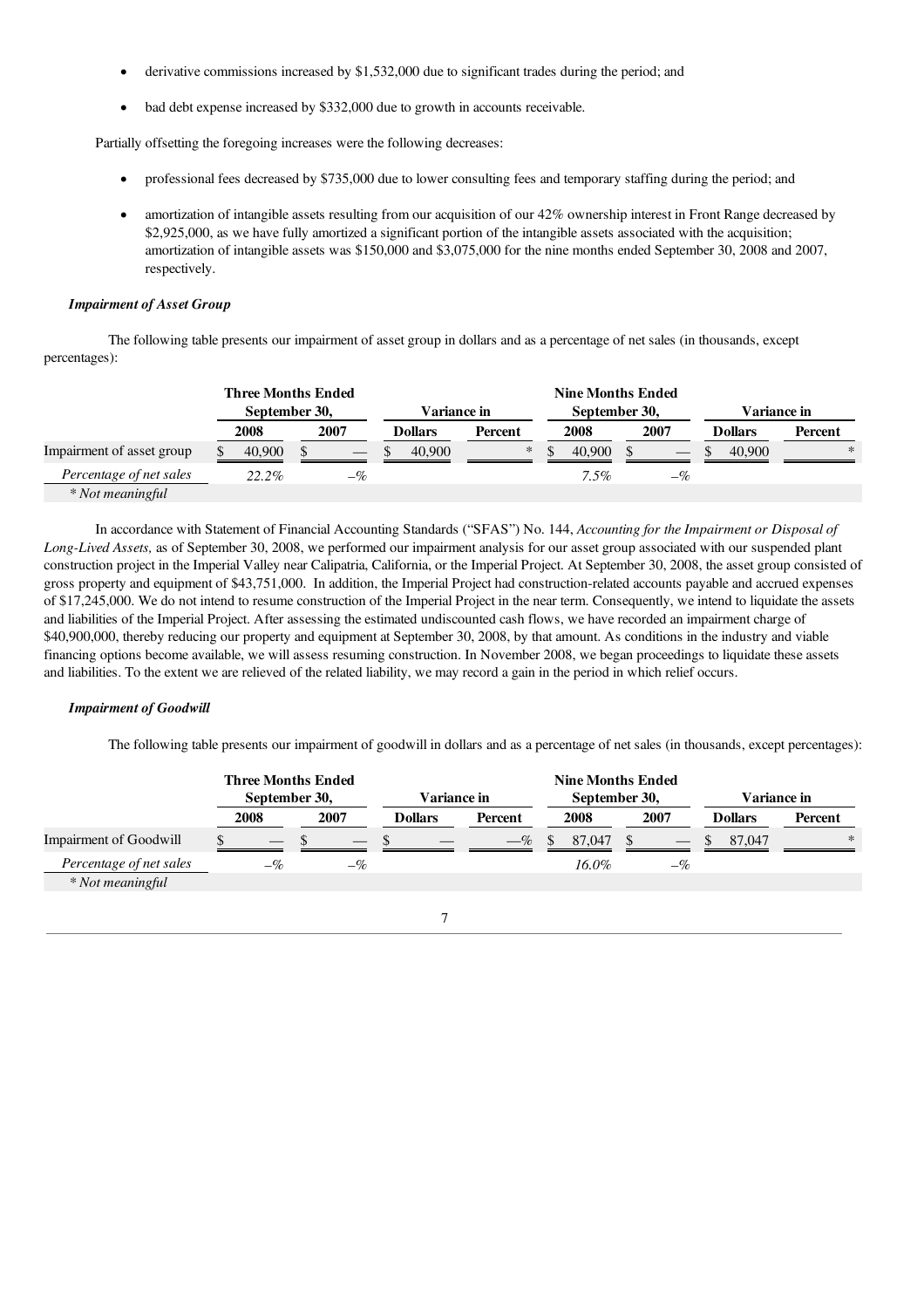SFAS No. 142, *Goodwill and Other Intangible Assets*, requires us to test goodwill for impairment at least annually. In accordance with SFAS No. 142, we conducted an impairment test of goodwill as of March 31, 2008. As a result, we recorded a non-cash impairment charge of \$87,047,000, requiring us to write-off our entire goodwill balances from our previous acquisitions of Kinergy Marketing LLC, or Kinergy, and Front Range. The impairment charge will not result in future cash expenditures.

### *Other Income (Expense), net*

The following table presents our other income (expense), net in dollars and as a percentage of net sales (in thousands, except percentages):

|                             | <b>Three Months Ended</b> |               |  |         |             | <b>Nine Months Ended</b> |         |               |  |           |  |         |                    |          |         |        |  |  |
|-----------------------------|---------------------------|---------------|--|---------|-------------|--------------------------|---------|---------------|--|-----------|--|---------|--------------------|----------|---------|--------|--|--|
|                             |                           | September 30, |  |         | Variance in |                          |         | September 30, |  |           |  |         | <b>Variance in</b> |          |         |        |  |  |
|                             |                           | 2008          |  | 2007    |             | Dollars                  | Percent |               |  | 2008      |  | 2007    |                    | Dollars  | Percent |        |  |  |
| Other income (expense), net |                           | (2,774)       |  | (998)   |             | (1,776)                  |         | $178\%)$      |  | (4, 184)  |  | 312     |                    | (4, 496) |         | $\ast$ |  |  |
| Percentage of net sales     |                           | $(1.5\%)$     |  | $0.8\%$ |             |                          |         |               |  | $(0.8\%)$ |  | $0.1\%$ |                    |          |         |        |  |  |
| * Not meaningful            |                           |               |  |         |             |                          |         |               |  |           |  |         |                    |          |         |        |  |  |

Other expense increased by \$1,776,000 to \$2,774,000 for the three months ended September 30, 2008 from \$998,000 in the same period in 2007. The increase in other expense is primarily due to the following factors:

- increased interest expense of \$3,450,000, as we ceased capitalizing interest associated with our plant construction program; and
- decreased interest income of \$954,000 due to construction activity over the past year; during the three months ended September 30, 2007, we had higher interest-earning restricted cash balances from remaining funds received in connection with the sale of our Series A Preferred Stock.

These items were partially offset by:

- · increased mark-to-market gains of \$2,259,000 from our interest rate hedges which required that we mark-to-market our ineffective positions; and
- increased other income of \$543,000 related to sales of our business energy tax credits sold as pass through investments to interested purchasers.

Other income (expense) decreased by \$4,496,000 to other expense of \$4,184,000 for the nine months ended September 30, 2008 from other income of \$312,000 in the same period in 2007. The decrease in other income (expense) is primarily due to the following factors:

- increased interest expense of \$5,315,000;
- decreased interest income of \$4,031,000;
- · increased mark-to-market losses of \$2,292,000 from our interest rate hedges which required that we mark-to-market our ineffective positions in a declining interest rate environment; the ineffectiveness related to our interest rate swaps and primarily resulted from the suspension of construction of our Imperial Valley project in the fourth quarter of 2007; and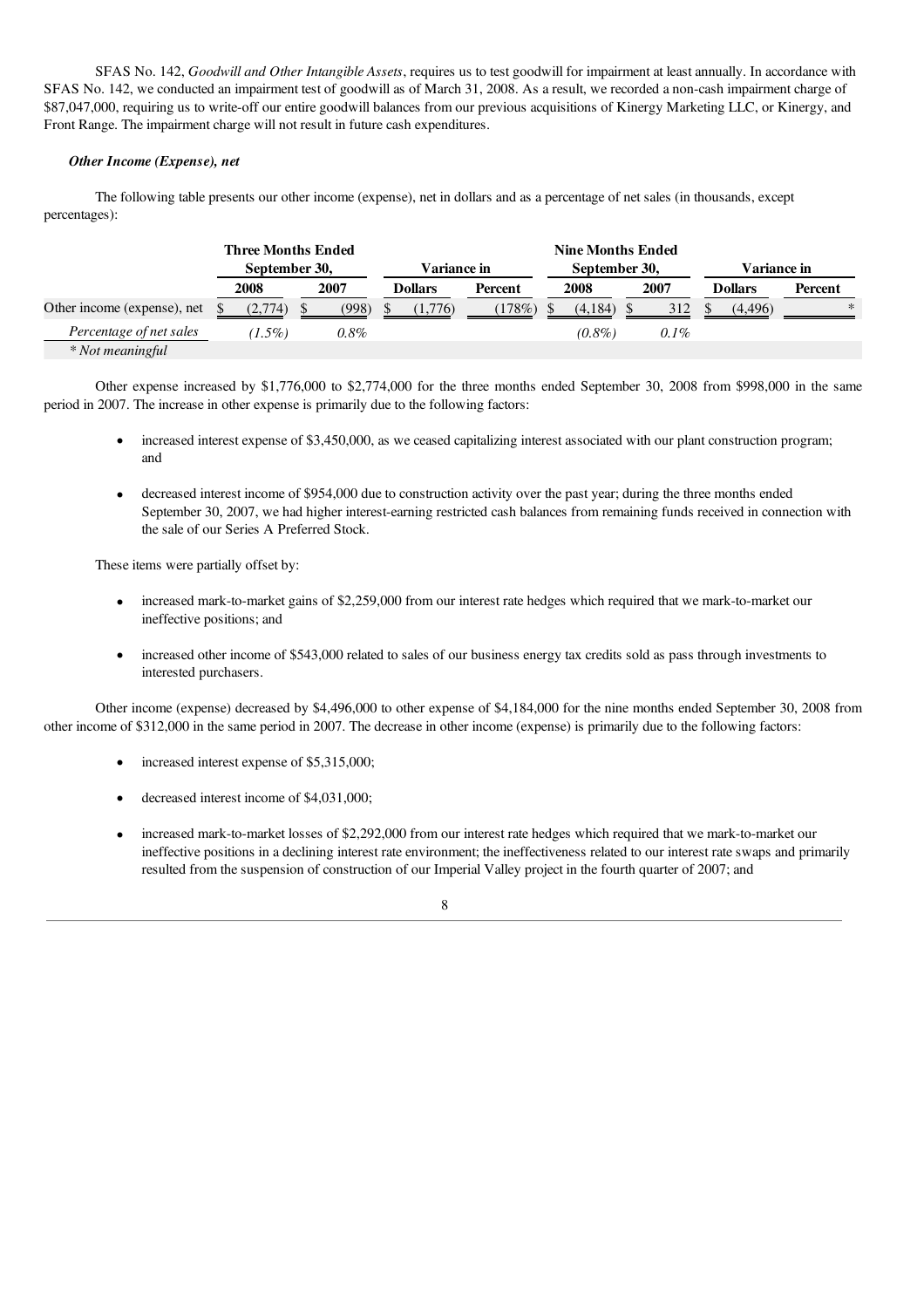• increased bank fees of \$918,000 primarily related to our obtaining waivers for our construction financing debt, due to non compliance at the end of 2007 and a requirement that we pay additional bank fees to obtain such waivers during the period.

These items were partially offset by:

- · increased other income of \$7,217,000 related to sales of our business energy tax credits sold as pass through investments to interested purchasers; and
- · decreased finance cost amortization of \$827,000 related to our prior financing arrangements, which were replaced by our current financing arrangements, requiring accelerated amortization on the prior financing arrangements.

## *Noncontrolling Interest in Variable Interest Entity*

The following table presents the noncontrolling interest in variable interest entity in dollars and as a percentage of net sales (in thousands, except percentages):

|                                                        | <b>Three Months Ended</b><br>September 30, |      |  |           | Variance in |         |    | <b>Nine Months Ended</b><br>September 30, |           | <b>Variance in</b> |                |         |  |
|--------------------------------------------------------|--------------------------------------------|------|--|-----------|-------------|---------|----|-------------------------------------------|-----------|--------------------|----------------|---------|--|
|                                                        |                                            | 2008 |  | 2007      | Dollars     | Percent |    | 2008                                      | 2007      |                    | <b>Dollars</b> | Percent |  |
| Noncontrolling interest in<br>variable interest entity |                                            | .523 |  | (2,683)   | 4,206       | $157\%$ | S. | 47,939                                    | (7,502)   |                    | 55,441         | 7,390%  |  |
| Percentage of net sales                                |                                            | 0.8% |  | $(2.3\%)$ |             |         |    | 8.8%                                      | $(2.3\%)$ |                    |                |         |  |

Noncontrolling interest in variable interest entity relates to the consolidated treatment of Front Range, a variable interest entity, and represents the noncontrolling interest of others in the earnings of Front Range. We consolidate the entire income statement of Front Range for the period covered. However, because we own only 42% of Front Range, we must reduce our net income or increase our net loss for the noncontrolling interest, which is the 58% ownership interest that we do not own. For the three months ended September 30, 2008, this amount increased by \$4,206,000 from the same period in 2007, primarily due to decreased earnings by Front Range. For the nine months ended September 30, 2008, this amount increased by \$55,441,000 from the same period in 2007, primarily due to goodwill impairment associated with amounts recorded in the original acquisition of our interests in Front Range.

### *Net Income (Loss)*

The following table presents our net income (loss) in dollars and as a percentage of net sales (in thousands, except percentages):

|                         | <b>Three Months Ended</b><br>September 30, |            |  |           |  | Variance in |         |   | <b>Nine Months Ended</b><br>September 30, |      | Variance in    |         |  |
|-------------------------|--------------------------------------------|------------|--|-----------|--|-------------|---------|---|-------------------------------------------|------|----------------|---------|--|
|                         |                                            | 2008       |  | 2007      |  | Dollars     | Percent |   | 2008                                      | 2007 | <b>Dollars</b> | Percent |  |
| Net income (loss)       |                                            | (69, 167)  |  | (4,842)   |  | (64, 325)   |         | ∗ | \$(112,651)                               | 289  | (112,940)      | $\ast$  |  |
| Percentage of net sales |                                            | $(37.6\%)$ |  | $(4.1\%)$ |  |             |         |   | $(20.7\%)$                                | 0.1% |                |         |  |
| * Not meaningful        |                                            |            |  |           |  |             |         |   |                                           |      |                |         |  |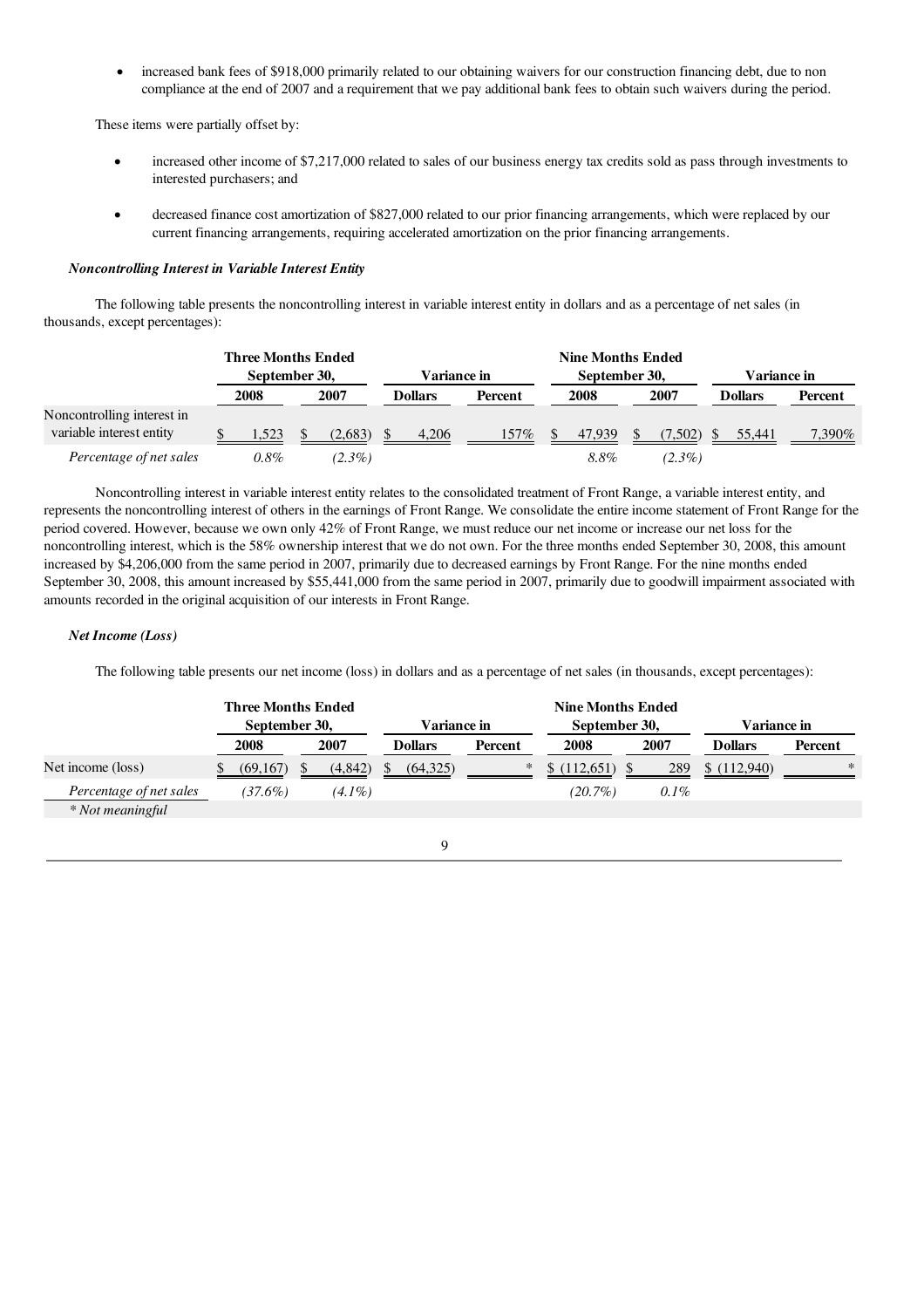Net income (loss) decreased during the three months ended September 30, 2008 as compared to the same period in 2007, primarily due to lower gross margins, as discussed above.

Net income (loss) decreased during the nine months ended September 30, 2008 as compared to the same period in 2007, primarily due to lower gross margins, goodwill impairment and a decrease in our other income, which amounts were partially offset by an increase in noncontrolling interest in variable interest entity, as discussed above.

### *Preferred Stock Dividends, Deemed Dividend on Preferred Stock and Income Available to Common Stockholders*

The following table presents the preferred stock dividends for our Series A and B Preferred Stock, or Preferred Stock, our deemed dividend on preferred stock and our income available to common stockholders, each in dollars and as a percentage of net sales (in thousands, except percentages):

|                                       | <b>Three Months</b><br><b>Ended</b><br>September 30, |   |           | <b>Variance in</b> |         |    | <b>Nine Months Ended</b><br>September 30, |           | Variance in |                |         |
|---------------------------------------|------------------------------------------------------|---|-----------|--------------------|---------|----|-------------------------------------------|-----------|-------------|----------------|---------|
|                                       | 2008                                                 |   | 2007      | <b>Dollars</b>     | Percent |    | 2008                                      | 2007      |             | <b>Dollars</b> | Percent |
| Preferred stock dividends             | 307)                                                 |   | (1,050)   | (243)              | 23%     | S. | (3,296)                                   | (3,150)   |             | (146)          | 5%      |
| Percentage of net sales               | $(0.4\%)$                                            |   | $(0.9\%)$ |                    |         |    | $(0.6\%)$                                 | $(1.0\%)$ |             |                |         |
| Deemed dividend on preferred stock    |                                                      |   |           |                    |         |    | (761)                                     |           |             | (761)          | $\ast$  |
| Percentage of net sales               | $-\%$                                                |   | $-\%$     |                    |         |    | $(0.1\%)$                                 | $-\%$     |             |                |         |
| Loss available to common stockholders | \$ (69, 974)                                         | S | (5,892)   | \$ (64,082)        | *       |    | \$(116,708)                               | (2,861)   |             | \$(113, 847)   | ∗       |
| Percentage of net sales               | $(38.0\%)$                                           |   | $(5.0\%)$ |                    |         |    | $(21.5\%)$                                | $(0.9\%)$ |             |                |         |
| * Not meaningful                      |                                                      |   |           |                    |         |    |                                           |           |             |                |         |

Shares of our Series A and B Preferred Stock are entitled to quarterly cumulative dividends payable in arrears in an amount equal to 5% and 7% per annum, respectively, of the purchase price per share of the Preferred Stock. We declared and paid cash dividends on our Series A Preferred Stock in the aggregate amount of \$0 and \$1,050,000, for the three months ended September 30, 2008 and 2007, respectively. We declared and paid cash dividends on our Series A Preferred Stock in the aggregate amount of \$1,709,000 and \$3,150,000, for the nine months ended September 30, 2008 and 2007, respectively. We declared and paid cash dividends on our Series B Preferred Stock in the aggregate amount of \$807,000 and \$0 for the three months ended September 30, 2008 and 2007, respectively. We declared and paid cash dividends on our Series B Preferred Stock in the aggregate amount of \$1,587,000 and \$0 for the nine months ended September 30, 2008 and 2007, respectively.

During the nine months ended September 30, 2008, the holder of our Series A Preferred Stock converted all of its shares of Series A Preferred Stock into shares of our common stock. As a result, at September 30, 2008, there were no outstanding shares of Series A Preferred Stock.

During the nine months ended September 30, 2008, we recorded a deemed dividend on preferred stock of \$761,000 in connection with our subsequent issuance of shares of Series B Preferred Stock. This non-cash dividend reflects the implied economic value to the preferred stockholder of being able to convert the shares into common stock at a price (as adjusted for the value allocated to the warrants) which was in excess of the fair value of the Series B Preferred Stock at the time of issuance. The fair value was calculated using the difference between the conversion price of the Series B Preferred Stock into shares of common stock, adjusted for the value allocated to the warrants, of \$4.79 per share and the fair market value of our common stock of \$5.65 on the date of issuance of the Series B Preferred Stock. The deemed dividend on preferred stock is a reconciling item and adjusts our reported net loss, together with the preferred stock dividends discussed above, to loss available to common stockholders.

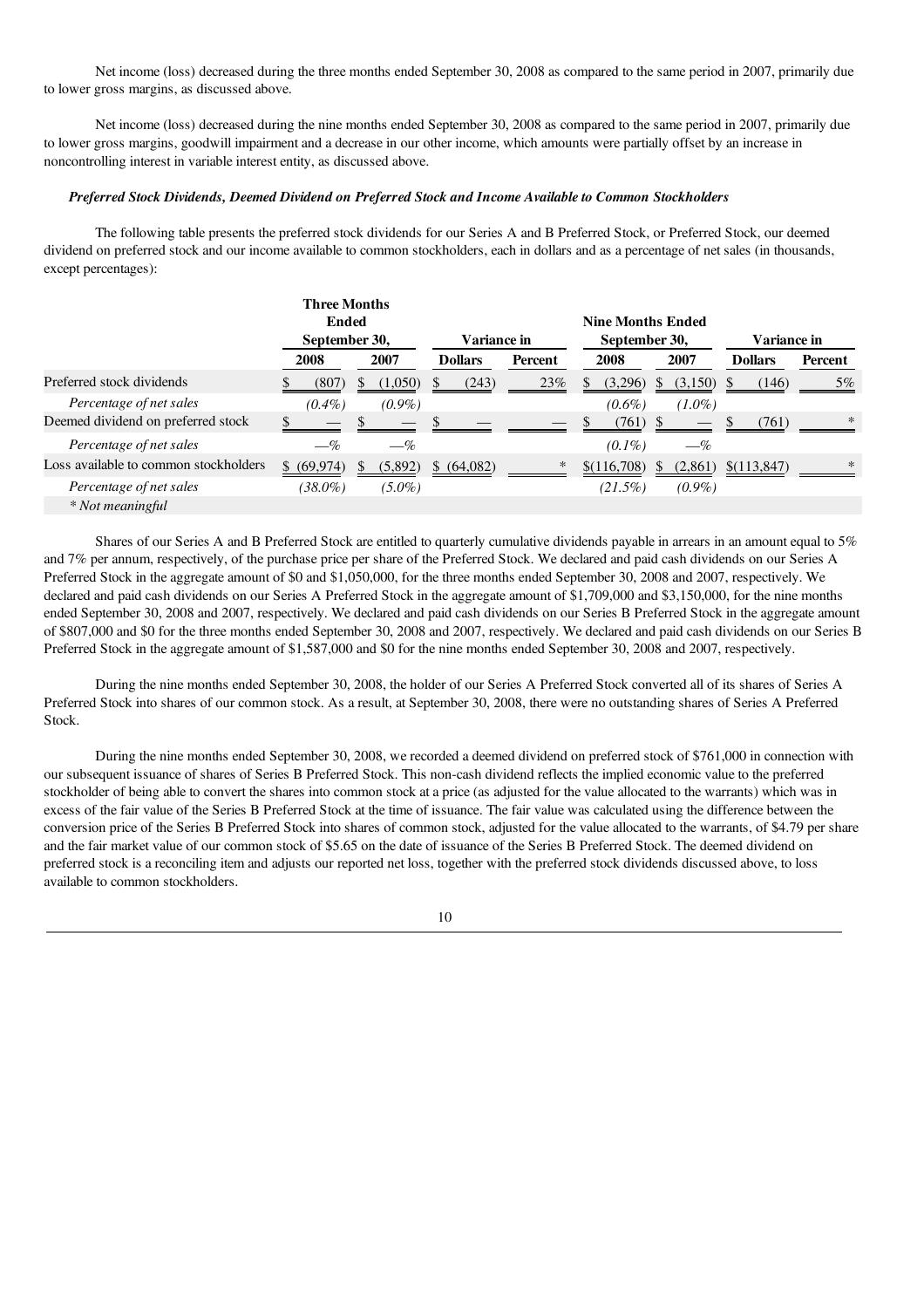#### Liquidity and Capital Resources

#### *Overview*

During the quarter ended September 30, 2008, we funded our operations primarily from cash on hand, revenues from operations and borrowings under our credit facilities.

During the quarter, we completed construction of our Stockton plant, resulting in proceeds from our construction loan and working capital lines of credit of \$44.7 million. During the quarter we used our cash to pay construction-related payables of \$35.7 million and fund operations, including initial working capital purchases for our Stockton plant. Overall, we used \$5.1 million of cash from our cash on hand at the beginning of the quarter.

At the end of September, we passed the required performance testing for our Stockton plant and in October, we received final loan proceeds of an additional \$24.2 million. Of this amount, \$5.1 million was deposited in a restricted debt service reserve account and \$3.4 million was used to pay remaining construction costs. We are entitled to use the balance of \$15.7 million for working capital purposes. Upon receiving final loan proceeds, our construction loan financing converted to a term loan per the original loan documents, with quarterly principal payments starting on December 31, 2008 in the amount of 1.5% of the unpaid balance plus interest.

#### *Current and Prospective Capital Needs*

Our business has been growing rapidly. With the completion of our Stockton plant, we have now achieved our goal of 220 million gallons of annual capacity in 2008. The combined effects of increased production capacity, high commodity prices and increased volatility, has substantially increased our working capital requirements.

We have been able to partially offset these factors, as well as our operating losses, through borrowings under our working capital lines of credit and funds from the final loan proceeds on our Stockton plant. It is unlikely that we will be able to continue this practice as we have largely utilized all excess borrowing capacity under our existing credit facilities. In addition, in order to deal with constraints on our working capital we have partially curtailed production at some of our plants to less than design capacity. If our need for additional working capital is not reduced or otherwise satisfied, we may be required to further curtail production or suspend production at one or more of our plants. Extended curtailment at the plants would limit their ability to produce earnings sufficient to service their debt obligations and would likely result in payment defaults under our loan agreements.

Now that we have received the final loan proceeds upon completion of our Stockton plant, we believe that current capital resources, revenue generated from operations and other existing sources of liquidity will be adequate to fund our reduced operations through 2008. However, barring an improvement in our margins, we do not believe that cash flows from our operations or other sources of liquidity will provide adequate funds to meet our debt service obligations in 2009. Our debt service obligations in 2009 include quarterly term loan payments of approximately \$9.0 million, which is owed to WestLB and our other plant construction lenders and \$30.0 million in debt coming due in the first quarter of 2009 to Lyles United, LLC, one of our largest stockholders. Our failure to repay or restructure any of these obligations would result in a default on the obligation which would likely lead to a cross-default on other borrowings. Accordingly, unless margins significantly improve, we are able to obtain additional financing, we are able to restructure some of our debt obligations, or a combination of one or more of these, we may have no choice but to further curtail our production. We do not expect to have sufficient funds to repay the \$30.0 million debt in the first quarter of 2009. We are currently attempting to restructure the terms of our debt service obligations and our \$30.0 million debt but we cannot assure you that we will be able to successfully restructure the payment or other terms of these obligations.

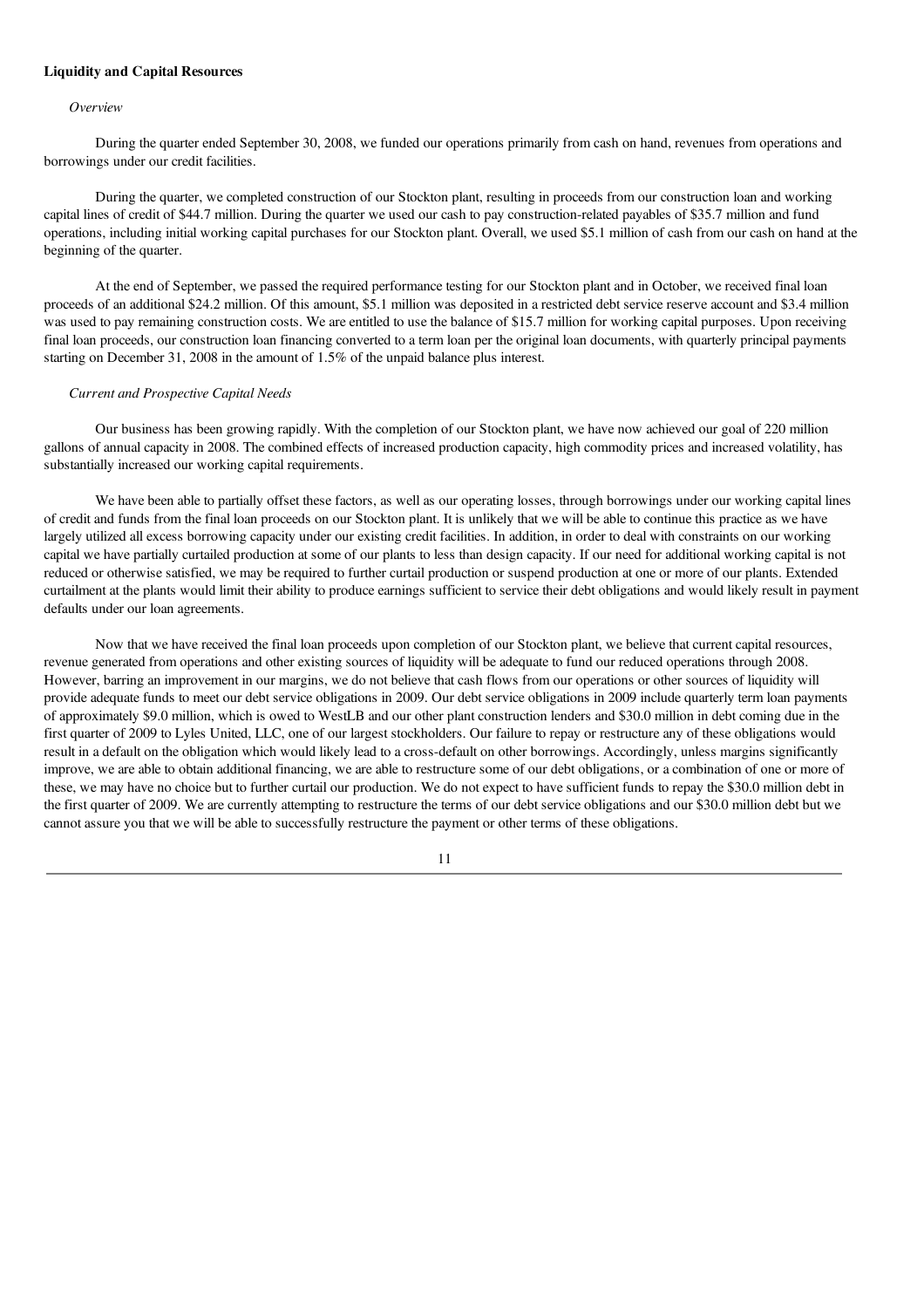Even if we are able to meet or restructure our debt service obligations, we may still have significant working capital deficiencies through 2009. To address this, we are seeking new sources of financing. We cannot, however, assure you that we will be able to obtain additional financing, especially in the current market environment in which financing by banks or others is difficult to obtain or may only be available on disadvantageous terms.

With the completion of our Stockton plant, we have achieved our long-standing goal of 220 million gallons of annual production capacity in 2008. Another long-standing goal has been to achieve 420 million gallons of annual production capacity in 2010. We will continue to assess our alternatives and may seek to reach this goal through a variety of means, including the construction or acquisition of additional ethanol plants, either of which would require substantial additional financing.

Our failure to raise sufficient capital when needed may have a material adverse effect on our results of operations, liquidity and cash flows and may restrict our growth and hinder our ability to compete. Our failure to raise sufficient capital when needed may also result in our inability to fund our operations. If commodity prices increase, if ethanol production margins deteriorate further from current levels, if we are unable to successfully hedge our margins against commodity price fluctuations, if we reduce or cease individual plant operations, if our capital requirements or cash flows otherwise vary materially and adversely from our current projections, or if other adverse unforeseen circumstances occur, then our working capital and current and future expected capital resources and other sources of liquidity may be inadequate to meet our capital expenditure requirements or fund our operations, or both.

#### *Bank Credit Facility*

On July 28, 2008, Kinergy entered into a Loan and Security Agreement dated July 28, 2008 with the parties thereto from time to time as Lenders, or Lenders, Wachovia Capital Finance Corporation (Western), or Agent, and Wachovia Bank, National Association, referred to as the Loan Agreement. Kinergy initially used the proceeds from the closing of the credit facility to repay all amounts outstanding under its credit facility with Comerica Bank and to pay certain closing fees. The Loan Agreement provides for a credit facility in an aggregate amount of up to \$40.0 million based on Kinergy's eligible accounts receivable and inventory levels, subject to any reserves established by Agent and certain sublimits. The credit facility matures on July 28, 2011.

Kinergy may borrow under the credit facility based upon (i) a rate equal to (a) the London Interbank Offered Rate, or LIBOR, divided by 0.90 (subject to change based upon the reserve percentage in effect from time to time under Regulation D of the Board of Governors of the Federal Reserve System), plus (b) 2.00% to 2.50% depending on the amount of Kinergy's EBITDA for a specified period, or (ii) a rate equal to (a) the greater of the prime rate published by Wachovia Bank from time to time, or the federal funds rate then in effect plus 0.50%, plus (b) 0.00% to 0.25% depending on the amount of Kinergy's EBITDA for a specified period. In addition, Kinergy is required to pay an unused line fee at a rate equal to 0.375% as well as other customary fees and expenses associated with the credit facility and issuances of letters of credit.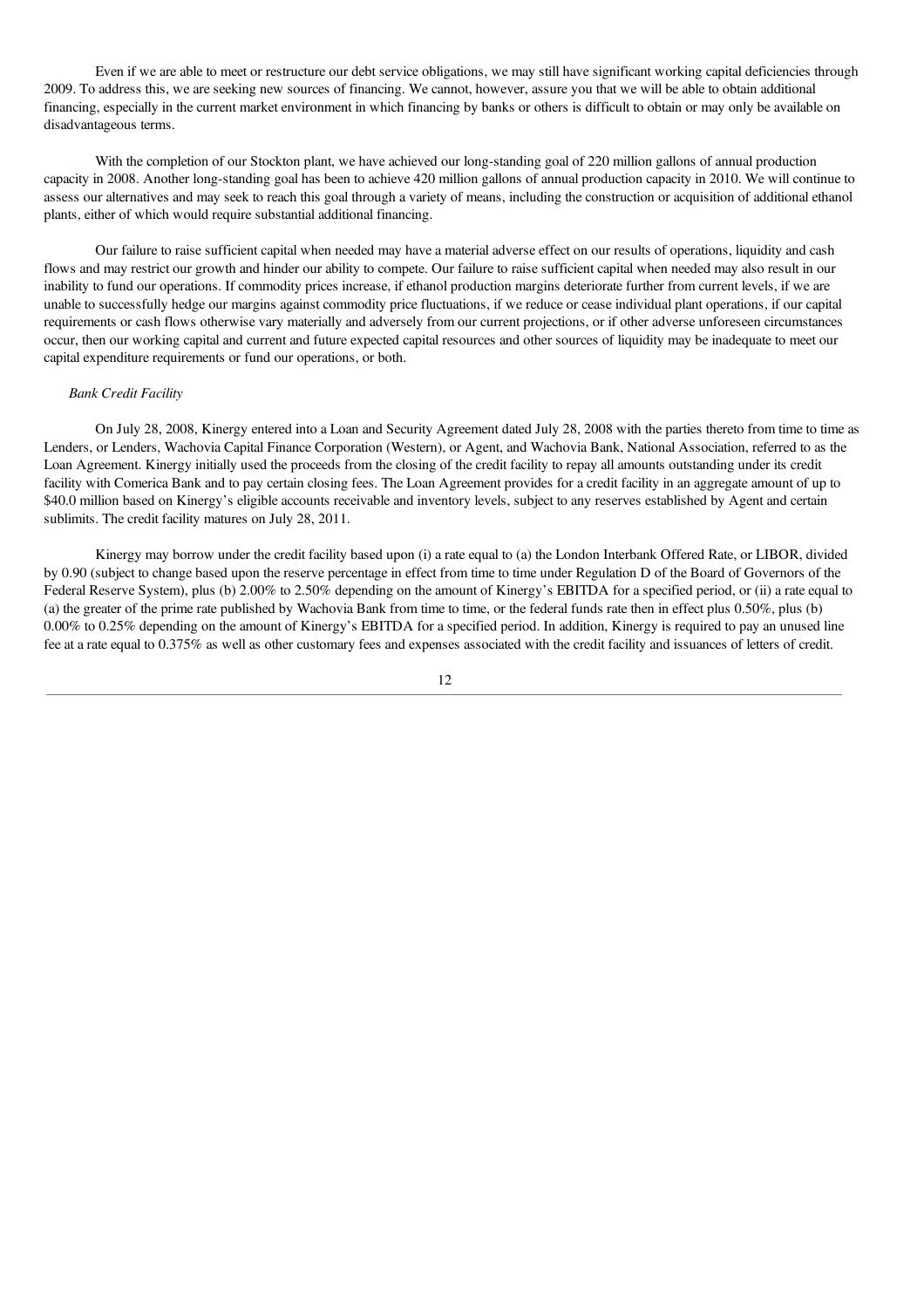Kinergy's obligations under the Loan Agreement are secured by a first-priority security interest in all of its assets in favor of Agent and Lenders.

The Loan Agreement also contains restrictions on distributions of funds from Kinergy to us. In addition, the Loan Agreement contains a single financial covenant requiring that Kinergy generate EBITDA in specified amounts during 2008 and 2009. For subsequent periods, the minimum EBITDA covenant amounts are to be determined based upon financial projections to be delivered by Kinergy and are to be mutually agreed upon by Kinergy and Agent.

On July 28, 2008, we entered into a Guarantee dated July 28, 2008 in favor of Agent for and on behalf of Lenders. The Guarantee provides for the unconditional guarantee by us of, and we agreed to be liable for, the payment and performance when due of Kinergy's obligations under the Loan Agreement.

#### *Quantitative Quarter-End Liquidity Status*

We believe that the following amounts provide insight into our liquidity and capital resources. The following selected financial data should be read in conjunction with our consolidated financial statements and notes to consolidated financial statements included elsewhere in this report, and the other sections of "Management's Discussion and Analysis of Financial Condition and Results of Operations" contained in this report (dollars in thousands):

|                                             | As of         |               |                 |          |  |  |  |
|---------------------------------------------|---------------|---------------|-----------------|----------|--|--|--|
|                                             | September     |               |                 |          |  |  |  |
|                                             | 30,           |               | <b>December</b> |          |  |  |  |
|                                             | 2008          |               | 31, 2007        | Variance |  |  |  |
| Current assets<br>\$                        | 106,009       | <sup>\$</sup> | 82,193          | 29.0%    |  |  |  |
| <b>Current liabilities</b><br>\$            | 129,586       | <sup>\$</sup> | 120,079         | 7.9%     |  |  |  |
| Property and equipment, net<br>\$           | 537,833       | - \$          | 468,704         | 14.7%    |  |  |  |
| Notes payable, net of current portion<br>\$ | 234,537       | -\$           | 151,188         | 55.1%    |  |  |  |
| Working capital<br>\$                       | $(23,577)$ \$ |               | (37, 886)       | 37.8%    |  |  |  |
| Working capital ratio                       | 0.82          |               | 0.68            | 20.6%    |  |  |  |

#### *Change in Working Capital and Cash Flows*

Working capital deficit decreased to \$23,577,000 at September 30, 2008 from \$37,886,000 at December 31, 2007 as a result of an increase in current assets of \$23,816,000, which was partially offset by an increase in current liabilities of \$9,507,000.

Current assets increased primarily due to an increase in inventories and restricted cash. Inventories increased \$14,739,000, primarily due to our Magic Valley and Stockton plants beginning operations in the second and third quarters, respectively. Restricted cash increased \$11,372,000, primarily due to funding certain reserve accounts required under our debt facility and hedging reserve balance requirements.

Current liabilities increased primarily due to an increase in current portion – notes payable, and were partially offset by decreases in construction-related payables. Current portion – notes payable increased \$35,309,000, primarily due to borrowings in an aggregate amount of \$30,000,000 due in the first quarter of 2009 and increased borrowings under our plant construction financing arrangements. Construction-related accounts payable and accrued liabilities decreased \$20,895,000 as we pay down our construction payables near the end of construction activities.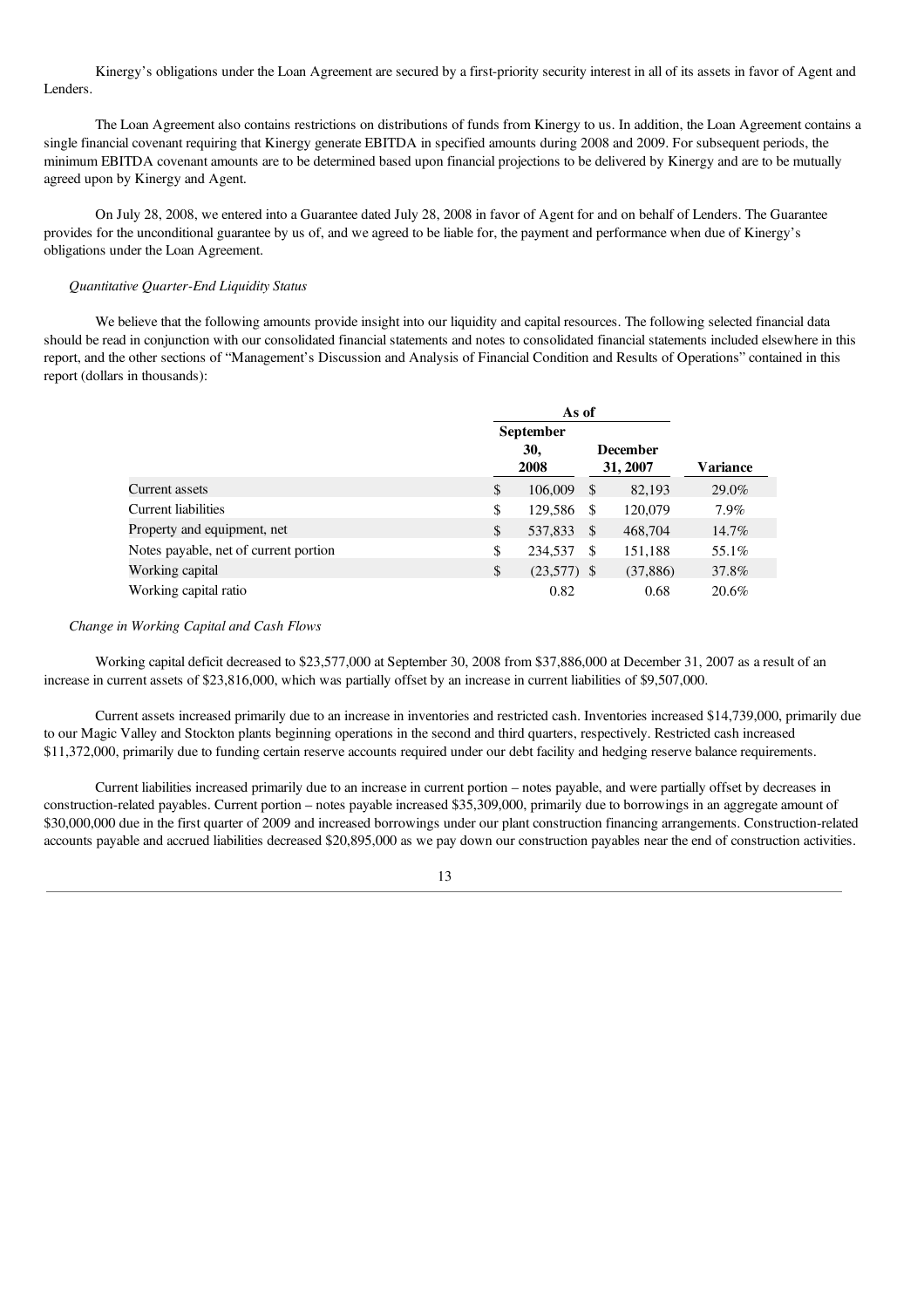The decrease in working capital was primarily due to increased short- and long-term financing, which increased the current portion of our debt. Although cash and investments remained relatively flat, we obtained \$72,316,000 in proceeds from both common and preferred stock offerings to further fund operations and plant construction.

Cash used in our operating activities of \$38,420,000 resulted primarily from a net loss of \$112,651,000, noncontrolling interests of \$47,939,000, an increase in inventories of \$20,347,000, a decrease in accounts payable and accrued expenses of \$6,153,000, an inventory valuation of \$5,608,000, an increase in prepaid expenses and other assets of \$4,631,000, an increase in restricted cash of \$3,296,000 and an increase in accounts receivable of \$3,108,000, which were partially offset by goodwill impairment of \$87,047,000, impairment of asset group of \$40,900,000, depreciation and amortization of intangible assets of \$18,063,000 and derivative losses of \$4,268,000.

Cash used in our investing activities of \$135,304,000 resulted from purchases of additional property and equipment of \$139,335,000, an increase in restricted cash of designated for construction projects of \$8,076,000, which was partially offset by proceeds from sales of marketable securities of \$11,901,000.

Cash provided by our financing activities of \$181,996,000 resulted primarily from proceeds from debt financing and lines of credit of \$126,609,000, net proceeds from our Series B Preferred Stock issuances of \$45,469,000, net proceeds from our common stock issuances of \$26,847,000, which were partially offset by principal payments on borrowings of \$12,487,000 and preferred stock dividends paid of \$2,489,000.

#### *Changes in Other Assets and Liabilities*

Goodwill decreased to \$0 at September 30, 2008 from \$88,168,000 at December 31, 2007 as a result of an adjustment to our purchase price of our interests in Front Range of \$1,121,000 and our impairment charge from our annual impairment test of \$87,047,000.

Property and equipment, net, increased to \$537,833,000 at September 30, 2008 from \$468,704,000 at December 31, 2007 as a result of the construction of our ethanol production facilities, which was partially offset by an impairment charge of \$40,900,000.

Notes payable, net of current portion, increased to \$234,537,000 at September 30, 2008 from \$151,188,000 at December 31, 2007 primarily as a result of loan proceeds used for construction activities at our ethanol plants under construction.

### Effects of Inflation

The impact of inflation was not significant to our financial condition or results of operations for the three months ended September 30, 2008 and 2007.

#### Impact of New Accounting Pronouncements

The disclosure requirements and impacts of new accounting pronouncements are described in "Note 2—New Accounting Standards" of the Notes to Consolidated Financial Statements contained elsewhere in this report.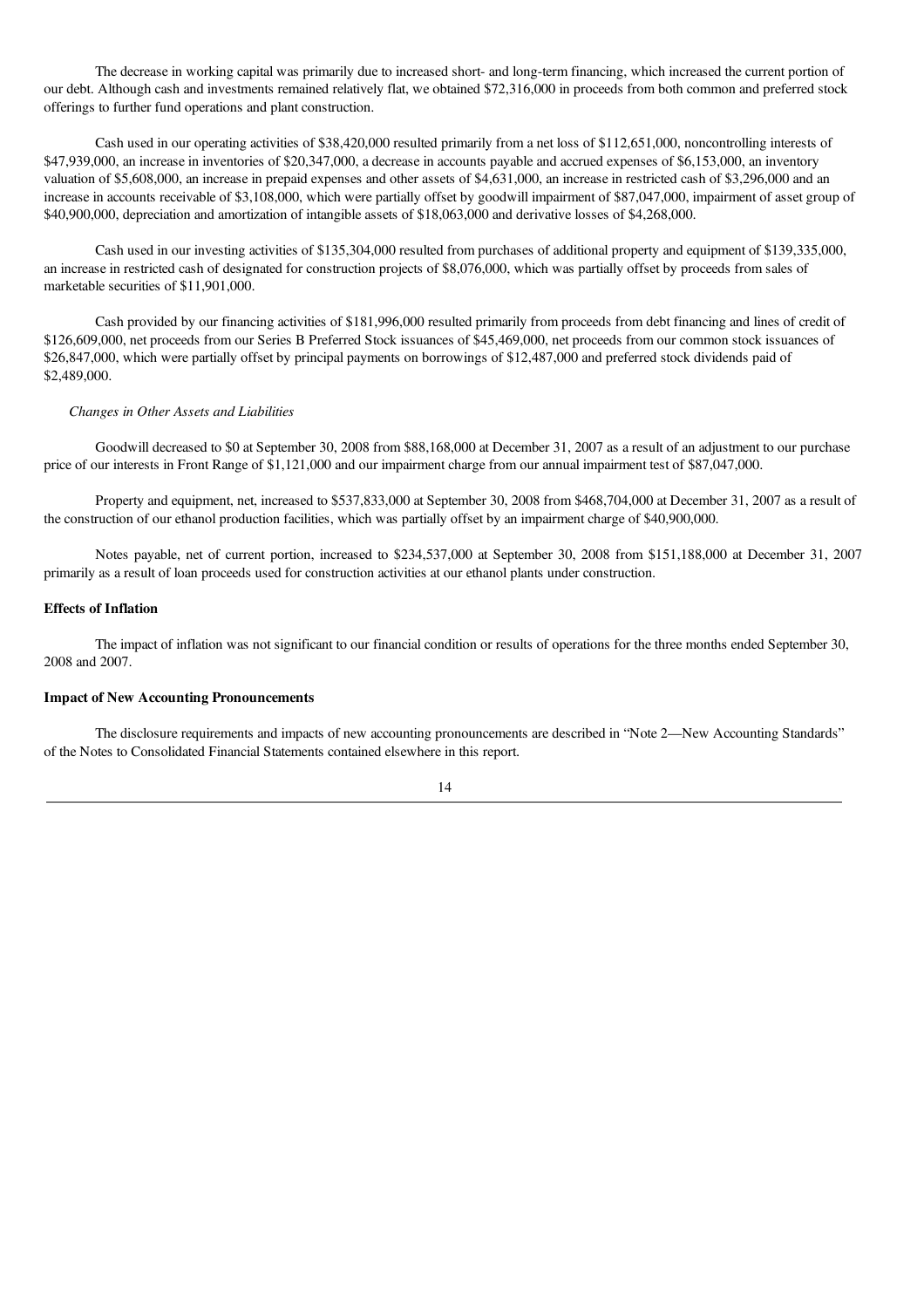### ITEM 3. QUANTITATIVE AND QUALITATIVE DISCLOSURES ABOUT MARKET RISK.

We are exposed to various market risks, including changes in commodity prices and interest rates. Market risk is the potential loss arising from adverse changes in market rates and prices. In the ordinary course of business, we enter into various types of transactions involving financial instruments to manage and reduce the impact of changes in commodity prices and interest rates. We do not enter into derivatives or other financial instruments for trading or speculative purposes.

### *Commodity Risk* – *Cash Flow Hedges*

We use derivative instruments to protect cash flows from fluctuations caused by volatility in commodity prices for periods of up to twelve months in order to protect gross margins from potentially adverse effects of market and price volatility on ethanol sale and purchase commitments where the prices are set at a future date and/or if the contracts specify a floating or index-based price for ethanol. In addition, we hedge anticipated sales of ethanol to minimize our exposure to the potentially adverse effects of price volatility. These derivatives are designated and documented as Statement of Financial Accounting Standards ("SFAS") No. 133, *Accounting for Derivative Instruments and Hedging Activities,* cash flow hedges and effectiveness is evaluated by assessing the probability of the anticipated transactions and regressing commodity futures prices against our purchase and sales prices. Ineffectiveness, which is defined as the degree to which the derivative does not offset the underlying exposure, is recognized immediately in other income (expense).

For the three months ended September 30, 2008 and 2007, gains from ineffectiveness in the amount of \$0 and \$2,381,000, respectively, were recorded in cost of goods sold and effective losses in the amount of \$0 and \$898,000, respectively, were recorded in cost of goods sold. For the nine months ended September 30, 2008 and 2007, a loss from ineffectiveness in the amount of \$1,033,000 and a gain of \$3,894,000, respectively, were recorded in cost of goods sold and effective gains in the amount of \$5,277,000 and effective losses of \$2,008,000, respectively, were recorded in cost of goods sold. The notional balances remaining on these derivatives as of September 30, 2008 and December 31, 2007 were \$0 and \$2,427,000, respectively.

### *Commodity Risk* – *Non-Designated Derivatives*

As part of our risk management strategy, we use forward contracts on corn, crude oil, natural gas and reformulated blendstock for oxygenate blending gasoline to lock in prices for certain amounts of corn, denaturant, natural gas and ethanol, respectively. These derivatives are not designated under SFAS No. 133 for special hedge accounting treatment. The changes in fair value of these contracts are recorded on the balance sheet and recognized immediately in cost of goods sold.

For the three months ended September 30, 2008 and 2007, we recognized net losses of \$1,681,000 and \$3,092,000 as the change in the fair value of these contracts, respectively. Included in the net losses for the three months ended September 30, 2008 were net gains of \$987,000 related to settled non-designated hedges. For the nine months ended September 30, 2008 and 2007, we recognized losses of \$4,614,000 and \$6,339,000 as the change in the fair value of these contracts, respectively. Included in the net losses for the nine months ended September 30, 2008 is \$114,000 related to settled non-designated hedges. The notional balances remaining on these contracts as of September 30, 2008 and December 31, 2007 were \$22,863,000 and \$29,999,000, respectively.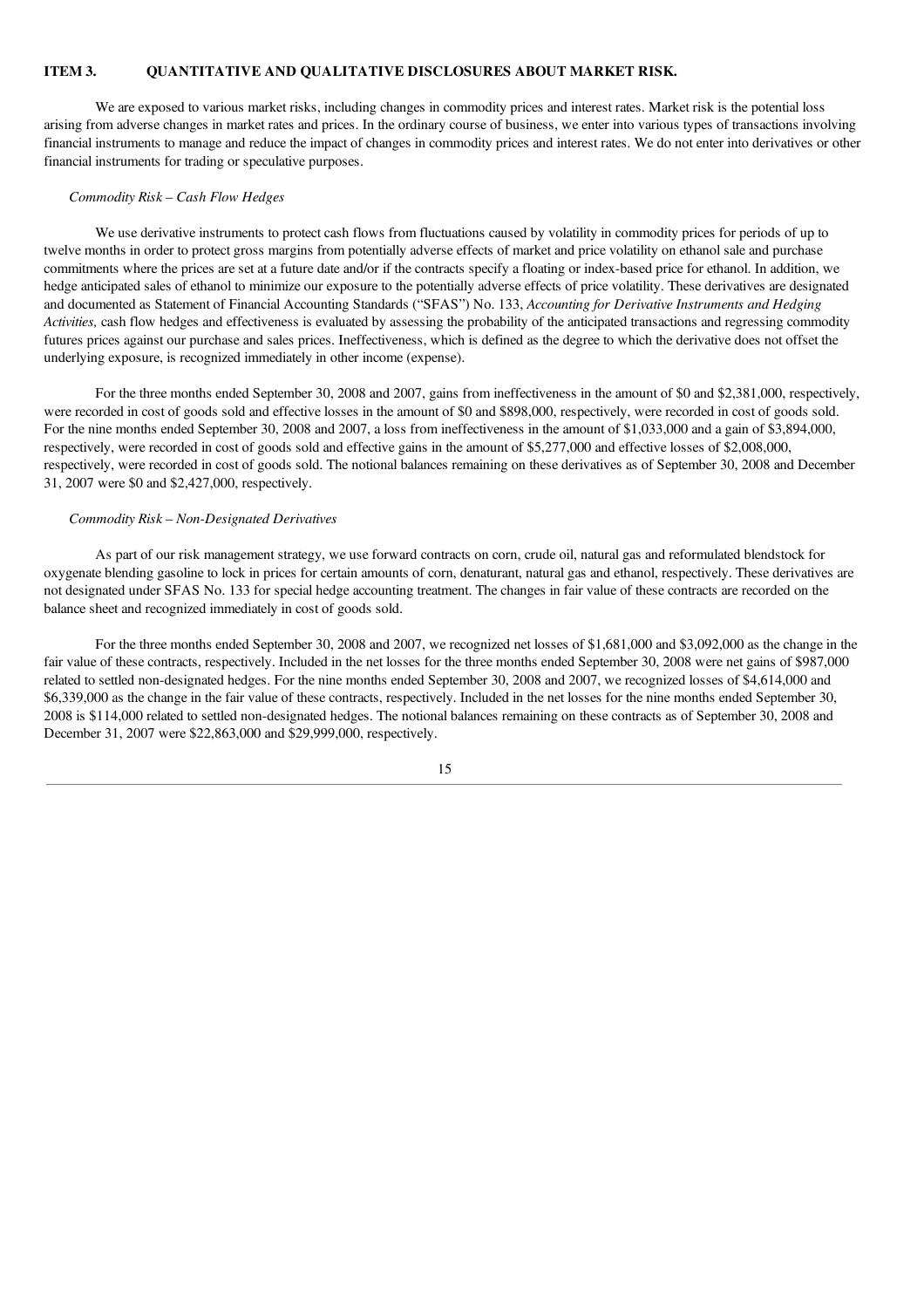#### *Interest Rate Risk*

As part of our interest rate risk management strategy, we use derivative instruments to minimize significant unanticipated income fluctuations that may arise from rising variable interest rate costs associated with existing and anticipated borrowings. To meet these objectives we purchased interest rate caps and swaps. The rate for notional balances of interest rate caps ranging from \$4,268,000 to \$19,655,000 is 5.50%- 6.00% per annum. The rate for notional balances of interest rate swaps ranging from \$543,000 to \$63,219,000 is 5.01%-8.16% per annum. These derivatives are designated and documented as SFAS No. 133 cash flow hedges and effectiveness is evaluated by assessing the probability of anticipated interest expense and regressing the historical value of the rates against the historical value in the existing and anticipated debt. Ineffectiveness, reflecting the degree to which the derivative does not offset the underlying exposure, is recognized immediately in other income (expense). For the three months ended September 30, 2008 and 2007, losses from effectiveness in the amount of \$26,000 and \$19,000, gains from ineffectiveness in the amount of \$723,000 and losses from ineffectiveness of \$1,528,000, and losses from undesignated hedges in the amount of \$38,000 and \$0 were recorded in other income (expense), respectively. For the nine months ended September 30, 2008 and 2007, losses from effectiveness in the amount of \$77,000 and \$125,000, gains from ineffectiveness in the amount of \$905,000 and losses from ineffectiveness of \$896,000, and losses from undesignated hedges in the amount of \$4,187,000 and \$0 were recorded in other income (expense), respectively. The losses for the nine months ended September 30, 2008 resulted primarily from our suspension of construction of our Imperial Valley project.

We marked all of our derivative instruments to fair value at each period end, except for those derivative contracts which qualified for the normal purchase and sale exemption pursuant to SFAS No. 133. According to our designation of the derivative, changes in the fair value of derivatives are reflected in other income, net or accumulated other comprehensive income (loss).

#### *Accumulated Other Comprehensive Income (Loss)*

Accumulated other comprehensive income (loss) relative to derivatives was as follows (in thousands):

|                                               | Commodity<br><b>Derivatives</b> |            | <b>Interest Rate</b><br><b>Derivatives</b> |                  |  |
|-----------------------------------------------|---------------------------------|------------|--------------------------------------------|------------------|--|
|                                               | $Gain / (Loss)*$                |            |                                            | $Gain / (Loss)*$ |  |
| Beginning balance, January 1, 2008            | S.                              | $(455)$ \$ |                                            | (1,928)          |  |
| Net changes                                   |                                 |            |                                            | 2,476            |  |
| Amount reclassified to cost of goods sold     |                                 | 455        |                                            |                  |  |
| Amount reclassified to other income (expense) |                                 |            |                                            |                  |  |
| Ending balance, September 30, 2008            |                                 |            |                                            | 471              |  |

\*Calculated on a pretax basis

—————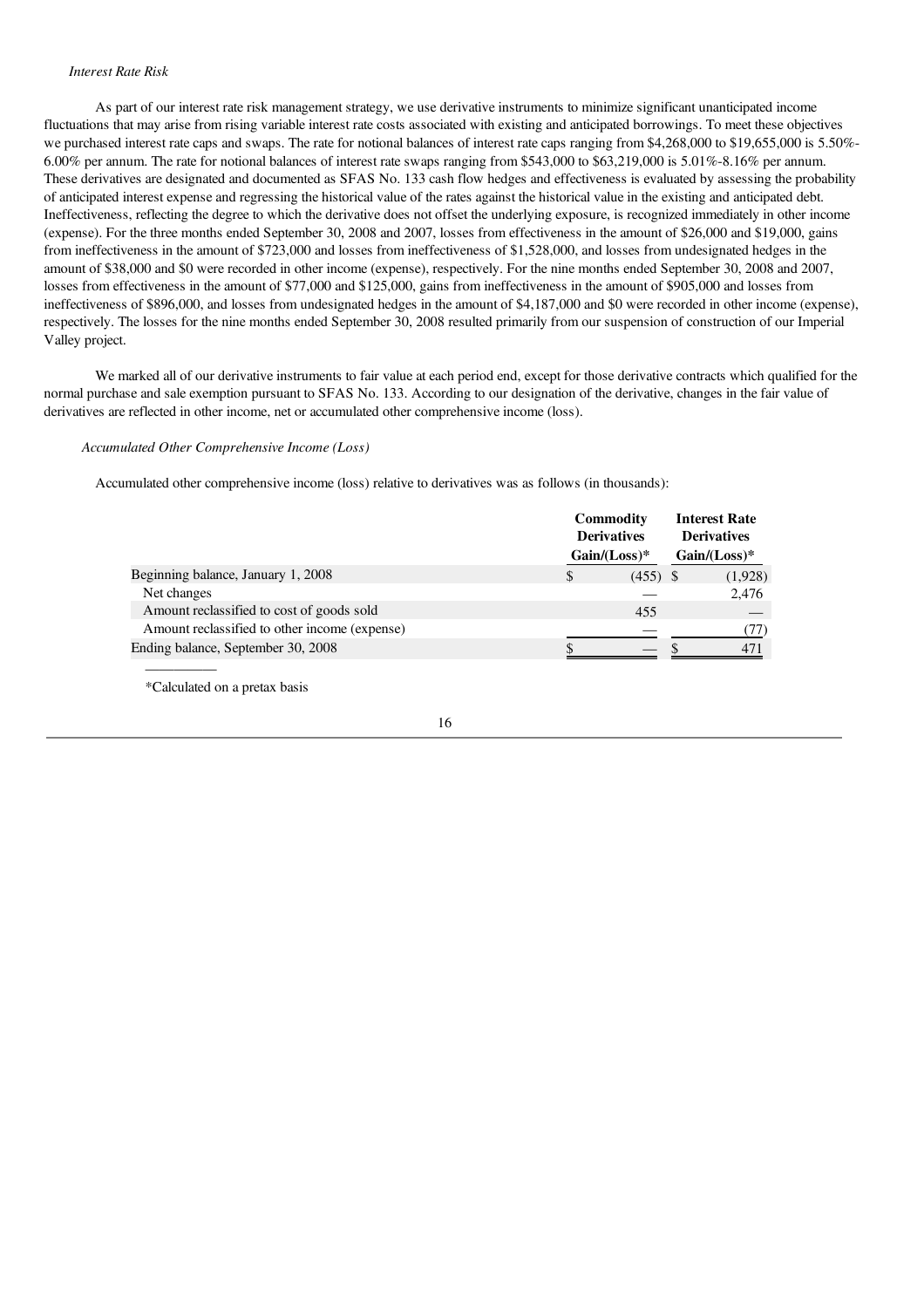The estimated fir values of our derivatives, representing net assets (liabilities) were as follows (in thousands):

|                          | September 30,<br>2008 | December 31,<br>2007 |         |  |
|--------------------------|-----------------------|----------------------|---------|--|
| Commodity futures        | \$<br>$(2,017)$ \$    |                      | (1,649) |  |
| Interest rate swaps/caps | (8, 138)              |                      | (7,091) |  |
| Total                    | (10, 155)             |                      | (8,740) |  |

#### *Material Limitations*

The disclosures with respect to the above noted risks do not take into account the underlying commitments or anticipated transactions. If the underlying items were included in the analysis, the gains or losses on the futures contracts may be offset. Actual results will be determined by a number of factors that are not generally under our control and could vary significantly from the factors disclosed.

We are exposed to credit losses in the event of nonperformance by counterparties on the above instruments, as well as credit or performance risk with respect to our hedged customers' commitments. Although nonperformance is possible, we do not anticipate nonperformance by any of these parties.

## ITEM 4. CONTROLS AND PROCEDURES.

#### *Evaluation of Disclosure Controls and Procedures*

We conducted an evaluation under the supervision and with the participation of our management, including our Chief Executive Officer and Chief Financial Officer of the effectiveness of the design and operation of our disclosure controls and procedures. The term "disclosure controls and procedures," as defined in Rules 13a-15(e) and 15d-15(e) under the Securities and Exchange Act of 1934, as amended ("Exchange Act"), means controls and other procedures of a company that are designed to ensure that information required to be disclosed by the company in the reports it files or submits under the Exchange Act is recorded, processed, summarized and reported, within the time periods specified in the Securities and Exchange Commission's rules and forms. Disclosure controls and procedures also include, without limitation, controls and procedures designed to ensure that information required to be disclosed by a company in the reports that it files or submits under the Exchange Act is accumulated and communicated to the company's management, including its principal executive and principal financial officers, or persons performing similar functions, as appropriate, to allow timely decisions regarding required disclosure. Based on this evaluation, our Chief Executive Officer and Chief Financial Officer concluded as of September 30, 2008 that our disclosure controls and procedures were effective at the reasonable assurance level.

Management concluded as of December 31, 2007 in our Annual Report on Form 10-K, or Annual Report, for the year then ended, that our internal control over financial reporting was not effective. You should refer to management's discussion under "Item 9A—Controls and Procedures" in our Annual Report for a complete description of the criteria applied by management and the factors upon which management concluded that our internal control over financial reporting was not then effective.

In our Annual Report, management identified two material weaknesses in our internal control over financial reporting. During the quarter ended March 31, 2008, we implemented a variety of changes to our internal control over financial reporting intended to remediate these material weaknesses. We have tested our updated controls as of September 30, 2008 and believe that our internal control over financial reporting is now effective.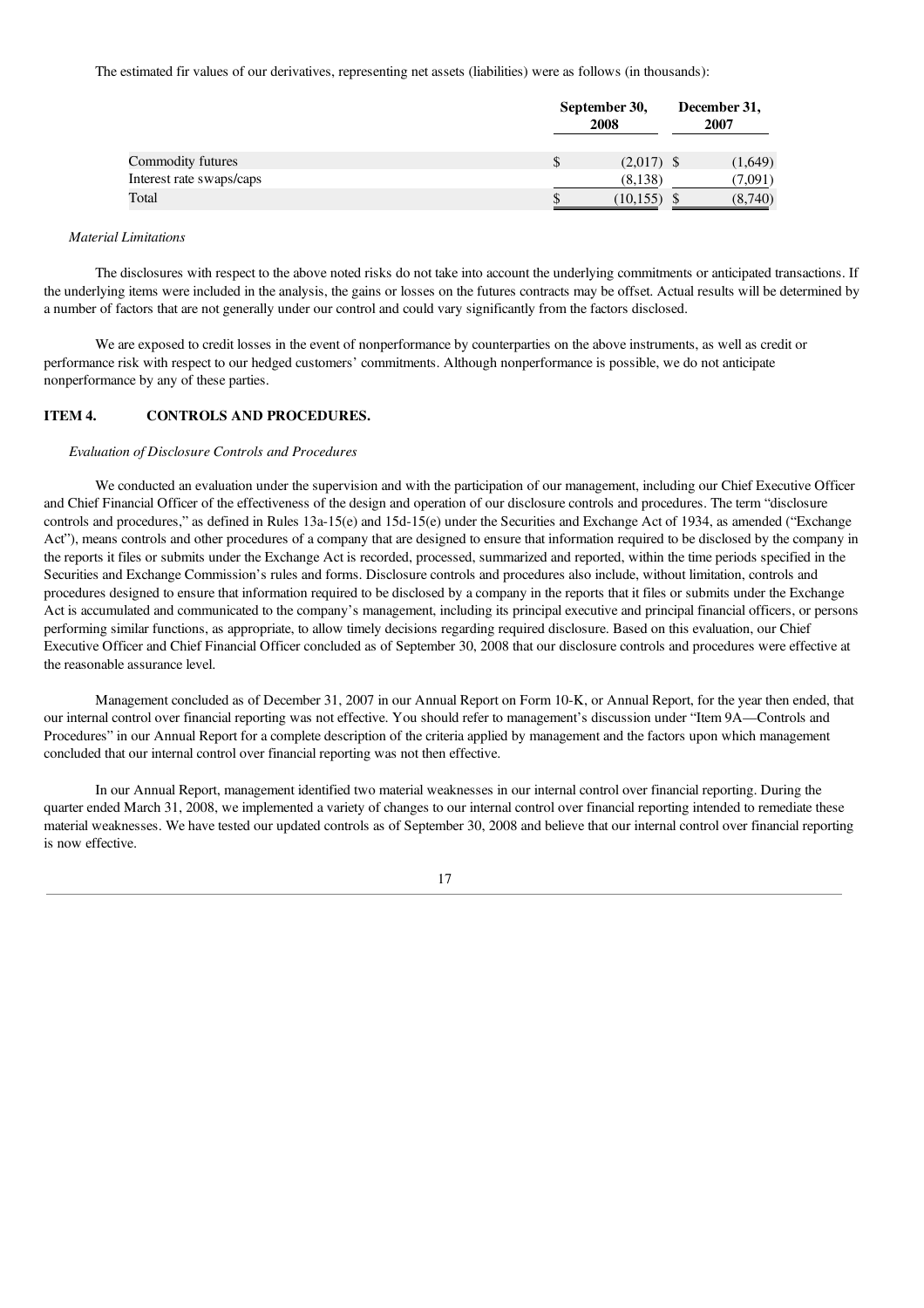#### *Changes in Internal Control over Financial Reporting*

There were no changes during the most recently completed fiscal quarter that have materially affected or are reasonably likely to materially affect, our internal control over financial reporting, as defined in Rules 13a-15(f) and 15d-15(f) under the Exchange Act.

### *Inherent Limitations on the Ef ectiveness of Controls*

Management does not expect that our disclosure controls and procedures or our internal control over financial reporting will prevent or detect all errors and all fraud. A control system, no matter how well conceived and operated, can provide only reasonable, not absolute, assurance that the objectives of the control systems are met. Further, the design of a control system must reflect the fact that there are resource constraints, and the benefits of controls must be considered relative to their costs. Because of the inherent limitations in a cost-effective control system, no evaluation of internal control over financial reporting can provide absolute assurance that misstatements due to error or fraud will not occur or that all control issues and instances of fraud, if any, have been or will be detected.

These inherent limitations include the realities that judgments in decision-making can be faulty and that breakdowns can occur because of a simple error or mistake. Controls can also be circumvented by the individual acts of some persons, by collusion of two or more people, or by management override of the controls. The design of any system of controls is based in part on certain assumptions about the likelihood of future events, and there can be no assurance that any design will succeed in achieving its stated goals under all potential future conditions. Projections of any evaluation of controls effectiveness to future periods are subject to risks. Over time, controls may become inadequate because of changes in conditions or deterioration in the degree of compliance with policies or procedures.

#### ITEM 4T. CONTROLS AND PROCEDURES.

Not applicable.

## PART II - OTHER INFORMATION

## ITEM 1. LEGAL PROCEEDINGS.

We are subject to legal proceedings, claims and litigation arising in the ordinary course of business. While the amounts claimed may be substantial, the ultimate liability cannot presently be determined because of considerable uncertainties that exist. Therefore, it is possible that the outcome of those legal proceedings, claims and litigation could adversely affect our quarterly or annual operating results or cash flows when resolved in a future period. However, based on facts currently available, management believes such matters will not adversely affect our financial position, results of operations or cash flows.

On August 18, 2008, Delta-T Corporation filed suit in the United States District Court for the Eastern District of Virginia (the "Virginia Federal Court case"), naming Pacific Ethanol, Inc. as a defendant, along with Pacific Ethanol Stockton, LLC, Pacific Ethanol Imperial, LLC, Pacific Ethanol Columbia, LLC, Pacific Ethanol Magic Valley, LLC, and Pacific Ethanol Madera, LLC. The suit alleges breaches of the parties' Engineering, Procurement and Technology License Agreements, breaches of a subsequent term sheet and letter agreement and breaches of indemnity obligations.

All of the defendants have moved to dismiss the Virginia Federal Court Case for lack of personal jurisdiction and on the ground that all disputes between the parties must be resolved through binding arbitration, and, in the alternative, moving to stay the Virginia Federal Court Case pending arbitration. The complaint seeks specified contract damages of \$6,500,000, along with other unspecified damages. These motions are now pending before the Court. We intend to vigorously defend against Delta-T Corporation's claims.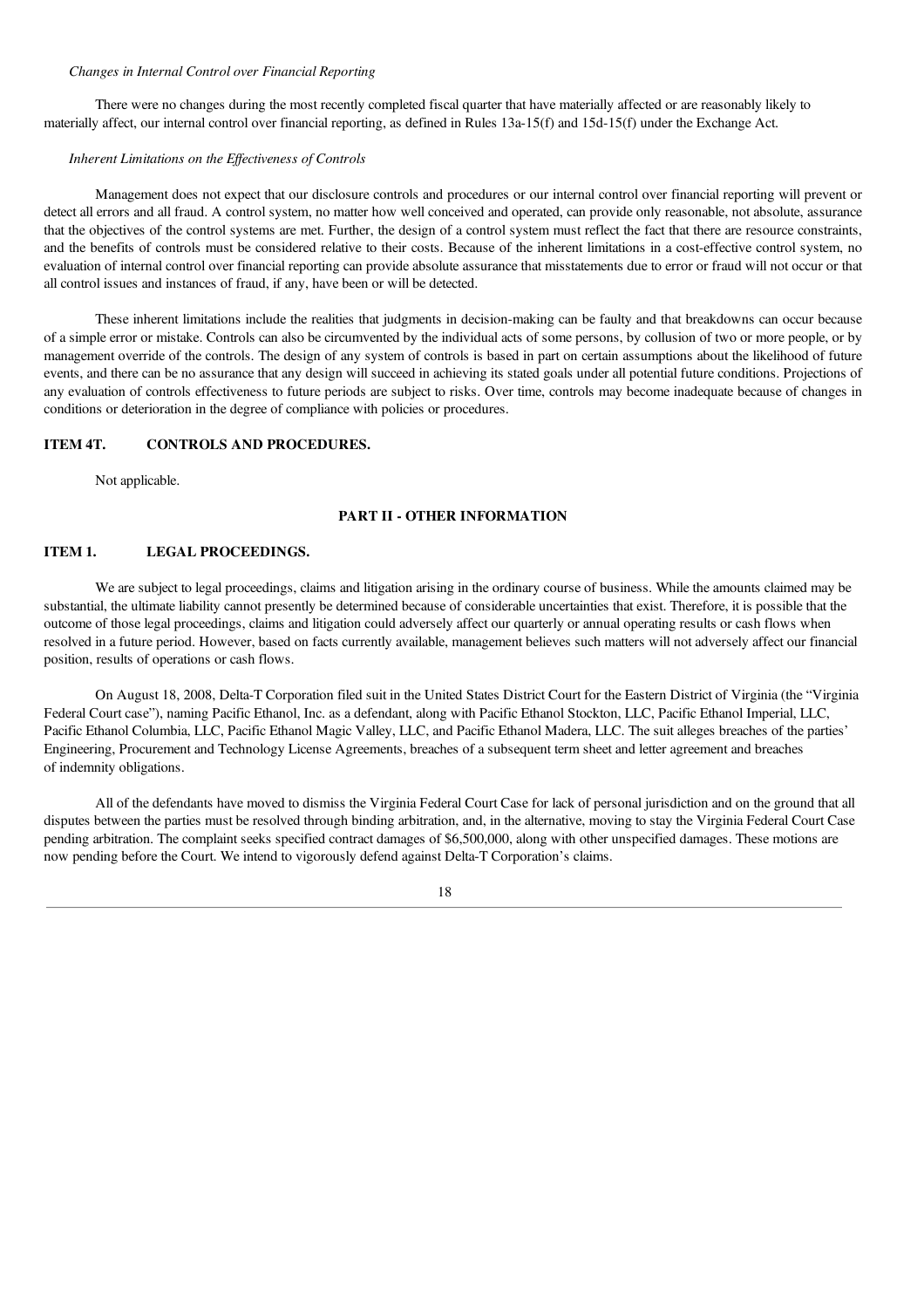### ITEM 1A. RISK FACTORS.

In addition to the other information set forth in this report and the additional risk factor below, you should carefully consider the factors discussed under "Risk Factors" in our Annual Report on Form 10-K for the year ended December 31, 2007, which could materially affect our business, financial condition and results of operations. The risks described in our Annual Report on Form 10-K for the year ended December 31, 2007 are not the only risks we face. Additional risks and uncertainties not currently known to us or that we currently deem to be immaterial also may materially adversely affect our business, financial condition and results of operations.

## Barring a significant improvement in our margins, we do not believe that cash flows from our operations or other sources of liquidity will provide adequate funds to meet our debt service obligations in 2009, which may result in a further curtailment of production, a default on our obligations, or both.

Our debt service obligations in 2009 include quarterly term loan payments of approximately \$9.0 million to WestLB and our other plant construction lenders and \$30.0 million in debt coming due in the first quarter of 2009 to Lyles United, LLC, one of our largest stockholders. Barring a significant improvement in our margins, we do not believe that cash flows from our operations or other sources of liquidity will provide adequate funds to meet our debt service obligations in 2009. We are seeking new sources of financing and attempting to restructure the terms of our debt service obligations, but we cannot assure you that we will be able to obtain any additional financing, especially in the current market environment in which financing by banks or others is difficult to obtain or may only be available on disadvantageous terms, or that we will be able to restructure the terms of our debt service obligations. Our failure to repay or restructure any of these obligations would result in a default on the obligation which would likely lead to a cross-default on other borrowings. Accordingly, unless our margins significantly improve, we are able to obtain additional financing, we are able to restructure certain of our debt obligations, or we are able accomplish some combination of these steps, we may have no choice but to further curtail our production. In addition, even if we are able to satisfy or restructure our debt service obligations, we may still have significant working capital deficiencies through 2009.

## The crisis in the financial markets, considerable volatility in the commodities markets and sustained weakening of the economy could further significantly impact our business and financial condition and may limit our ability to raise additional capital.

As widely reported, financial markets in the United States and the rest of the world are experiencing extreme disruption, including, among other things, extreme volatility in securities and commodities prices, as well as severely diminished liquidity and credit availability. As a result, our ability to access the capital markets and raise funds required for our operations may be severely restricted at a time when we would like, or need, to do so, which could have an adverse effect on our ability to meet our current and future funding requirements and on our flexibility to react to changing economic and business conditions. Current economic and market conditions, and particularly, the significant decline in the price of crude oil, could also result in reduced demand for our products. We are not able to predict the duration or severity of the current disruption in financial markets, fluctuations in the price of crude oil or other adverse economic conditions in the United States. However, if economic conditions continue to worsen, it is likely that these factors would have an adverse effect on our results of operations and future prospects.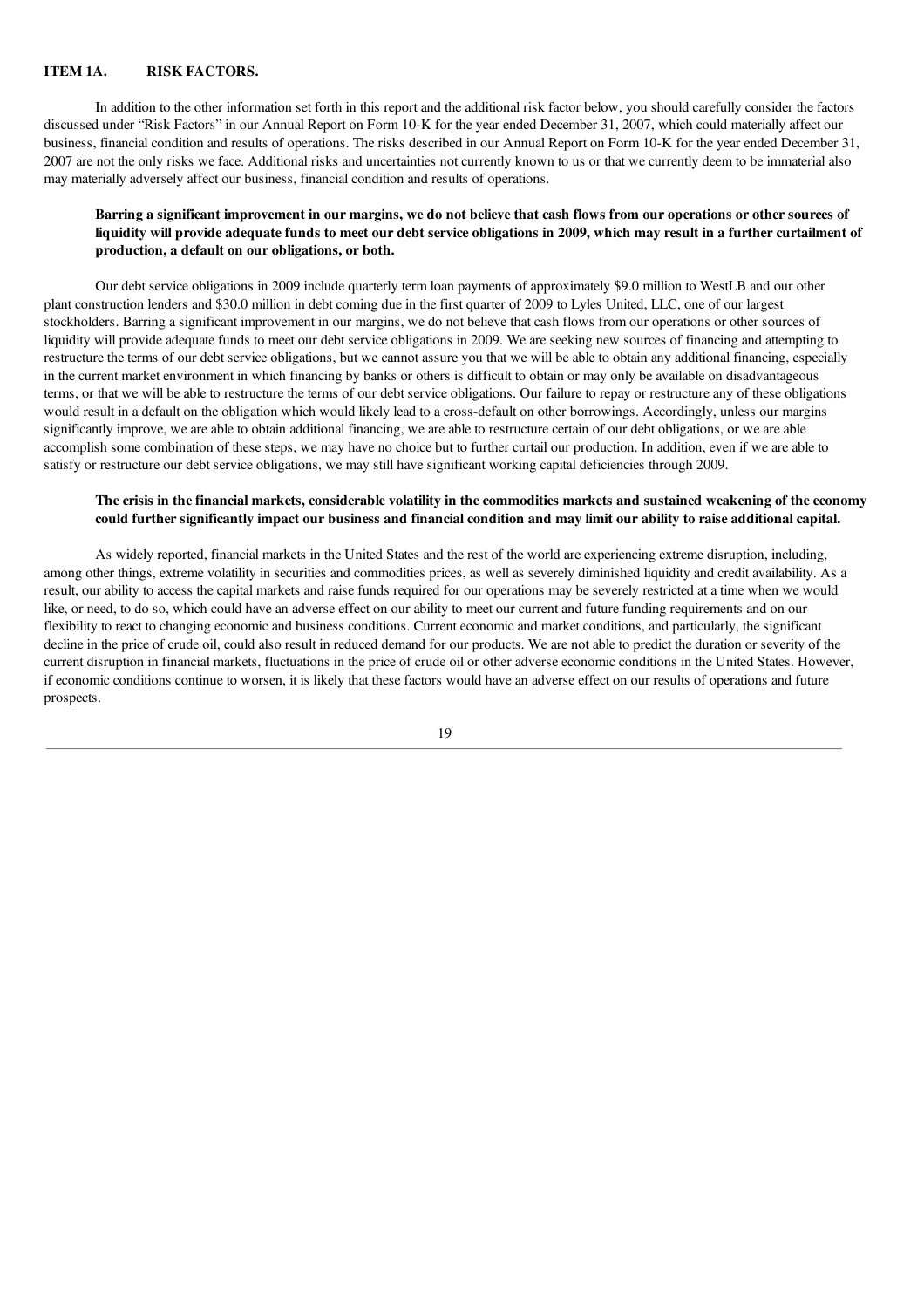Our common stock may be involuntarily delisted from trading on NASDAQ if we fail to maintain a minimum closing bid price of \$1.00 per share for any consecutive 30 trading day period. A notification of delisting or a delisting of our common stock would reduce the liquidity of our common stock and inhibit or preclude our ability to raise additional financing and may also materially and adversely impact our credit terms with our vendors.

NASDAQ's quantitative listing standards require, among other things, that listed companies maintain a minimum closing bid price of \$1.00 per share. However, NASDAQ has recently suspended its minimum closing bid price threshold through January 16, 2009. If, upon reinstatement of the minimum closing bid price threshold, we fail to satisfy this threshold for any consecutive 30 trading day period, our common stock may be involuntarily delisted from trading on NASDAQ once the applicable grace period expires. Our stock price has recently fluctuated below and slightly above \$1.00 per share. Given the increased market volatility arising in part from economic turmoil resulting from the ongoing credit crisis, as well as a challenging environment in the biofuels industry, the closing bid price of our common stock could drop and remain below \$1.00 per share for a consecutive 30 trading day period. A notification of delisting or delisting of our common stock would reduce the liquidity of our common stock and inhibit or preclude our ability to raise additional financing and may also materially and adversely impact our credit terms with our vendors.

## ITEM 2. UNREGISTERED SALES OF EQUITY SECURITIES AND USE OF PROCEEDS.

### Unregistered Sales of Equity Securities

None.

### Dividends

For the three months ended September 30, 2008 and 2007, we declared an aggregate of \$807,000 and \$1,050,000 in dividends on our Preferred Stock, respectively. For the nine months ended September 30, 2008 and 2007, we declared an aggregate of \$3,296,000 and \$3,150,000 in dividends on our Preferred Stock, respectively. We have never declared or paid cash dividends on our common stock and do not currently intend to pay cash dividends on our common stock in the foreseeable future. We currently anticipate that we will retain any earnings for use in the continued development of our business.

## ITEM 3. DEFAULTS UPON SENIOR SECURITIES.

None.

## ITEM 4. SUBMISSION OF MATTERS TO A VOTE OF SECURITY HOLDERS.

None.

## ITEM 5. OTHER INFORMATION.

None.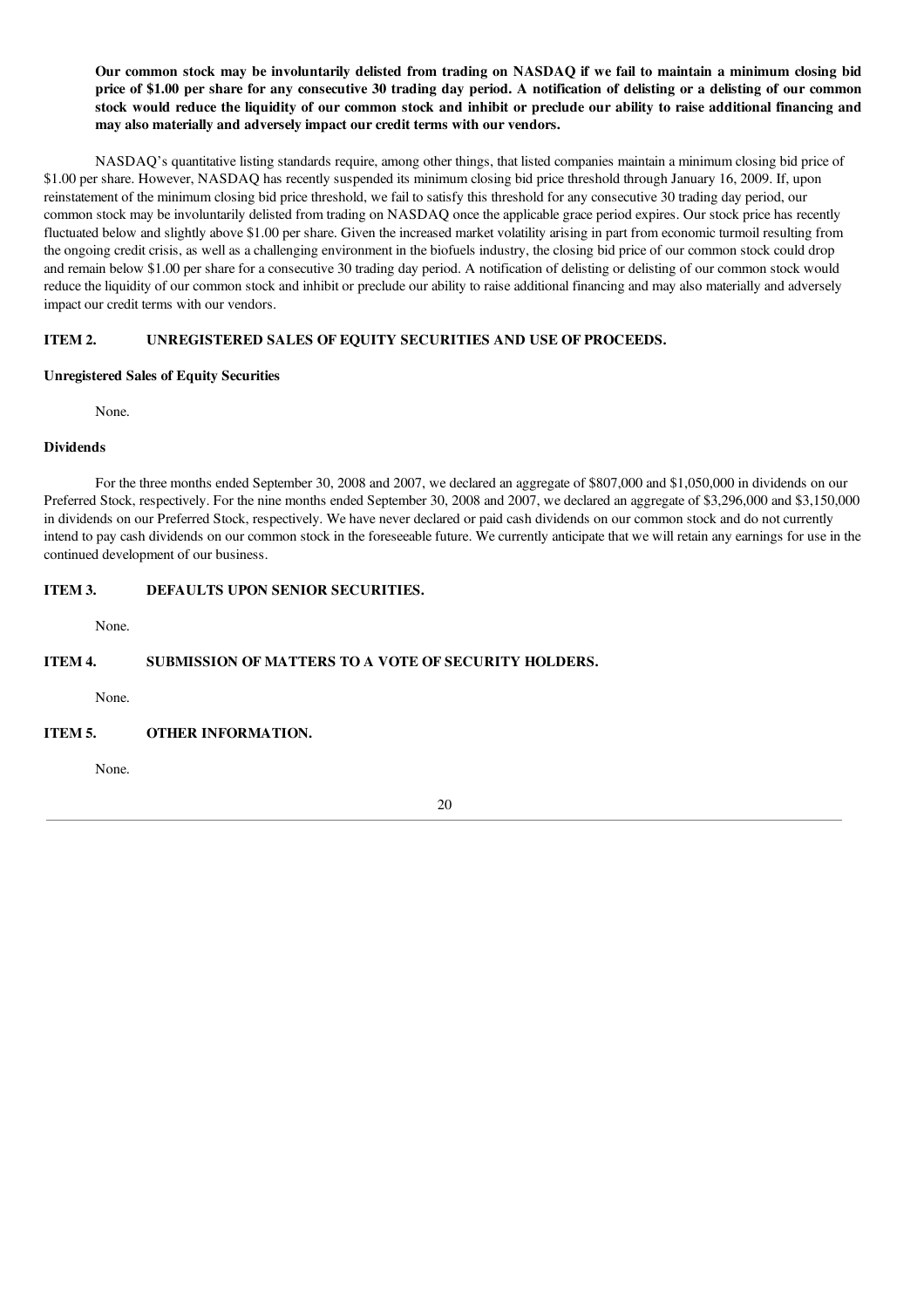### ITEM 6. EXHIBITS.

Number Description

- 10.1 Loan and Security Agreement dated July 28, 2008 by and among Kinergy Marketing LLC, the parties thereto from time to time as Lenders, Wachovia Capital Finance Corporation (Western) and Wachovia Bank, National Association (\*\*)
- 10.2 Guarantee dated July 28, 2008 by and between Pacific Ethanol, Inc. in favor of Wachovia Capital Finance Corporation (Western) for and on behalf of Lenders (\*\*)
- 31.1 Certifications Required by Rule 13a-14(a) of the Securities Exchange Act of 1934, as amended, as Adopted Pursuant to Section 302 of the Sarbanes-Oxley Act of 2002 (\*)
- 31.2 Certifications Required by Rule 13a-14(a) of the Securities Exchange Act of 1934, as amended, as Adopted Pursuant to Section 302 of the Sarbanes-Oxley Act of 2002 (\*)
- 32.1 Certification of Chief Executive Officer and Chief Financial Officer Pursuant to 18 U.S.C. Section 1350, as Adopted Pursuant to Section 906 of the Sarbanes-Oxley Act of 2002 (\*)

\_\_\_\_\_\_\_\_\_\_\_\_\_\_\_\_\_\_\_\_ (\*) Filed herewith.<br>  $(**)$  Filed as an exhi

Filed as an exhibit to the Registrant's Current Report on Form 8-K for May 13, 2008 filed with the Securities and Exchange Commission on July 31, 2008 and incorporated by reference.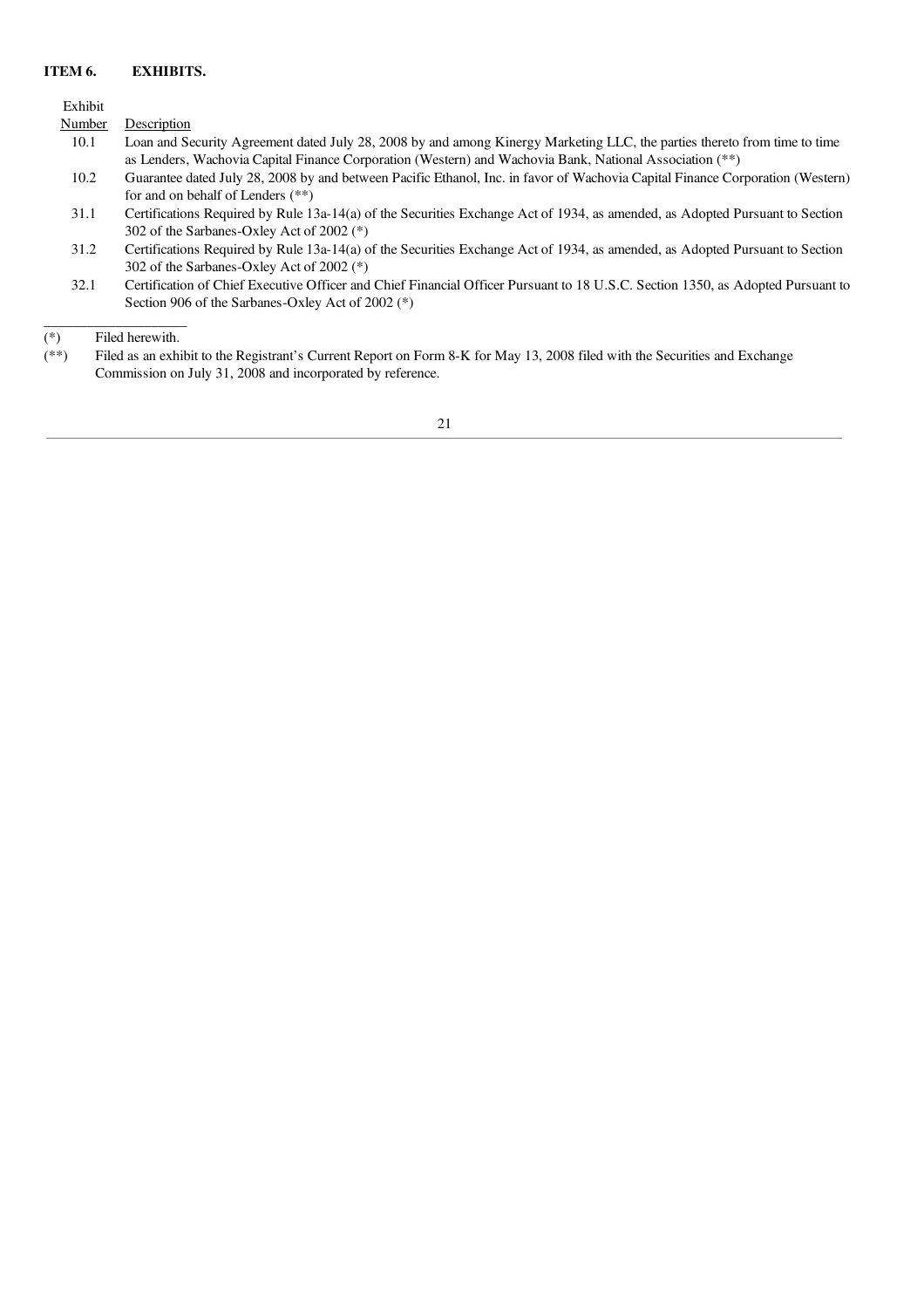## SIGNATURES

Pursuant to the requirements of the Securities Exchange Act of 1934, the registrant has duly caused this report to be signed on its behalf by the undersigned thereunto duly authorized.

PACIFIC ETHANOL, INC.

## Dated: November 17, 2008 By: /s/ JOSEPH W. HANSEN

Joseph W. Hansen Chief Financial Officer (Principal Financial and Accounting Officer)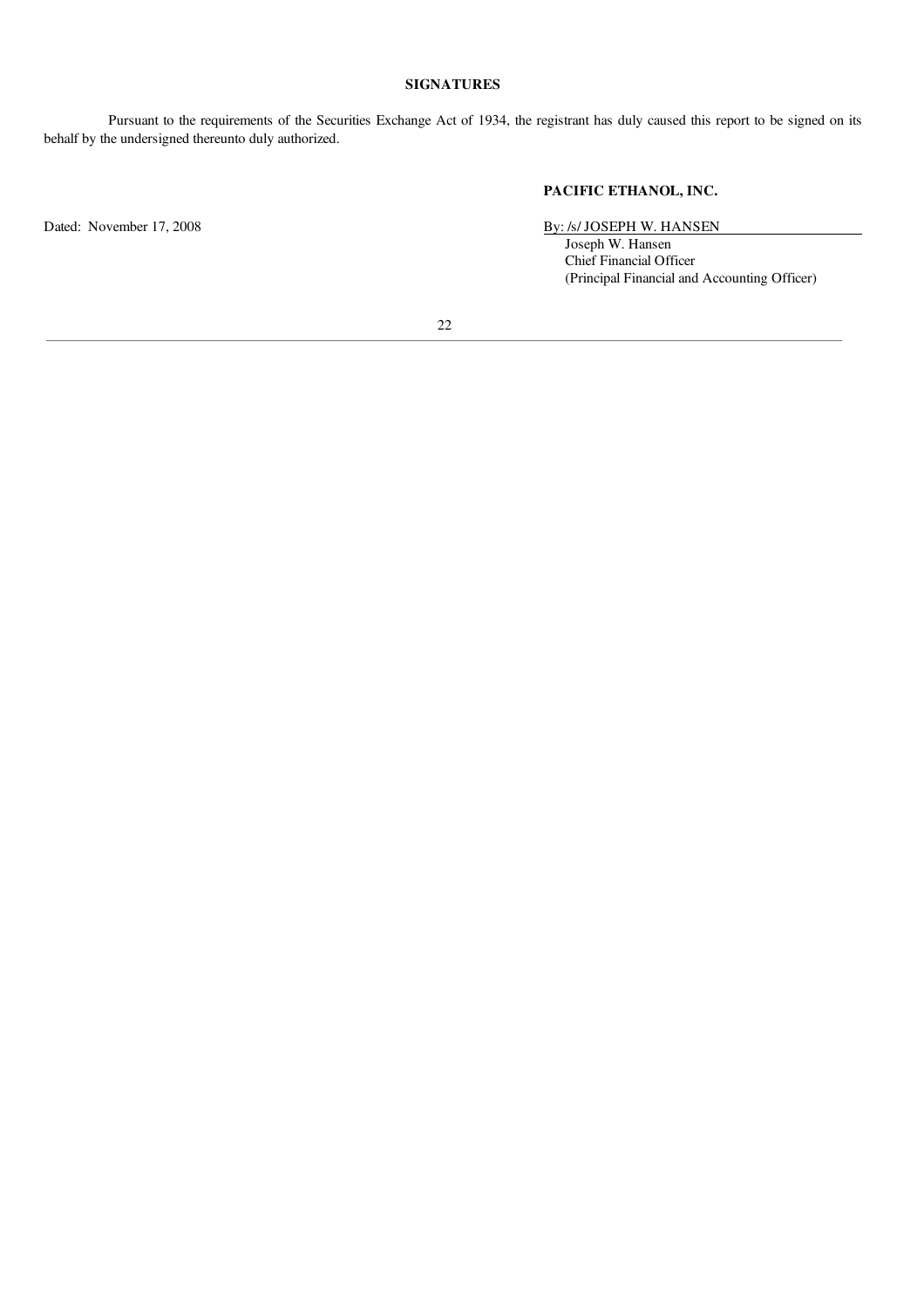## EXHIBITS FILED WITH THIS REPORT

Exhibit

### Number Description

- 31.1 Certification Required by Rule 13a-14(a) of the Securities Exchange Act of 1934, as amended, as Adopted Pursuant to Section 302 of the Sarbanes-Oxley Act of 2002
- 31.2 Certification Required by Rule 13a-14(a) of the Securities Exchange Act of 1934, as amended, as Adopted Pursuant to Section 302 of the Sarbanes-Oxley Act of 2002
- 32.1 Certification of Chief Executive Officer and Chief Financial Officer Pursuant to 18 U.S.C. Section 1350, as Adopted Pursuant to Section 906 of the Sarbanes-Oxley Act of 2002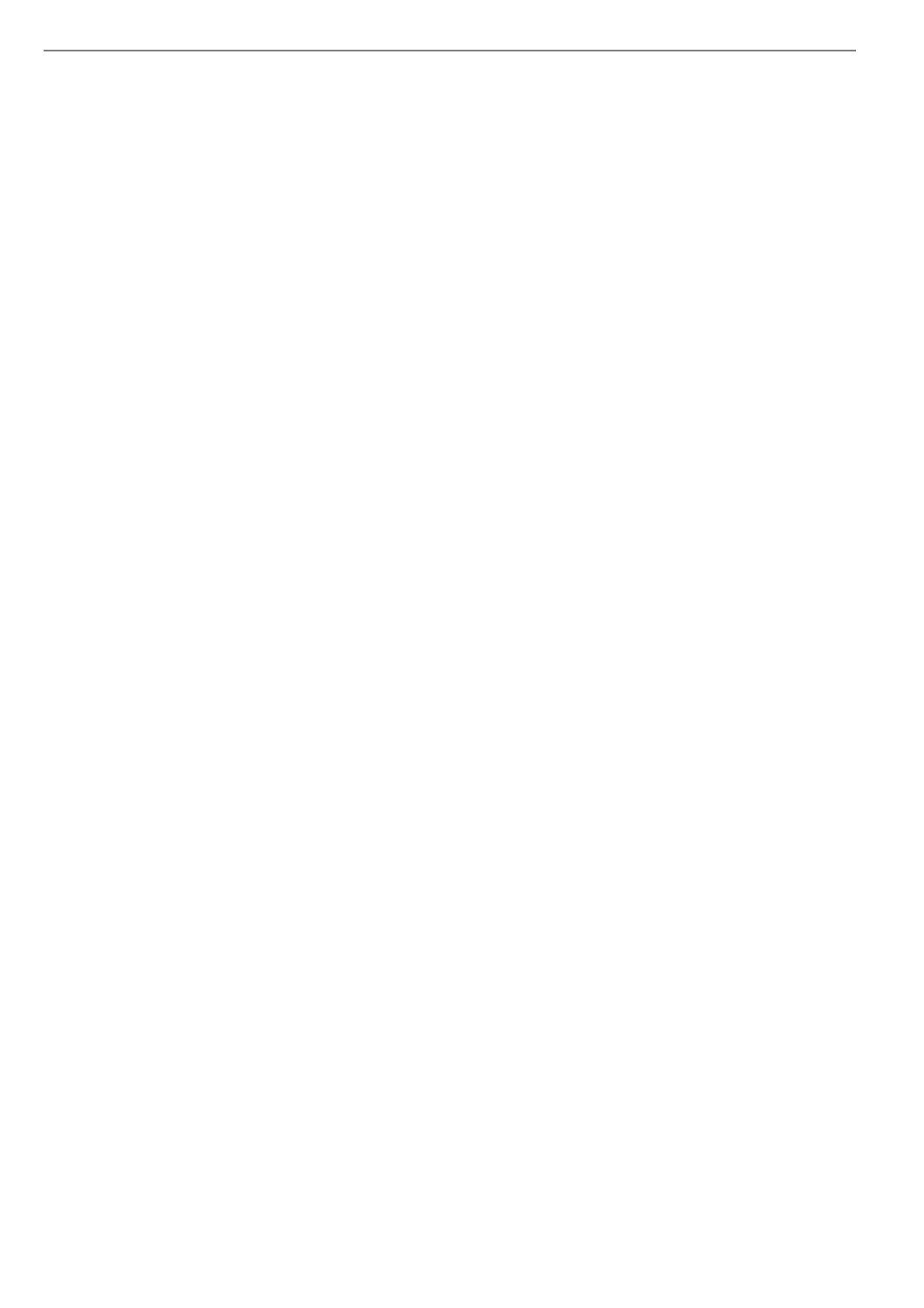### CERTIFICATION OF PRINCIPAL EXECUTIVE OFFICER PURSUANT TO SECTION 302 OF THE SARBANES-OXLEY ACT OF 2002

I, Neil M. Koehler, certify that:

1. I have reviewed this Quarterly Report on Form 10-Q of Pacific Ethanol, Inc.;

2. Based on my knowledge, this report does not contain any untrue statement of a material fact or omit to state a material fact necessary to make the statements made, in light of the circumstances under which such statements were made, not misleading with respect to the period covered by this report;

3. Based on my knowledge, the financial statements, and other financial information included in this report, fairly present in all material respects the financial condition, results of operations and cash flows of the registrant as of, and for, the periods presented in this report;

4. The registrant's other certifying officer and I are responsible for establishing and maintaining disclosure controls and procedures (as defined in Exchange Act Rules 13a-15(e) and 15d-15(e)) and internal control over financial reporting (as defined in Exchange Act Rules 13a-15(f) and 15d-15(f)) for the registrant and have:

(a) Designed such disclosure controls and procedures, or caused such disclosure controls and procedures to be designed under our supervision, to ensure that material information relating to the registrant, including its consolidated subsidiaries, is made known to us by others within those entities, particularly during the period in which this report is being prepared;

(b) Designed such internal control over financial reporting, or caused such internal control over financial reporting to be designed under our supervision, to provide reasonable assurance regarding the reliability of financial reporting and the preparation of financial statements for external purposes in accordance with generally accepted accounting principles;

(c) Evaluated the effectiveness of the registrant's disclosure controls and procedures and presented in this report our conclusions about the effectiveness of the disclosure controls and procedures, as of the end of the period covered by this report based on such evaluation; and

(d) Disclosed in this report any change in the registrant's internal control over financial reporting that occurred during the registrant's most recent fiscal quarter (the registrant's fourth fiscal quarter in the case of an annual report) that has materially affected, or is reasonably likely to materially affect, the registrant's internal control over financial reporting.

5. The registrant's other certifying officers and I have disclosed, based on our most recent evaluation of internal control over financial reporting, to the registrant's auditors and the audit committee of the registrant's board of directors (or persons performing the equivalent functions):

(a) All significant deficiencies and material weaknesses in the design or operation of internal control over financial reporting which are reasonably likely to adversely affect the registrant's ability to record, process, summarize and report financial information; and

(b) Any fraud, whether or not material, that involves management or other employees who have a significant role in the registrant's internal control over financial reporting.

Date: November 17, 2008 /s/ NEIL M. KOEHLER

Neil M. Koehler President and Chief Executive Officer (Principal Executive Officer)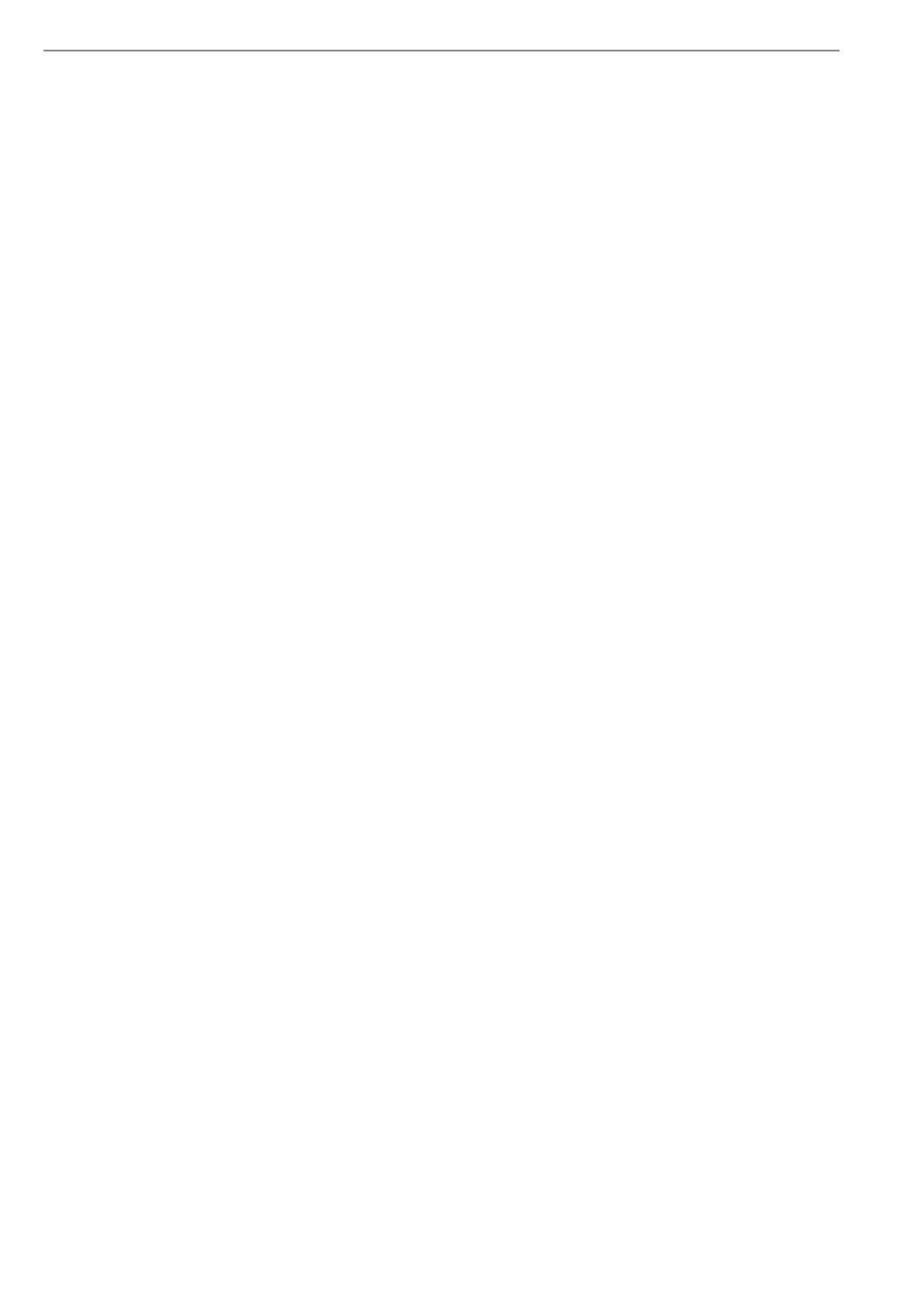### CERTIFICATION OF PRINCIPAL FINANCIAL OFFICER PURSUANT TO SECTION 302 OF THE SARBANES-OXLEY ACT OF 2002

I, Joseph W. Hansen, certify that:

1. I have reviewed this Quarterly Report on Form 10-Q of Pacific Ethanol, Inc.;

2. Based on my knowledge, this report does not contain any untrue statement of a material fact or omit to state a material fact necessary to make the statements made, in light of the circumstances under which such statements were made, not misleading with respect to the period covered by this report;

3. Based on my knowledge, the financial statements, and other financial information included in this report, fairly present in all material respects the financial condition, results of operations and cash flows of the registrant as of, and for, the periods presented in this report;

4. The registrant's other certifying officer and I are responsible for establishing and maintaining disclosure controls and procedures (as defined in Exchange Act Rules 13a-15(e) and 15d-15(e)) and internal control over financial reporting (as defined in Exchange Act Rules 13a-15(f) and 15d-15(f)) for the registrant and have:

(a) Designed such disclosure controls and procedures, or caused such disclosure controls and procedures to be designed under our supervision, to ensure that material information relating to the registrant, including its consolidated subsidiaries, is made known to us by others within those entities, particularly during the period in which this report is being prepared;

(b) Designed such internal control over financial reporting, or caused such internal control over financial reporting to be designed under our supervision, to provide reasonable assurance regarding the reliability of financial reporting and the preparation of financial statements for external purposes in accordance with generally accepted accounting principles;

(c) Evaluated the effectiveness of the registrant's disclosure controls and procedures and presented in this report our conclusions about the effectiveness of the disclosure controls and procedures, as of the end of the period covered by this report based on such evaluation; and

(d) Disclosed in this report any change in the registrant's internal control over financial reporting that occurred during the registrant's most recent fiscal quarter (the registrant's fourth fiscal quarter in the case of an annual report) that has materially affected, or is reasonably likely to materially affect, the registrant's internal control over financial reporting.

5. The registrant's other certifying officer(s) and I have disclosed, based on our most recent evaluation of internal control over financial reporting, to the registrant's auditors and the audit committee of the registrant's board of directors (or persons performing the equivalent functions):

(a) All significant deficiencies and material weaknesses in the design or operation of internal control over financial reporting which are reasonably likely to adversely affect the registrant's ability to record, process, summarize and report financial information; and

(b) Any fraud, whether or not material, that involves management or other employees who have a significant role in the registrant's internal control over financial reporting.

Date: November 17, 2008 /s/ JOSEPH W. HANSEN

Joseph W. Hansen Chief Financial Officer (Principal Financial Officer)